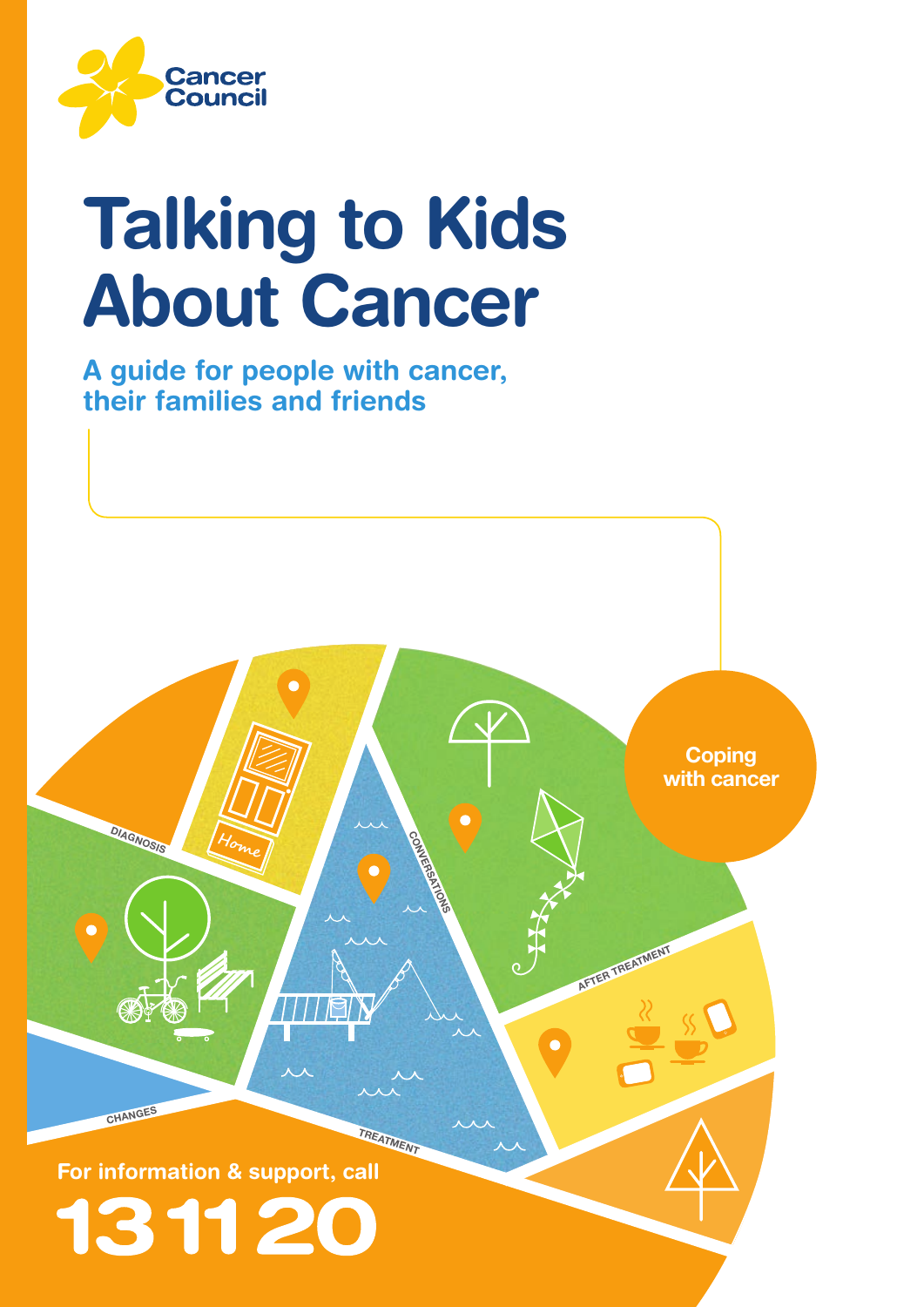#### Talking to Kids About Cancer

A guide for people with cancer, their families and friends

First published as When a Parent Has Cancer: How to talk to your kids in June 2005. This edition December 2018. © Cancer Council Australia 2018. ISBN 978 1 925651 39 3

Talking to Kids About Cancer is reviewed approximately every three years. Check the publication date above to ensure this copy is up to date.

Editor: Jenny Mothoneos. Designer: Eleonora Pelosi. Printer: SOS Print + Media Group.

#### Acknowledgements

This edition has been developed by Cancer Council NSW on behalf of all other state and territory Cancer Councils as part of a National Cancer Information Working Group initiative.

We thank the reviewers of this book: Professor Kate White, Chair of Nursing, The University of Sydney, NSW; Sarah Ellis, Psychologist, Behavioural Sciences Unit, Kids with Cancer Foundation, Sydney Children's Hospital, NSW; Kate Fernandez, 13 11 20 Consultant, Cancer Council SA; Chandra Franken, Program Manager – NSW & ACT, Starlight Children's Foundation, NSW; John Friedsam, General Manager of Divisions, CanTeen, NSW; Keely Gordon-King, Cancer Counselling Psychologist, Cancer Council Queensland; Stephanie Konings, Research Officer, CanTeen, NSW; Sally and Rosie Morgan, Consumers; Dr Pandora Patterson, General Manager, Research and Youth Cancer Services, Canteen, and Adjunct Associate Professor, Cancer Nursing Research Unit, The University of Sydney, NSW and Visiting Professor, Faculty of Health and Life Sciences, Coventry University, UK; Suzanne Rumi, Consumer; Michael Sieders, Primary School Program Manager, Camp Quality.

We would also like to thank the health professionals, consumers, organisations and editorial teams who have worked on previous editions of this title, and we are grateful to the parents and young people whose real-life stories have added to the richness and relevance of this book.

We thank and acknowledge Dr Paula K. Rauch, MD, Founding Director, Marjorie E. Korff PACT (Parenting At a Challenging Time) Program and Associate Professor of Psychiatry, Harvard Medical School, whose research and writing on helping parents talk to their children about cancer was used as source material for this book and has been adapted in several sections: pages 8-11, Different views of cancer, page 24, Answering key questions: Are you going to die?; pages 26–27, Involving the school or preschool; pages 30–31, Prepare for hospital and treatment centre visits; and page 37, Encouraging family time. We also thank the American Cancer Society for permission to use and adapt material on pages 8-11 from its book Cancer in Our Family: Helping children cope with a parent's illness (2013); Macmillan Cancer Support for permission to use its book Talking to Children and Teenagers When an Adult Has Cancer (2013) as a source of information: Jessica Watt, Oncology Social Worker, Children's Hospital Westmead, for her contribution on page 18, When another child has cancer; Diane McGeachy, Hobart Counselling Centre, for contributing material for page 38, Spending one-on-one time; and Dr Ranjana Srivastava, and The Guardian for permission to adapt "How do you tell your children you have cancer?", on pages 21 and 47 - full story is available at [https://www.theguardian.com/society/2015/nov/29/how-do-you-tell-your-children-you-have-cancer.](https://www.theguardian.com/society/2015/nov/29/how-do-you-tell-your-children-you-have-cancer)

This book is funded through the generosity of the people of Australia.

#### Note to reader

Always consult your doctor about matters that affect your health. This book is intended as a general introduction to the topic and should not be seen as a substitute for medical, legal or financial advice. You should obtain independent advice relevant to your specific situation from appropriate professionals, and you may wish to discuss issues raised in this book with them. All care is taken to ensure that the information in this book is accurate at the time of publication. Please note that information on cancer, including the diagnosis, treatment and prevention of cancer, is constantly being updated and revised by medical professionals and the research community. Cancer Council Australia and its members exclude all liability for any injury, loss or damage incurred by use of or reliance on the information provided in this book.

#### Cancer Council Australia

Cancer Council Australia is Australia's peak non-government cancer control organisation. Through the eight state and territory Cancer Councils, we provide a broad range of programs and services to help improve the quality of life of people living with cancer, their families and friends. Cancer Councils also invest heavily in research and prevention. To make a donation and help us beat cancer, visit [cancer.org.au](http://cancer.org.au) or call your local Cancer Council.



Cancer Council Australia Level 14, 477 Pitt Street, Sydney NSW 2000 Telephone 02 8063 4100 Facsimile 02 8063 4101 Email [info@cancer.org.au](mailto:info@cancer.org.au) Website <cancer.org.au> ABN 91 130 793 725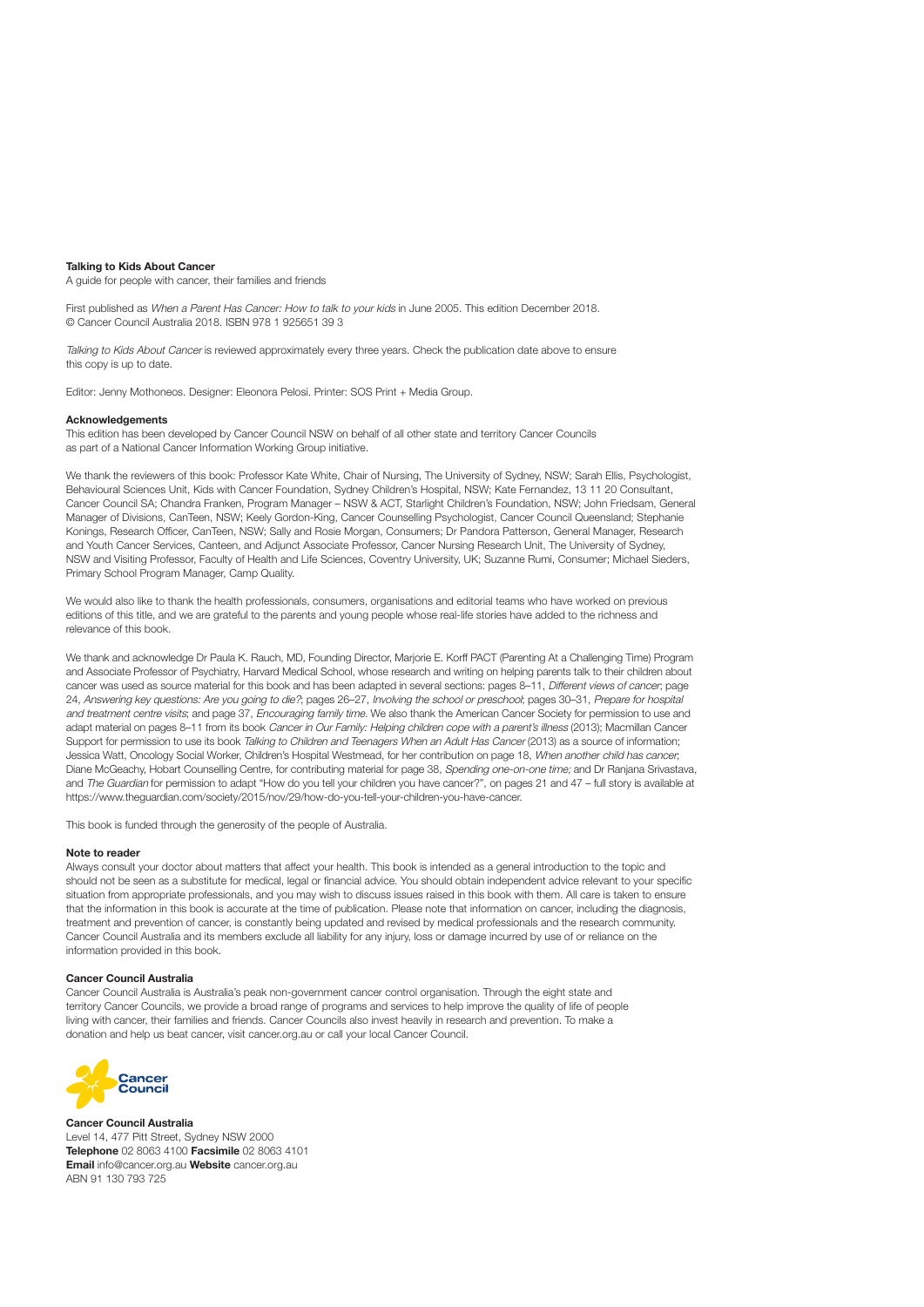# About this book

Explaining a diagnosis of cancer to children or teenagers can feel difficult and overwhelming. This book is designed as a starting point for having this conversation. Talking sensitively and honestly about the diagnosis can provide children with reassurance during a time of uncertainty and change.

*Talking to Kids About Cancer* focuses on when a parent has cancer, but much of the discussion will be relevant for anyone who needs to explain a cancer diagnosis to children or teenagers – for example, when a child's sibling or friend has cancer, when their grandparent or another significant adult has cancer, or when a child has cancer.

Different chapters offer tips on talking to children throughout all stages of cancer, from breaking the news about a cancer diagnosis to coping with life after treatment. The book includes quotes and stories from people who have been affected by cancer (with some names changed for confidentiality), along with examples of what a parent or carer might want to say. These are just ideas and you will need to adapt what you say to suit your children's ages and their individual personalities – you know your children best and can judge their ability to understand things.

You may like to share this book with grandparents, teachers, school counsellors, family friends and neighbours – anyone who talks with your children – to ensure they hear a consistent message about cancer and how it may affect your family.

If you need extra copies of this book or have any questions, simply call Cancer Council 13 11 20. You can also download a digital version from your local Cancer Council website (see back cover for details).

#### A note about the language in this book

To avoid gender-specific references, we have used third-person plural pronouns (they, their) in place of third-person singular pronouns (he or she, his or her) throughout this book. We have used the terms "kids" and "children" interchangeably and the term "teenagers" rather than "adolescents", as this is how families tend to speak.



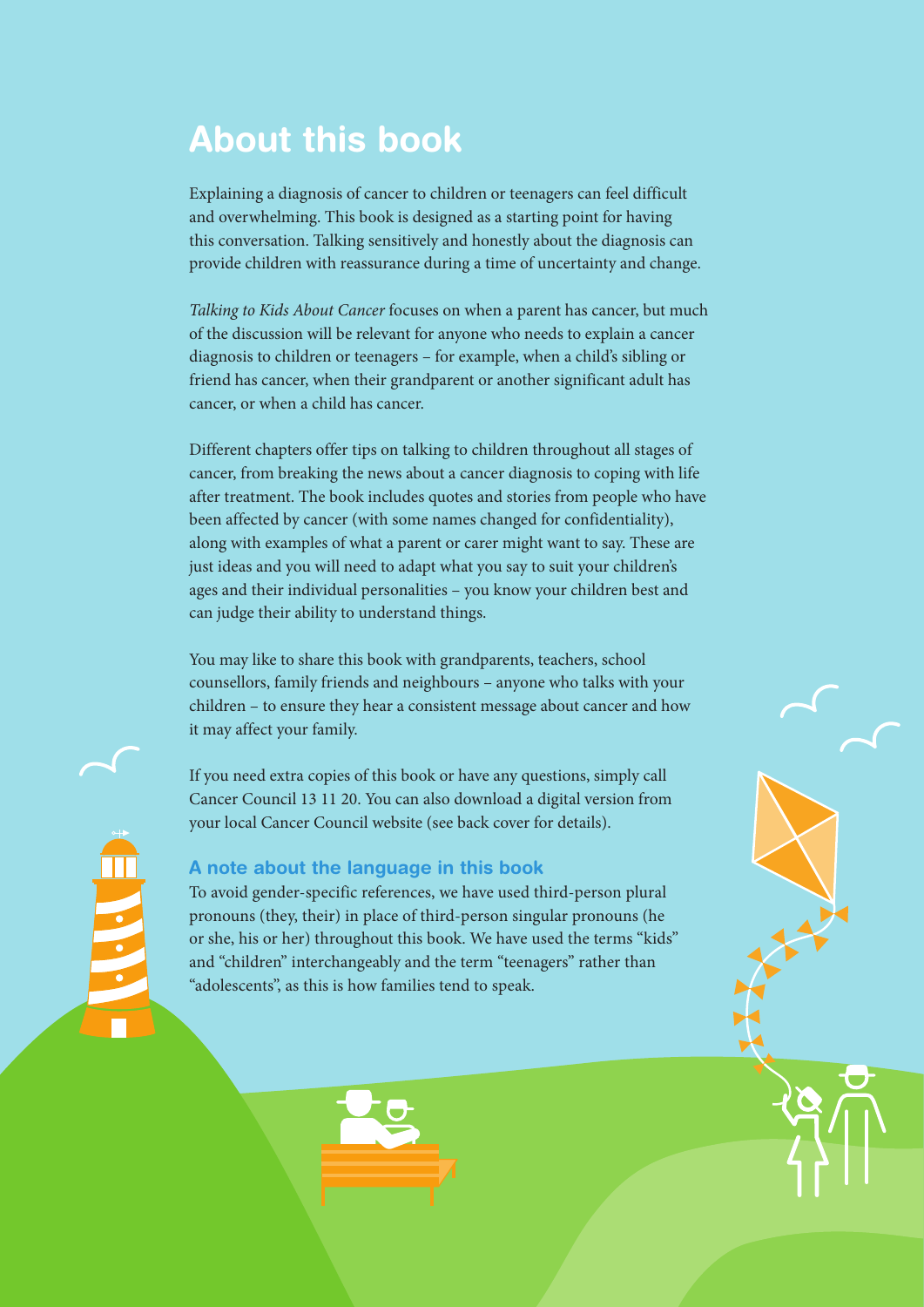# How to use this book

Each chapter of this book covers a particular aspect of discussing cancer with children – for example, talking about treatment. You can choose to read the entire book from cover to cover, but you may only need to refer to one or two chapters at a given time.

Please keep in mind that some sections of the book may be particularly difficult to read, such as Chapter 5: *Living with advanced cancer*. Many people do survive cancer, so this issue may not be relevant to your situation and you may prefer not to read this chapter. However, some readers will find it useful to have this information.

Families and children have generously shared their experiences with us. Their perspectives appear throughout the book as quotations and personal stories. The page margins feature colour-coded boxes that highlight particular types of information:



If you need help with any cancer-related issue, call Cancer Council 13 11 20 or see Chapter 6: *Finding support and information* at the end of this book.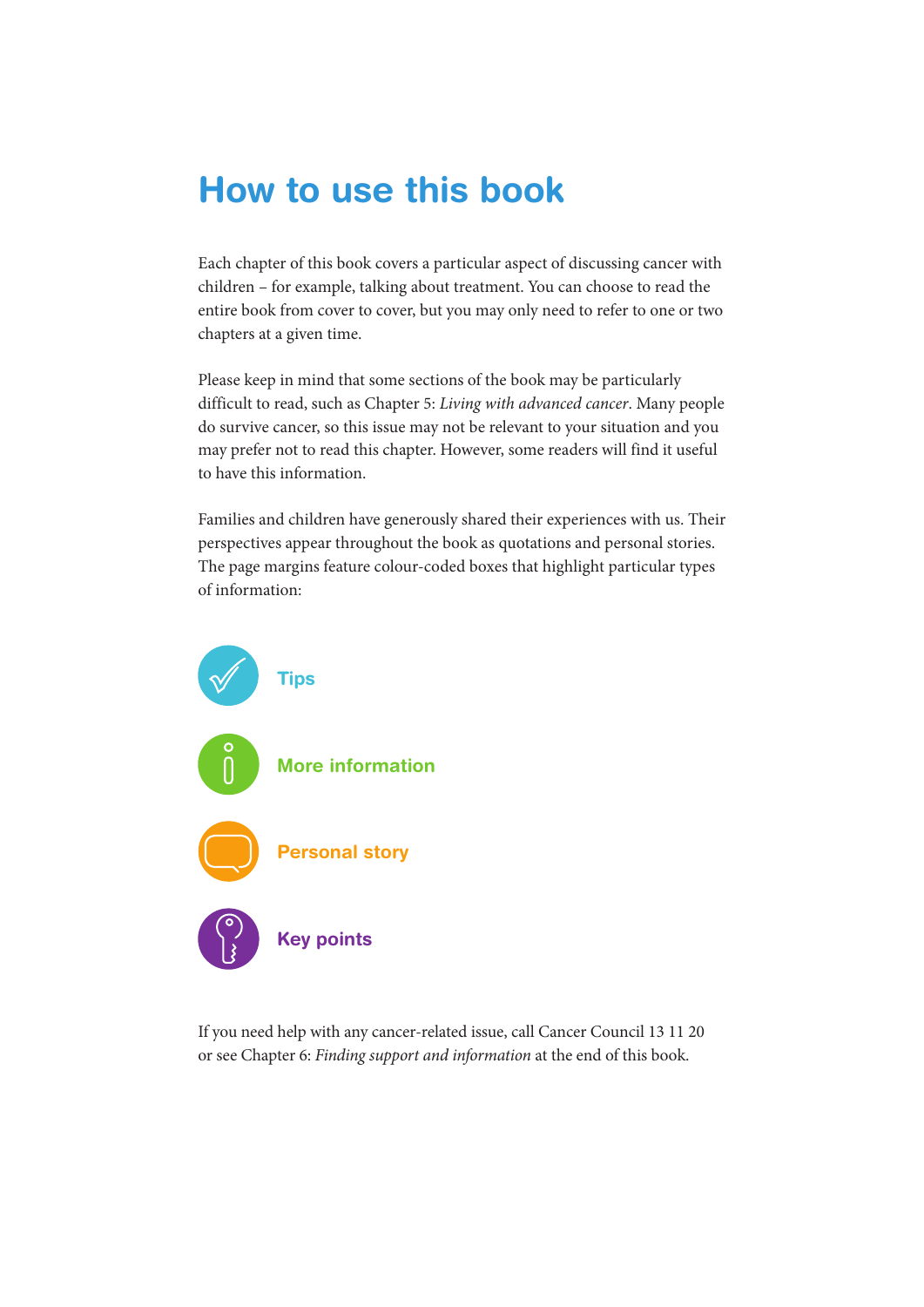# **Contents**

[1 Talking about cancer......................................................4](#page-5-0)

reasons for including children in discussions about cancer | how children might react at different ages | ways you can support them

[2 Talking about the diagnosis........................................12](#page-13-0)

processing a cancer diagnosis yourself | sharing the news with children | when a child has cancer | words you can use | typical questions and possible answers | involving others and the school

#### [3 Talking about treatment..............................................28](#page-29-0)

ways to understand and discuss cancer treatment | how cancer may affect the person with cancer and the entire family | managing emotions | tips for supporting the family and maintaining routines

#### [4 After treatment.............................................................41](#page-42-0)

how adults and children may react when cancer treatment is over | continuing open communication with children | responding to children's expectations | establishing new family routines | survivorship

#### [5 Living with advanced cancer......................................](#page-46-0) 45

how adults and children may respond if cancer advances | ways to talk about ongoing cancer and the possibility of death | words you can use | making the most of the time left | resources to help children when someone has died

[6 Finding support and information.................................55](#page-56-0)

how to find professional help | contact details for support services | useful websites | recommended reading for children and adults | glossary of cancer words for younger and older children | references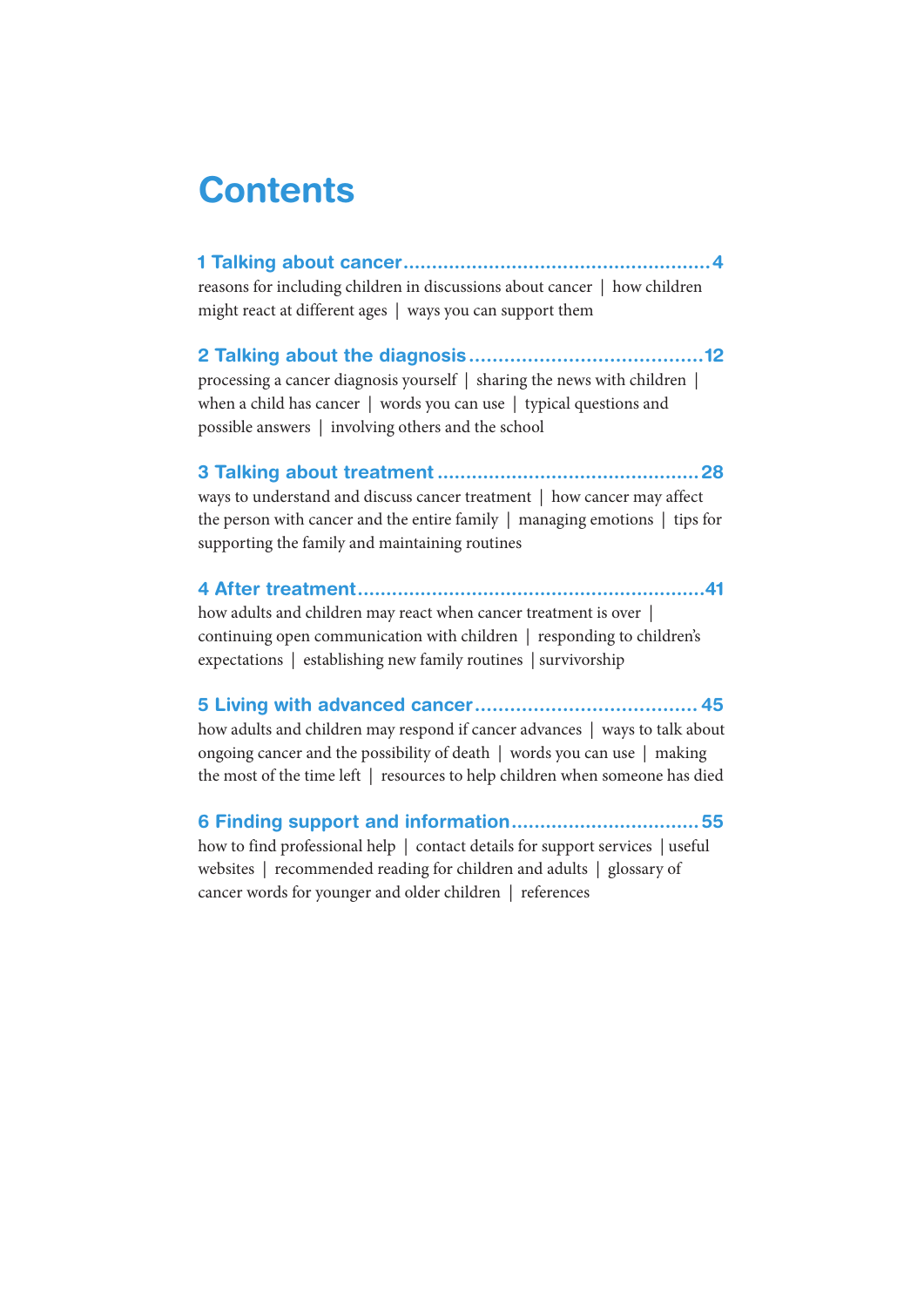# <span id="page-5-0"></span>about cancer Talking

1

Talking to kids about cancer can feel overwhelming. Your first reaction may be to keep the news from children or to delay telling them. Even though it can be difficult, research shows that being open and honest helps children cope with the cancer diagnosis of someone close to them.

 $\overline{\mathcal{M}}$ 

**AAA**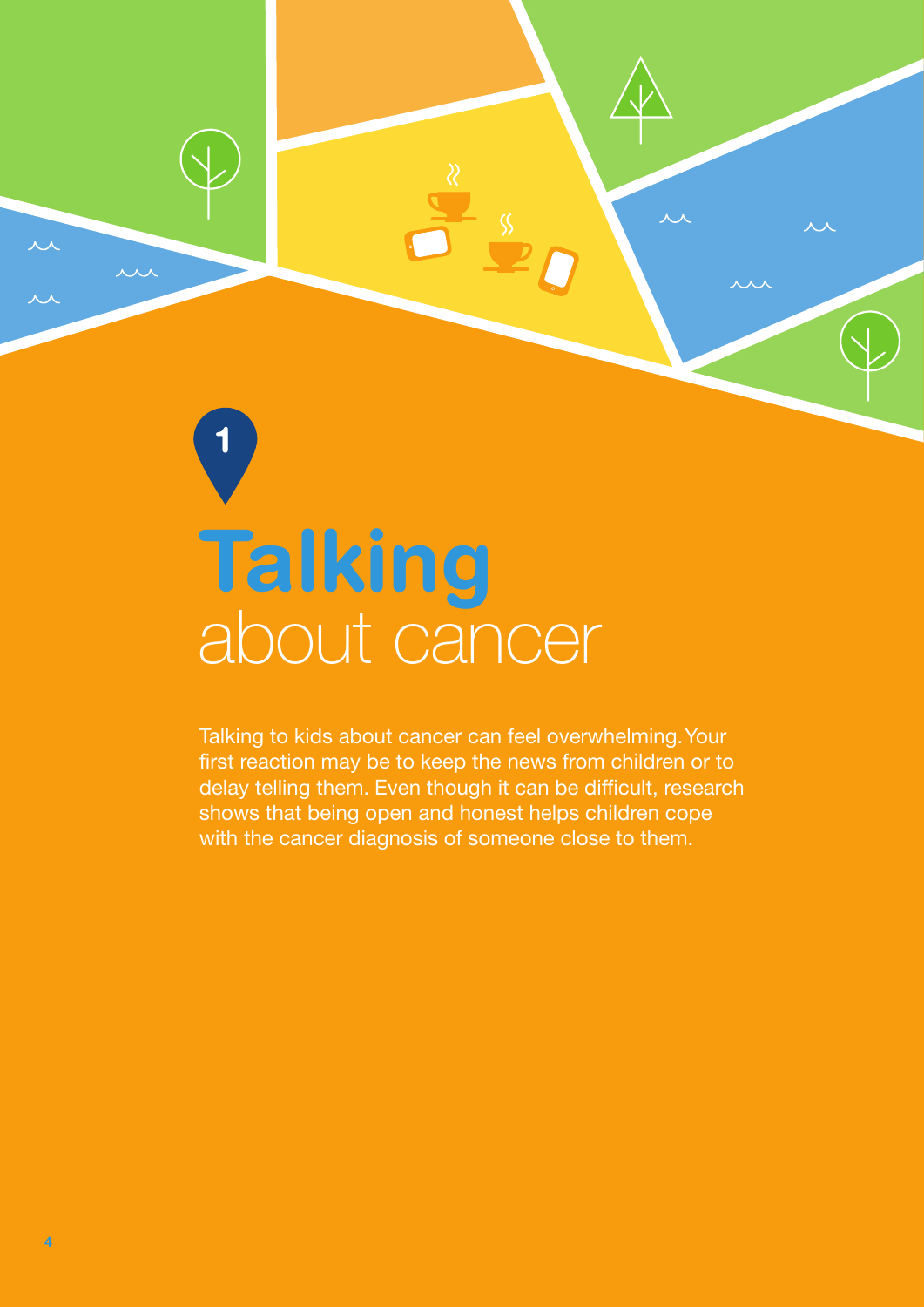#### Why talk to kids about cancer?

When someone is diagnosed with cancer, adults are sometimes hesitant to discuss the situation with children. Parents and other adults can feel overwhelmed by their own anxiety and fear, and their first reaction may be to protect children from those same strong emotions. They may be concerned about their children's reactions or worry the diagnosis will disrupt their children's school performance or friendships.

However, there are many reasons why a straightforward and honest discussion can help children.

#### You are the expert

To help you discuss the difficult subject of cancer with children, this book offers evidence-based, practical strategies that can build upon your existing strengths and knowledge. Sometimes it may take a few attempts before you find an approach that suits your family. Use your understanding of your children's individual personalities and needs to guide you.

#### Secrecy can make things worse

Children who are told about the illness of someone important to them tend to cope better than children who are kept in the dark. Trying to keep the diagnosis secret can be difficult. It can add to your stress – you may worry about whether you should tell, or feel guilty if you don't say something. You may need to change your daily routine without your children knowing why, which can be confusing for them.

Keeping secrets teaches children that it is okay for family members to lie to each other if a good reason exists. In turn, children may keep information from their parents if they think it will upset them.

#### You can't fool kids

Children are observant. No matter how hard you try to hide a cancer diagnosis, most children will suspect something is wrong. Even if it's not a parent who has cancer but a close relative, such as an aunt or grandparent, this can cause stress that kids will usually pick up on.

They will notice changes at home, such as your sadness, whispered conversations, closed doors, an increase in the number of phone calls or visitors, and possibly changes to family schedules. These signs may be more obvious to older children and teenagers, but even young children can pick up on change. They will work out that a secret exists, but that it should not be discussed. Not knowing the reason for the secret may leave them feeling powerless or disconnected from everyone else, without knowing why.

#### Cancer in different cultures

You may be reading this book because you work with children who have been affected by a cancer diagnosis. Before talking to someone else's child about cancer, it is important to understand and respect the wishes of the parents.

Cancer can have a range of meanings for different groups of people. Some cultures believe that cancer is caused by bad luck or that it is contagious or always fatal. Others may believe that the cancer has been sent to test them.

It is important to respect different ways of coping. If a family wants to keep a diagnosis private, organisations such as Cancer Council 13 11 20 or CanTeen (see page 17 for contact details) may be able to provide a way for children and other family members to discuss their feelings and concerns in a confidential setting.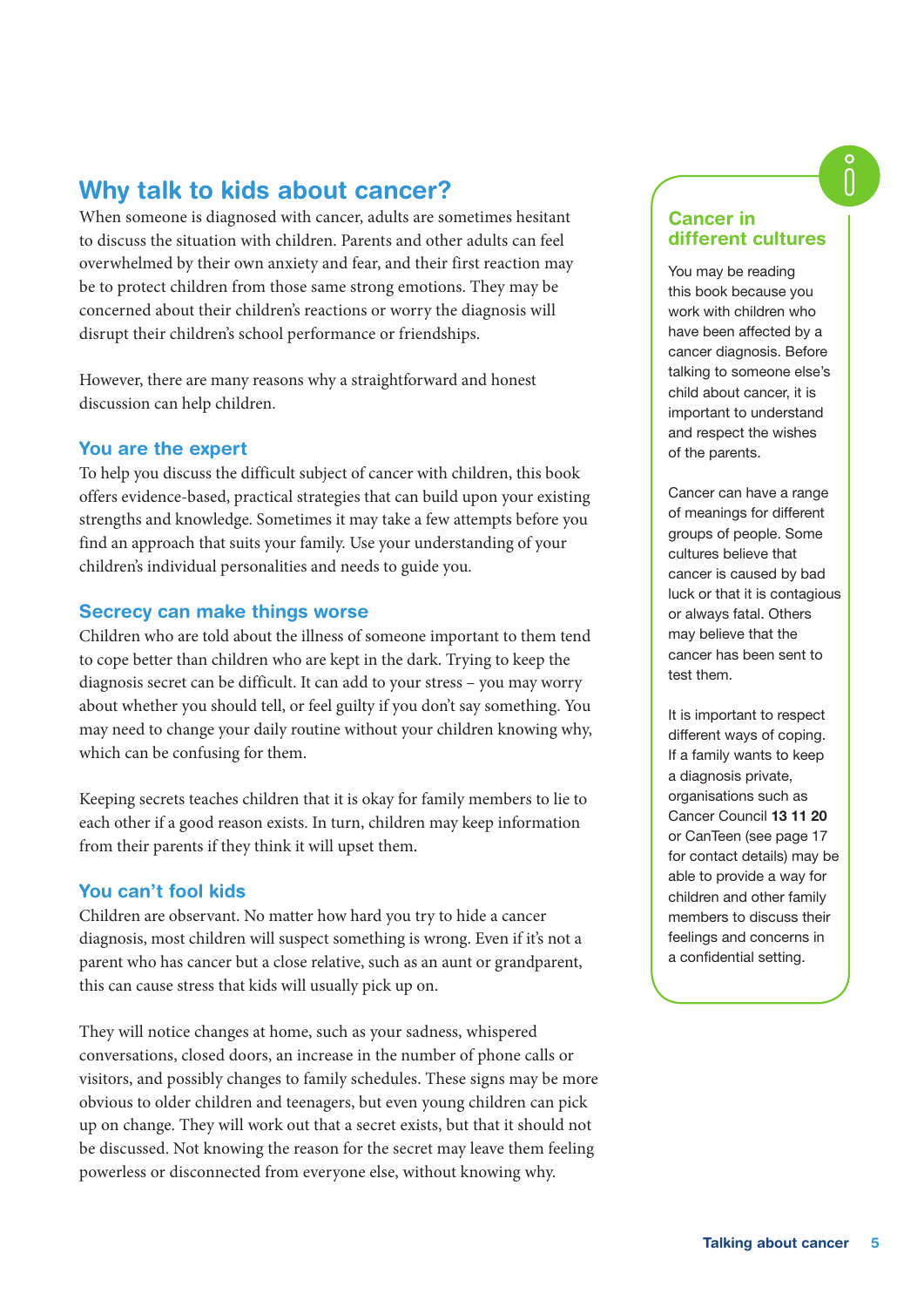#### Honesty can build trust with your child

Children can feel hurt if they suspect or discover they have not been told something important that affects their family. Sharing information shows you trust and value them, which can boost their self-esteem and ease their concerns. Hearing bad news is better than the worry they feel when they don't know what's happening.

The diagnosis may also be a chance for children to learn from their parents how to deal with complex feelings. Together you can all find ways to bounce back from difficult situations (resilience).

#### They might find out from someone else

Ideally, children should hear about a cancer diagnosis from their parents, guardian or a trusted family friend, particularly if it is the parent, a relative or close friend who has cancer.

If you tell friends and relatives about cancer in the family, but you don't tell your children, there is a chance your kids will learn about the cancer from someone else or overhear a conversation. Children often listen to adult conversations even when it seems like they are busy with their own activity and not paying attention. They may also look for a way to listen without being noticed.

Overhearing the news can make your children feel upset and confused. They may think the topic is too terrible for you to talk about, or that they are not important enough to be included in family discussions.

Children may also misunderstand information and think a situation is much worse than it is or make up their own explanation to fill in what they don't understand. They may feel afraid to ask questions. They might worry in silence or spread incorrect information to other children in the family. Teenagers, and even young children, may pick up on a few key words and search the internet for answers, which can lead them to unreliable websites.

**Sooner or later they were going to find out. Why** not tell them straightaway? I tell them frankly what is happening. I think they find it much easier to cope because they are ready for things.  $\bullet$ 

Susie, mother of three children, aged 12, 13 and 16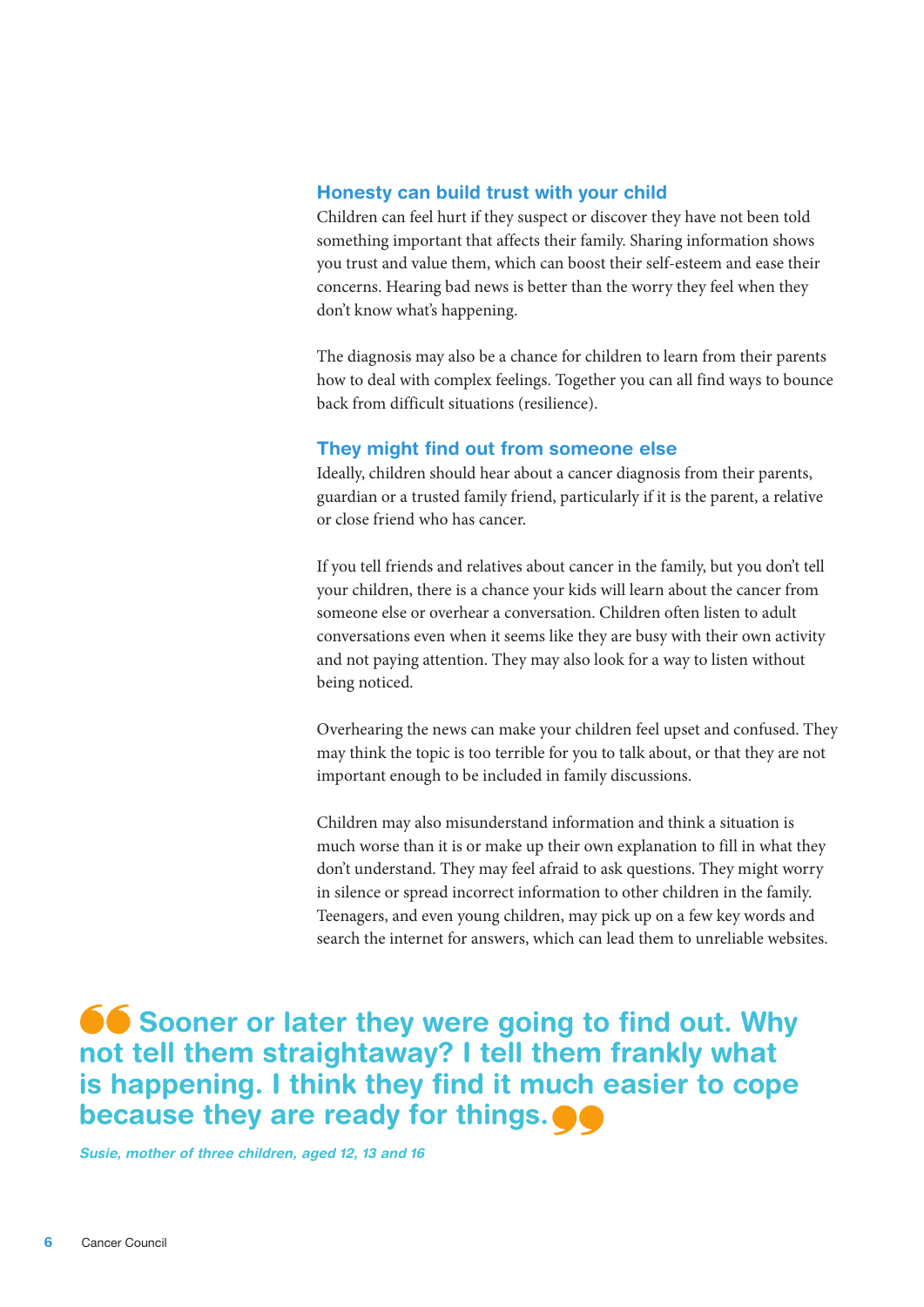#### Kids can cope

When a family is affected by cancer, it can be a challenging time for kids. You may wonder how they will get through it, but with age-appropriate information and good support, most children can bounce back from this difficult situation.

Children and young people learn about emotions and how to express them by watching others – especially their parents. A key factor in helping kids get through difficult times is to role model how to recognise, talk about and manage a range of emotions, e.g. "I'm feeling sad about Grandma's diagnosis and I think I need to go for a walk".

It is okay to admit to your child that what you are telling them is upsetting – let them know it's natural to have strong feelings. We can't stop kids from feeling sad, but if we share our feelings and give them information about what's happening, we can support them in their sadness.

#### Children need a chance to talk

Talking to your children about cancer gives them the chance to ask questions (see pages 8–11 for some suggested approaches). Encourage your kids to share their thoughts and feelings, but don't be surprised if they don't want to talk when you do, and don't push if your kids prefer not to talk. Suggest that children keep a journal to write down questions or thoughts that come up.

Sometimes kids, particularly teenagers, may feel guilty about burdening a sick parent or taking up a healthy parent's time. So they will open up to an adult who is not their parent. That person may be a grandparent, an aunt or uncle, a family friend or their best friend's parent.

#### When you can't talk about cancer

Some parents don't want to tell their children at all and try hard to keep the diagnosis secret. People have their own reasons for not sharing the diagnosis with their children, including cultural differences (see box, page 5), family circumstances, or an earlier death of a close relative from cancer. Sometimes you may want to wait to find out more about what the diagnosis means before telling your kids.

If you want to share the diagnosis with your children but your fear of saying or doing the wrong thing is keeping you from having this difficult conversation, talk with a psychologist or social worker, who may be able to help you develop a strategy. Keep in mind that talking about cancer often becomes easier over time.

#### Key points

- Start with questions to check what your kids know about cancer.
- Offer basic information and provide more details if they ask.
- Practise your response to potential questions before talking to kids.
- Explain that the cancer is not their fault and is not contagious.
- Assure them they will always be looked after, even if you can't always do it yourself.
- Stop and listen to your children so you know how they really feel.
- Share your own feelings to help show children that it is okay to feel strong emotions about the situation.
- Children may react with different emotions. They may feel angry, sad or guilty. Reactions can also be physical, such as bedwetting or a change in sleeping patterns.
- Teenagers may find it hard to talk to you or show how they feel.
- Continue daily routines as much as you can. Talk about your children's own activities as well, and let them know that it's still okay to have fun.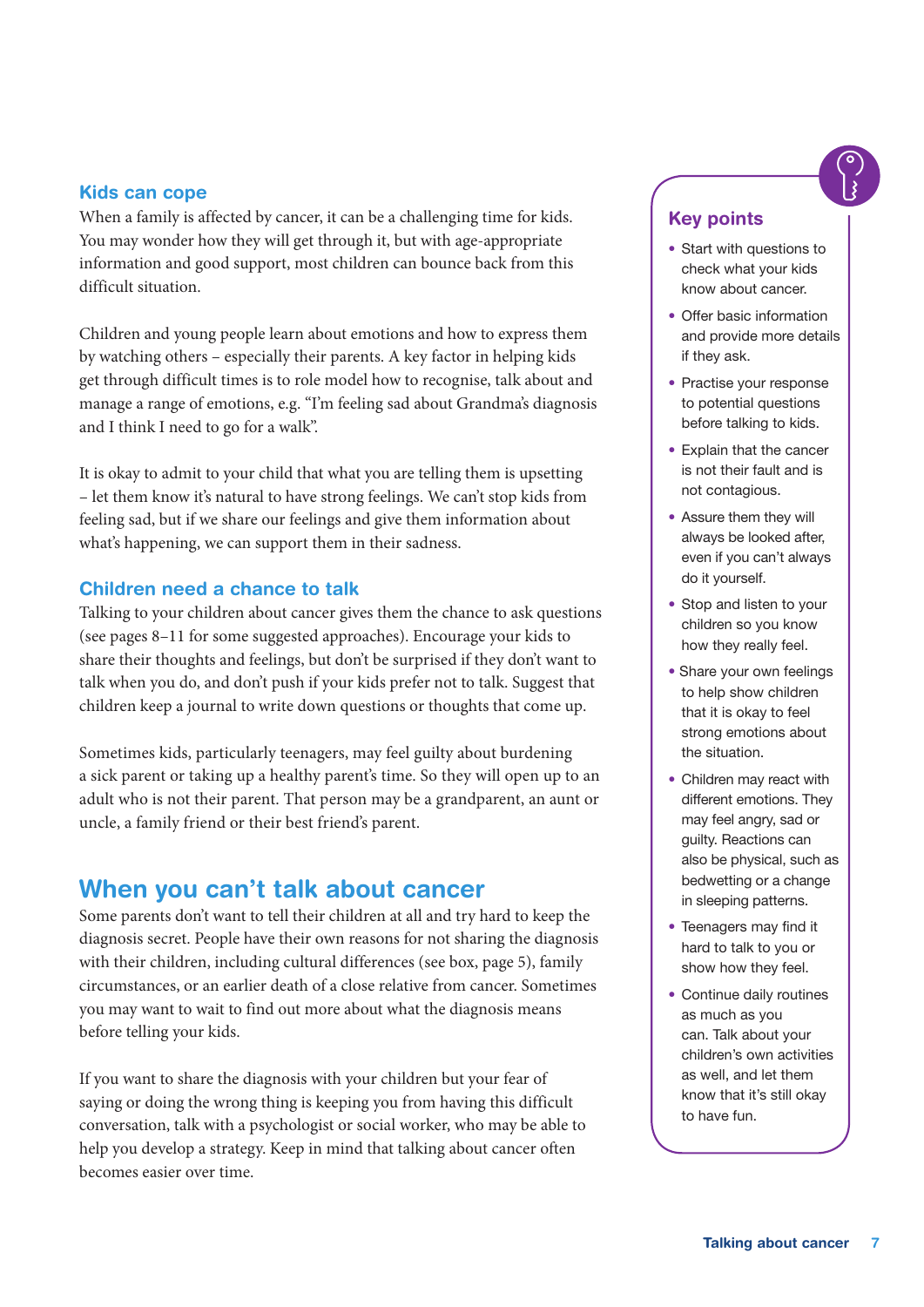# Different views of cancer

Children's understanding of illness and their reactions to bad news will vary depending on their age, temperament and family experiences. You may find that siblings, even of similar ages, respond differently. These tables give an overview of children's possible reactions at different ages, which might help you work out how best to support them.

> 0–3 years

#### Newborns, infants and toddlers

Infants have little understanding of illness, but may pick up on their parents' anxiety and other feelings. They are aware of periods of separation from their parents and can get upset when a parent is not there. Toddlers may react to physical changes in their parent or relative (such as hair loss) or noticeable side effects (such as vomiting).

#### Possible reactions

- newborns and infants: becoming unsettled, especially if they need to be weaned suddenly
- newborns and infants: wanting to breastfeed more frequently for emotional comfort
- becoming fussy and cranky
- becoming clingy
- change in sleeping or eating habits
- colic
- toddlers: tantrums, more negativity (saying "no")
- return to, or more frequent, thumb sucking, bedwetting, baby talk, etc.

- maintain routines: ask any carers to follow the established schedules for your baby or toddler as much as possible
- give plenty of physical contact (e.g. hugging, holding, extra breastfeeds) to help them feel secure
- watch play for clues to how a child is coping
- use relaxation tapes, calming music or baby massage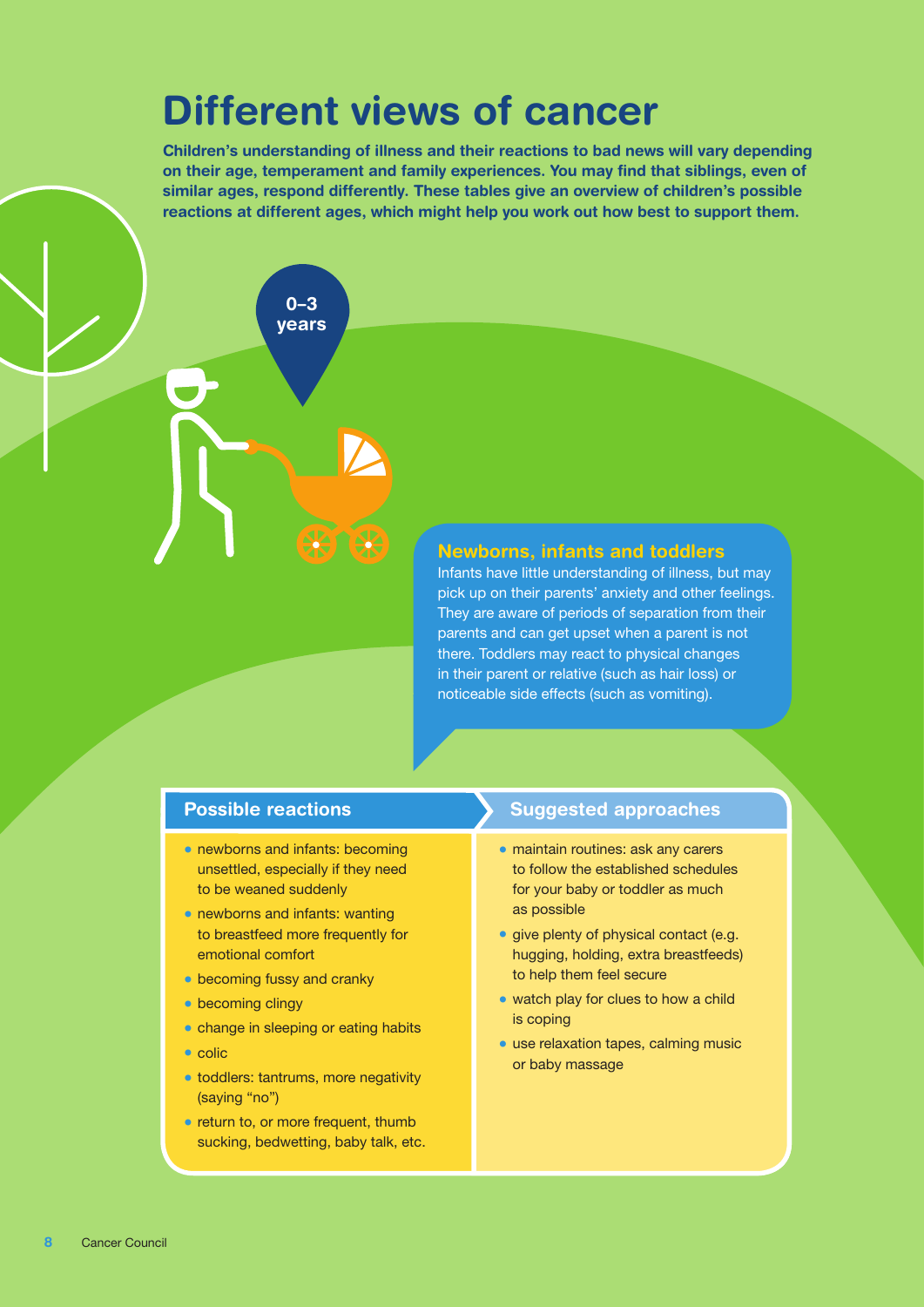#### 3–5 years

#### Preschoolers

By the age of 3, children have a basic understanding of illness. Younger children may believe that they caused the illness (e.g. by being naughty or thinking bad thoughts). They may also think they can catch cancer. It is natural for young children to think everything is related to them – Did I cause it? Can I catch it? Who will look after me?

#### Possible reactions

- return to behaviour that is developmentally younger, e.g. sucking their thumb
- comfort-seeking behaviours, such as using a security blanket or special toy
- fear of the dark, monsters, animals, strangers and the unknown
- trouble falling asleep or sleeping through the night, refusal to sleep
- nightmares, sleepwalking or sleeptalking
- bedwetting
- stuttering or baby talk
- hyperactivity or apathy
- fear of separation from parents or other significant people, especially at bedtime and when going to preschool
- aggression (e.g. hitting or biting), saying hurtful things or rejecting the parent with the cancer diagnosis
- repeated questions about the same topic, even if it has been discussed several times

- provide brief and simple explanations about cancer; repeat or paraphrase when necessary
- use picture books, dolls or stuffed animals to talk about cancer
- read a story about issues such as nightmares or separation anxiety
- assure them that they have not caused the illness by their behaviour or thoughts, nor will they catch cancer
- explain what they can expect; describe how schedules may change
- reassure them that they will be taken care of and will not be forgotten
- encourage them to have fun
- listen and be alert to their feelings, which they may express through speech or play
- arrange opportunities for children to be physically active every day to use up excess energy, anxiety or aggression
- continue usual discipline and limit-setting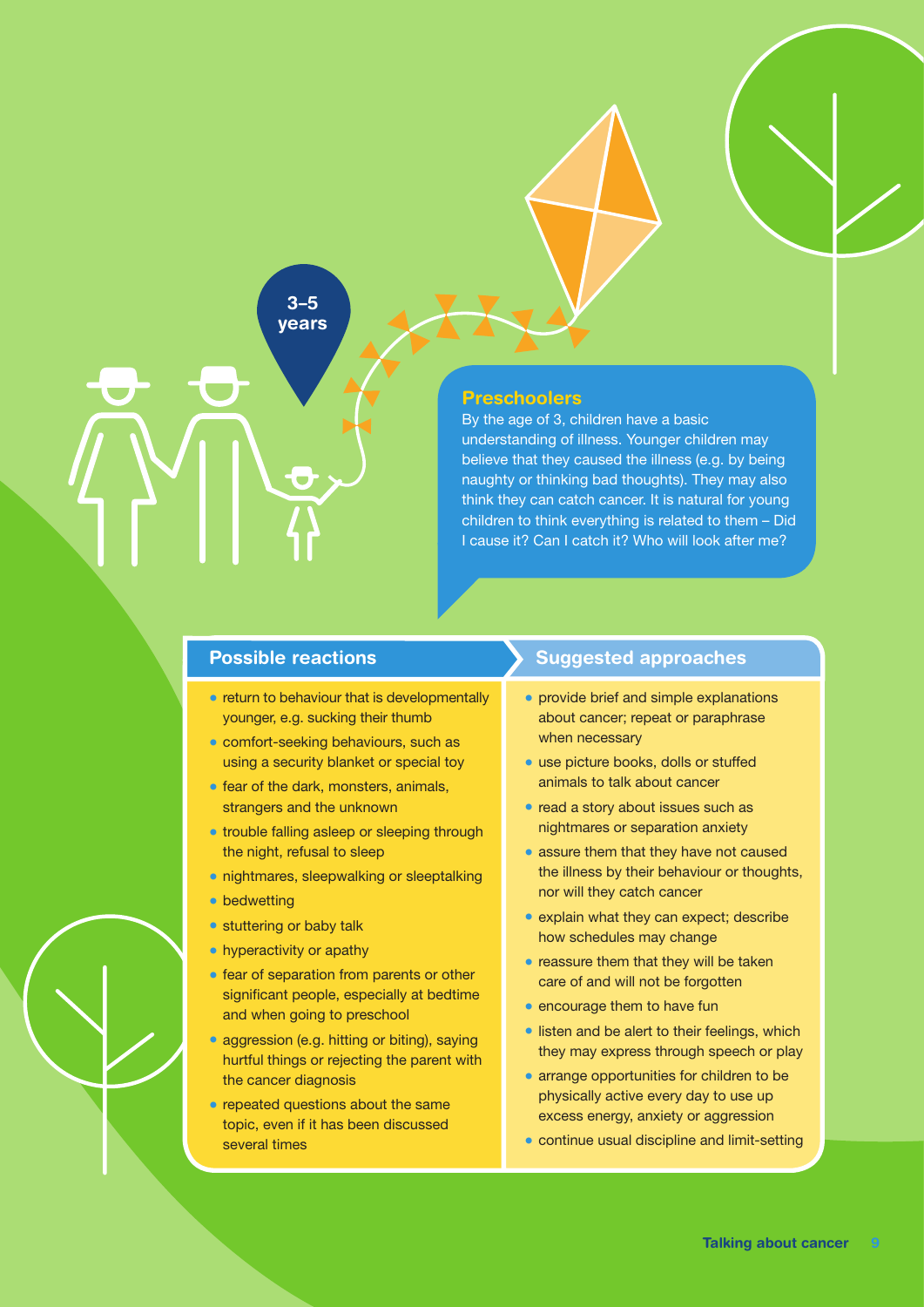#### Primary schoolchildren

 $\overline{\mathcal{M}}$ 

In the early primary school years, children have a basic understanding of sickness, and by later primary years, they are ready for more details about cancer cells. They may use simple cause-and-effect logic to fill gaps in their knowledge; for example, they sometimes feel that their bad behaviour might have caused the disease. They may understand that people, including parents, can die.

#### Possible reactions

• irritability, anxiety, guilt, envy

5–12 years **A** A

- sadness, crying
- physical complaints, e.g. headaches, stomach-aches
- trouble sleeping
- sudden worry about the well parent's health
- school refusal
- separation anxiety when going to school or away to camp
- returning to behaviours that may be developmentally younger
- hostile reactions, e.g. yelling or fighting, including towards the sick parent
- poor concentration, daydreaming, lack of attention
- unexplained change in school marks
- withdrawal from family and friends
- difficulty adapting to changes
- fear of new situations
- sensitivity to shame and embarrassment
- trying to be extra good
- nailbiting

- look for clues in their stories and play for how they feel, and let them know you care
- talk about cancer and treatment using books
- use sport, art or music to help children express and manage their feelings
- assure them that they did not cause the cancer by their behaviour or thoughts, and that they cannot catch it
- reassure them that they will be taken care of and tell them that it's okay to have fun
- let them know their other parent and relatives are healthy
- give them age-appropriate tasks to do around the house
- tell them you won't keep secrets and will always let them know what is happening
- suggest letting school know
- help them understand that what their schoolfriends say may not always be right – encourage them to check with you
- try to continue after-school activities to maintain routine and to encourage fun
- discuss the issue of dying if your kids bring up the topic (see pages 52–53)
- see also ideas for preschoolers (page 9)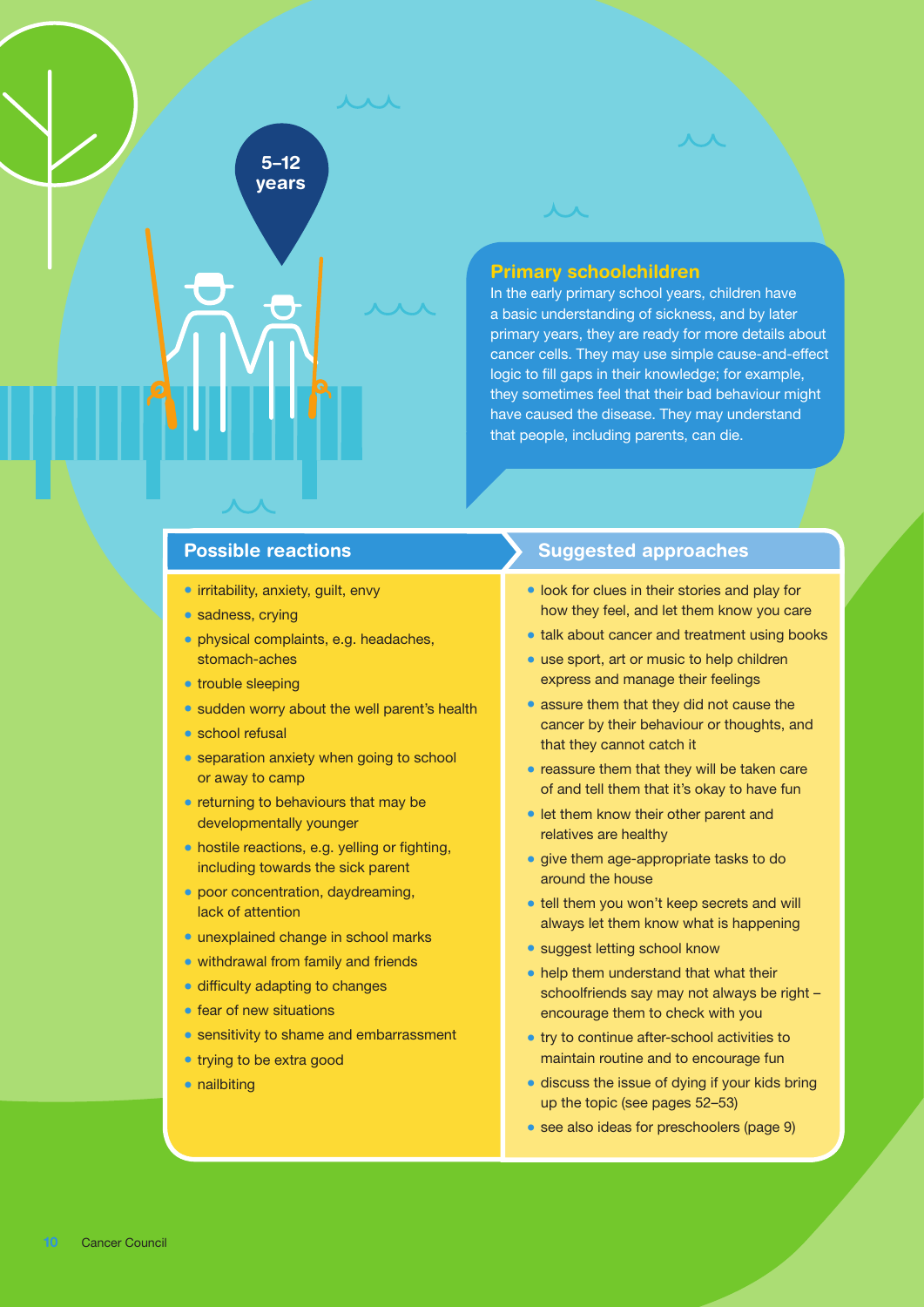#### **Teenagers**

During adolescence, young people start to think more like adults. As their ability for abstract thought develops, they are able to understand complex cause-and-effect relationships, such as illness and symptoms. With increasing maturity, teenagers understand that people get sick, but are more likely to deny fear and worry to avoid discussion.

#### Possible reactions

12–18 years

- wanting to be more independent and treated like an adult
- becoming very insecure and dependent on parents, or lapsing into previous behaviours, such as watching children's TV shows
- criticising support offered by adults
- preferring to confide in friends, and acting as if friends are more important than family
- depression or anxiety
- worry about being different and not fitting in
- anger and rebellion
- poor judgement and risk-taking behaviour, e.g. binge drinking, smoking, staying out late, unsafe sex
- withdrawal
- apathy
- physical symptoms caused by stress, e.g. stomach-aches, headaches
- hiding feelings adults are less likely to see true reactions
- changes in academic performance
- worrying they will also get cancer (e.g. daughter of a woman with breast cancer or son of a man with prostate cancer)

- notice any changes in their behaviour and ask them about it – this can lead to a conversation about their concerns
- encourage them to talk about their feelings, but realise they may prefer to talk to friends or other trusted people
- use words and gentle touches to the arm or back to let them know you love them
- talk about role changes in the family
- provide privacy, as needed; highlight the importance of respecting privacy and using social media appropriately
- encourage them to keep up activities and friendships; talk about finding a balance between going out and staying at home
- set appropriate boundaries
- arrange opportunities for counselling
- don't expect them to take on too many extra responsibilities
- let them know of resources for learning more about cancer and getting support
- reassure them that you don't always need to talk about cancer – you still want to chat about things like homework, sport and friends
- see also ideas for younger children (opposite)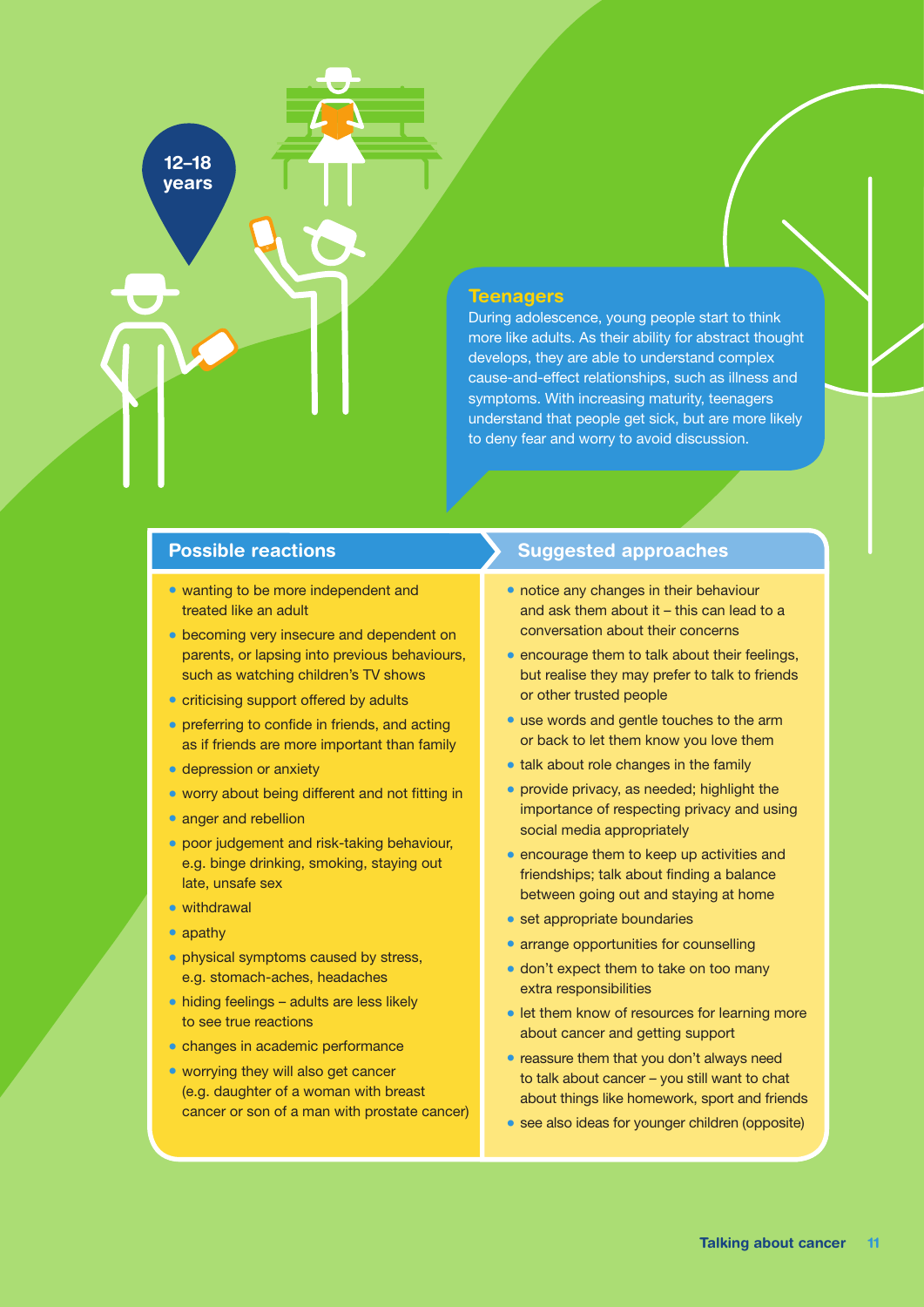

# <span id="page-13-0"></span>diagnosis Talking about the

When you first learn of a cancer diagnosis, you may feel shocked and overwhelmed. Among the many decisions you need to make will be when, where and how to talk to the children and young people in your life. However you decide to approach the conversation, try to be open and honest and leave kids with a feeling of hope.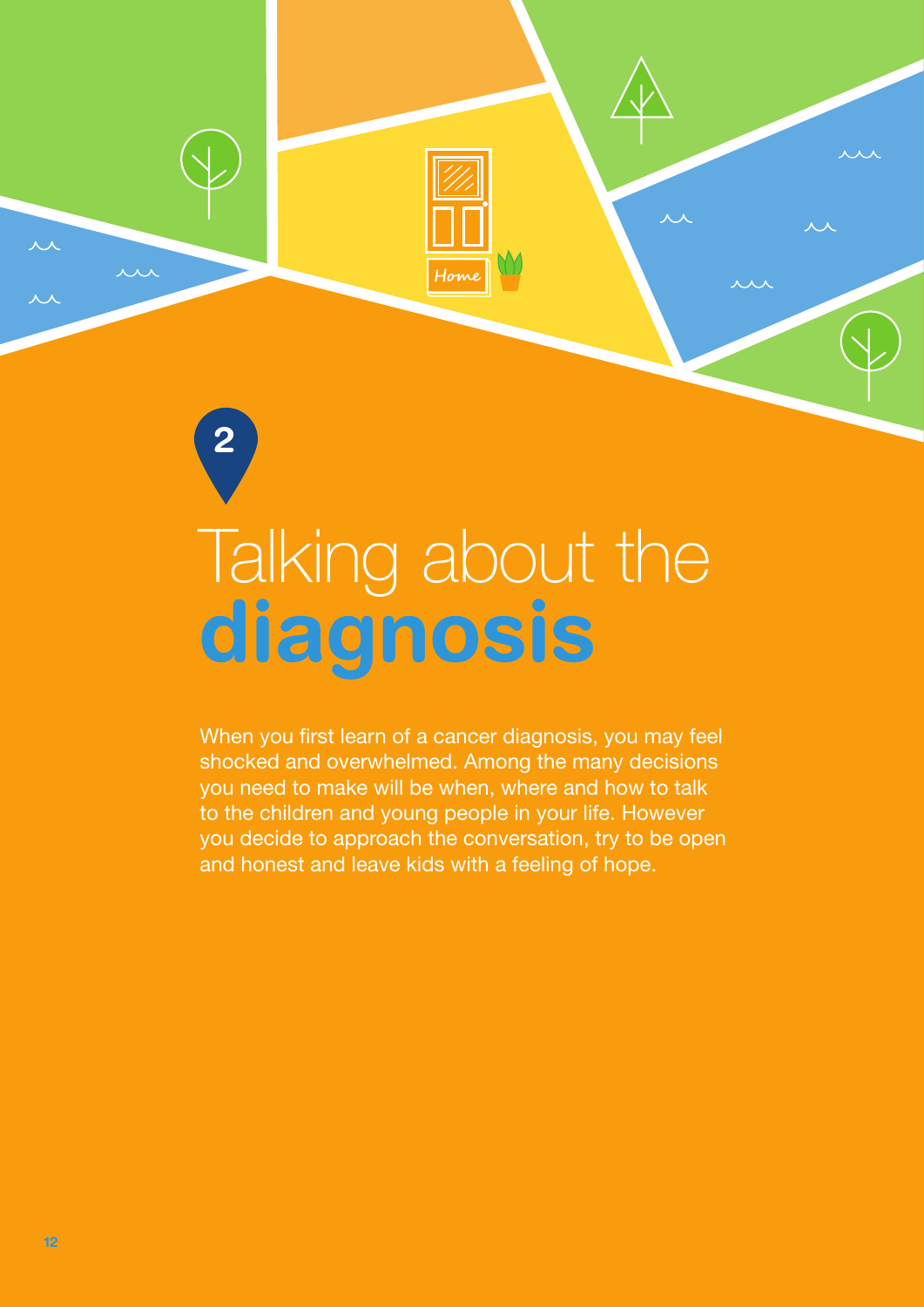#### When should I tell my children?

It's common to feel unsure of the best time to tell your children; often there may be no right time. You may wonder if you should tell them soon after you've been told yourself, or wait until you have more details about test results and treatment.

Although it is tempting to delay talking to your kids, try to tell them as soon as you feel able. Keeping the diagnosis a secret can be stressful, and your children will probably sense that something is wrong.

It's also a good idea to tell children if:

- you think they may have overheard a conversation
- they are scared by adults crying
- they are shocked or confused by physical or emotional changes in the person who has cancer, especially if the person has symptoms such as frequent vomiting, weight loss or hair loss, or is admitted to hospital for immediate treatment
- you notice changes in their behaviour.

It may be hard to decide how much information to share, particularly if you are waiting on test results. Your children don't need to hear everything all at once. If you don't know what treatment is required, just say so – but also assure your children that as soon as you have more information you will tell them. For example, "Dad is in hospital to have some tests. We're not sure yet what's wrong, but when we do know we will tell you."

Let children and young people know it's okay to have questions at different times, such as during treatment, when you are managing side effects and later during recovery, and to talk about how they feel at anytime.

#### Where should I tell my children?

Try to find some time when you won't be interrupted or have to rush off without answering all their questions.

Many people find that bringing up the topic while doing something else – like walking the dog or washing dishes – can help reduce the tension. This approach may be less intimidating than sitting the family down for a formal discussion.

Talking to children before bedtime or before an important event may not be a good idea. Ideally, you should tell them at a time and in a place where they are more likely to listen and take in the news.

#### Looking after yourself

Telling children and young people about a cancer diagnosis can be confronting and difficult. You may have trouble helping your kids deal with the news if you're struggling yourself. You may be facing both emotional and physical challenges and you will have to make many decisions, but you don't have to do this alone.

- Wait until your initial feeling of shock has eased before attempting the conversation.
- Talk to a few trusted adults beforehand – this will allow you to express your own feelings and start getting used to the news yourself.
- Make a list of things that other people can do for you. Family and friends are often keen to help out, but usually need guidance on what to do.
- Ask a friend to coordinate offers of help.

See pages 26–27 for more information about involving others. There are also many support services for people who are newly diagnosed with cancer – see contact details on pages 59–60.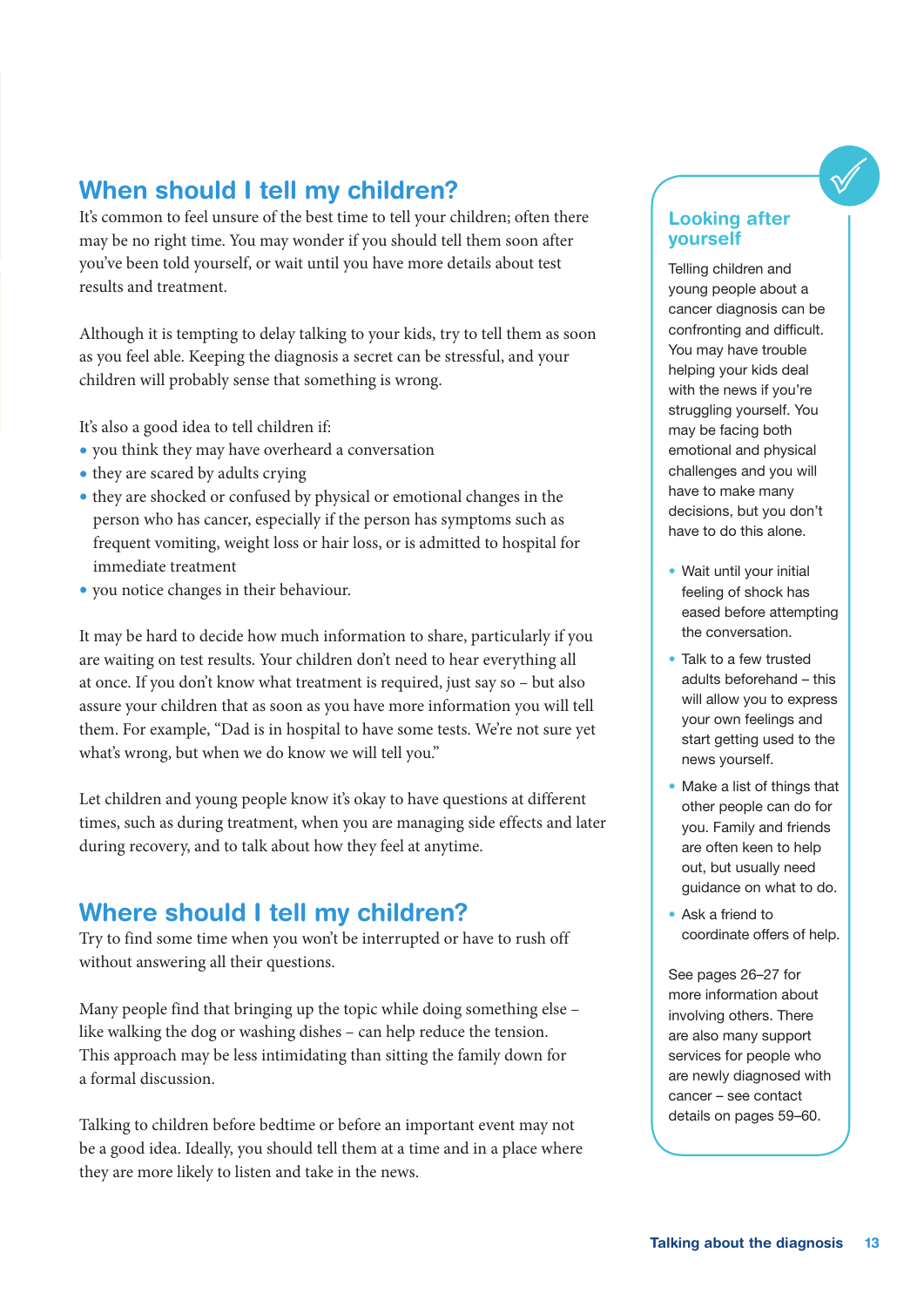#### Hearing the news

*Mum was driving us over to McDonald's when she asked me about cancer and what I knew about it. Then she told me about Dad's leukaemia – what it meant, what it was doing and how it would affect him. I was sitting in the car park feeling pretty overwhelmed.*

James, aged 12

#### Should I tell them together?

Depending on the ages and temperaments of your children, you may decide to tell them individually or together. You may need to use different language because of their age. If you decide to tell them separately, try to tell them on the same day. Asking older children to keep the diagnosis a secret from younger siblings can add to their stress.

#### Who should tell my children?

Deciding on the person to tell the children is another thing to consider. In most cases, it is easier if the information comes from someone who is close to your children. Ideally, that will be the parent who has cancer, the other parent or both of you together.

However, this is not always possible. Another adult close to your children, such as a grandparent, aunt, uncle or friend, may be able to tell them or be there when you tell them. This may be particularly important if you're a single parent. You may also decide to break the news with the support of a member of your health care team, such as your general practitioner (GP) or social worker.

#### How can I prepare?

Parents often doubt their ability to find the right words and to answer the tricky questions their children ask. Take the time to plan what you'll say. Role-playing the conversation with your partner, friend, relative or the oncology social worker at the hospital can help you. It means you've spoken the words and perhaps dealt with some of the anxiety attached to those words before you talk with your kids. You can also practise in front of a mirror. This helps set the words in your mind.

Even if you practise what to say and you think you know how your kids will respond, be prepared for questions. You may not have all the answers, but it's okay to say you don't know or that you'll find out.

Work out beforehand how you might end the conversation. You could organise an activity, such as playing a game or going to the park, to help your children settle again. Older children may prefer some time alone. Also let your kids know that they can talk to you anytime they have questions or concerns.

If you end up blurting out the bad news or your child reacts differently to how you expected, don't worry. You'll have opportunities to talk about the diagnosis further as time goes on. Your children are unlikely to be affected by one discussion that doesn't go exactly to plan.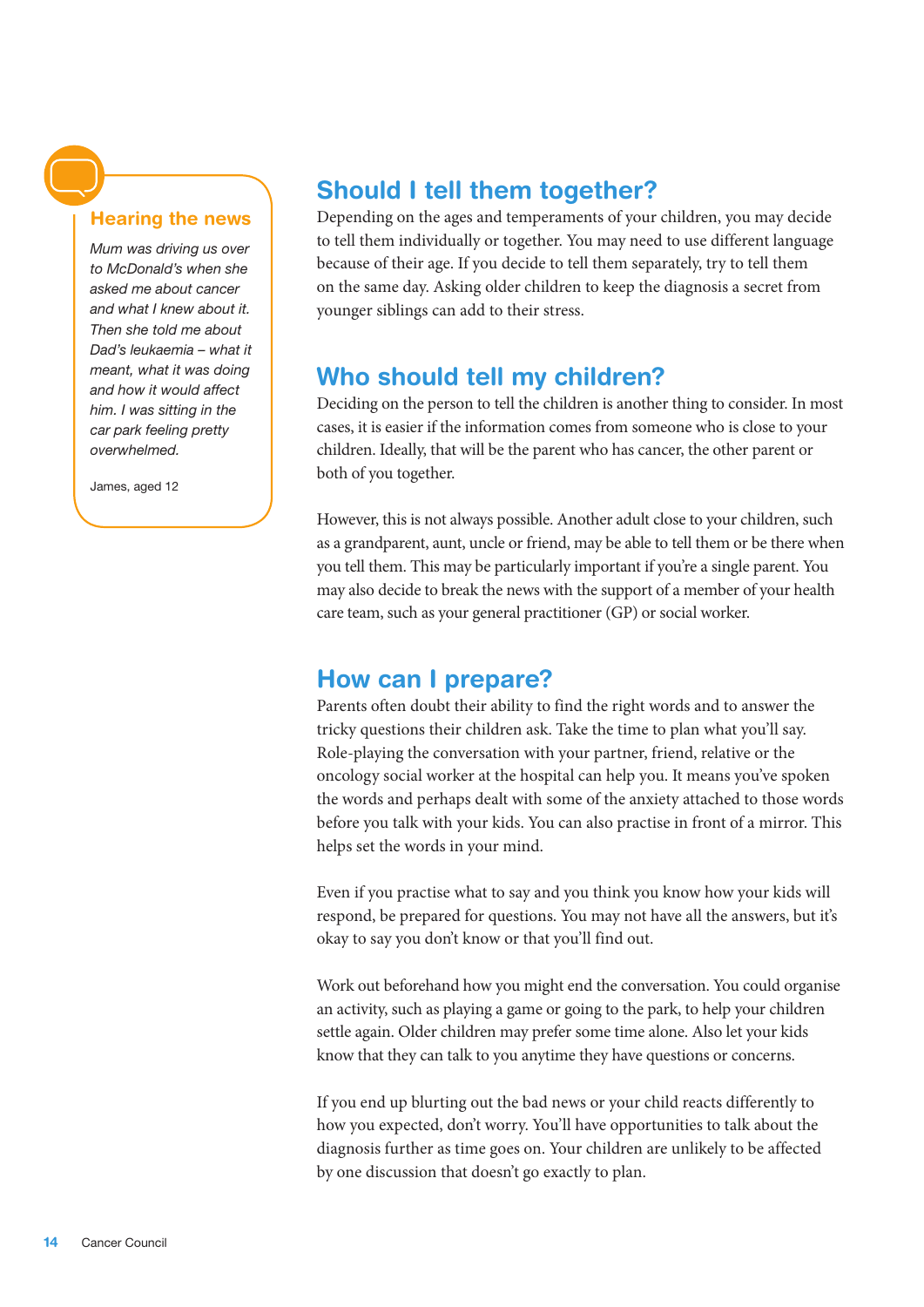#### What do children need to know?

The following is a guide to what to cover in your initial conversation about cancer. The suggestions on pages 22–23 can help you adapt the information to the ages and reactions of your children.

#### Tell them the basics in words they can understand

You can break the news with a few short sentences explaining what you know so far and what will happen next.

Be clear about the name of the cancer, the part of the body that has the cancer and how it will be treated. To help explain cancer terms, you can:

- use the glossary (see pages 62–64)
- get hints from websites (see page 60)
- read books about cancer written for children (see page 61)
- download the *Kids' Guide to Cancer* app developed by Camp Quality for children aged 8–13 from the App Store (Apple phones) or Google Play (Android phones).

Start with small amounts of information. Ask them what they want to know, and only answer questions that they ask – don't assume children will have the same concerns as you. You can give them more details later if they are interested. For younger children, accept that they may ask the same question several times. Each time you answer, they will absorb a little more information. Older children may be distant and quiet while they process the diagnosis.

#### Find out what they already know

Ask your children what they know about cancer and clear up any misinformation or myths (e.g. they might think that you can catch cancer, that their naughty behaviour caused the cancer or that everyone dies from cancer). Children get information from various sources, such as school, TV programs and the internet, and they may have their own ideas of what having cancer means. Parents can help guide their children towards accurate online information (see page 60).

**66** The most important thing is honesty. Tell the truth, don't sugar-coat, don't be too over the top. Admit that it's not going to be a walk in the park, but you're not going to die tomorrow. The main thing is to be real.  $\bullet\bullet$ 

Izzy, aged 15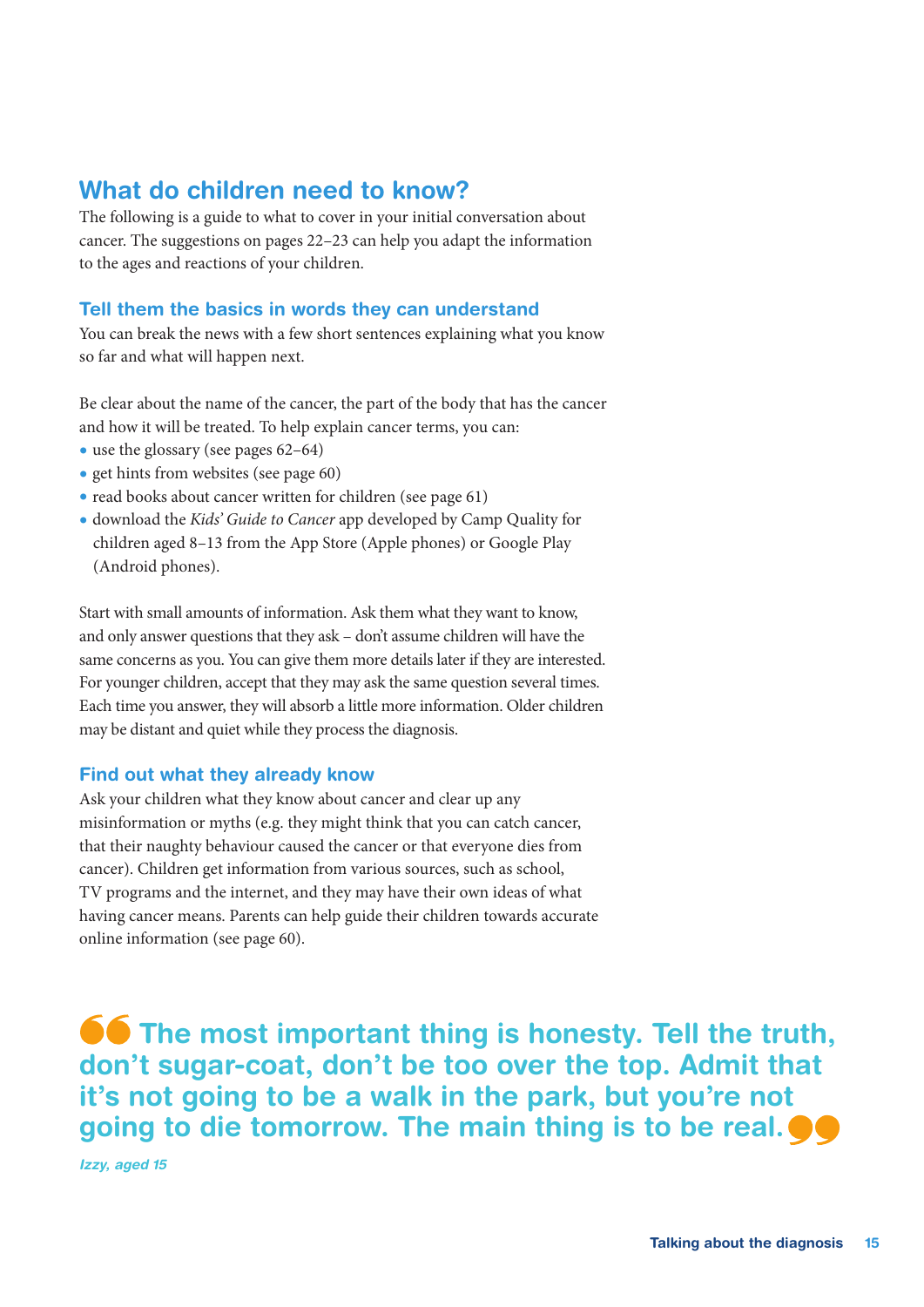**66** After Dad told us, the six of us sat around crying and hugging one another. Despite the sadness of the occasion, we actually had a pleasant dinner with lots of laughter. Our lives changed from that day.  $\bullet\bullet$ 

Lily, aged 17

#### Be honest and open

Let them know if you don't know the answer to a question. Say you'll try to find out the answer from the doctor and let them know as soon as possible. Make sure you follow this through.

#### Tell them what to expect

Your children are likely to want to know what treatment will mean for them. If you are in hospital, who will drop them to school, make them dinner, take them to after-school activities? Reassure them that there will be a plan and you will let them know what it is.

#### Ask them if they want to tell anyone

Your children may want to tell their close friends, all the teachers, the whole class – or nobody.

Explain that it's helpful to share the diagnosis with a few key people, such as their main teacher and the school principal, as well as other important figures in their life, such as a music tutor or sports coach. Discuss ways to approach these conversations. See pages 26–27 for ideas about talking to the school.

#### Balance hope with reality

Tell kids that although cancer can be serious and going through treatment can be challenging, most people get better. Explain that with the help of the doctors and treatment teams, you (or the person with cancer) will be doing everything possible to get well.

#### Show your love and emotion

Tell your children that you love them, and show your love by hugging them, comforting them and making them feel valuable.

Some parents worry about crying in front of their children, but this is okay as long as you are not out of control. It can be helpful for kids to know that strong feelings such as anger and sadness are normal, and expressing them can make people feel better. Being honest with each other about feelings can help your children cope.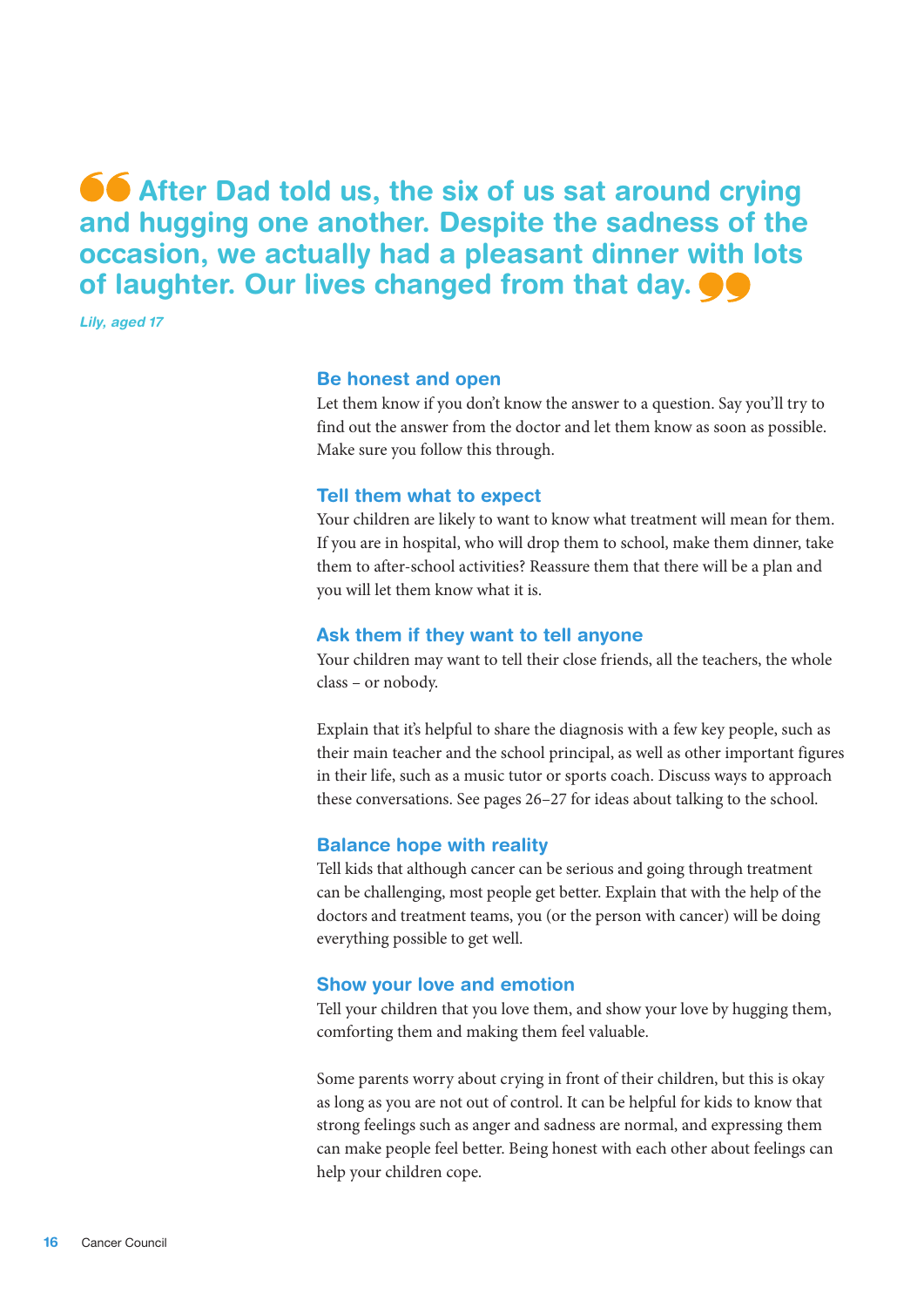#### Coping with kids' reactions

It's natural for children and young people to have lots of different reactions to a cancer diagnosis. Talking with them about their reaction gives you a chance to discuss ways of managing their emotions.

> Crying – If your children cry, let them know it's a natural reaction. Holding them will help them feel secure. Let them know that they don't have to "be strong", and that feeling sad after a cancer diagnosis is common.

Fear – Some children will worry endlessly. It can be hurtful if they start to avoid or ignore the person who has cancer. Explain that the person with cancer is still the same person, despite any changes in appearance.

Children may also worry that they're going to be abandoned by their sick parent or by their well parent. Reassure them that they will always be cared for. Help your child deal with their concerns by giving them a chance to talk about their fears.

Anger – It is natural for children and young people to feel angry about the diagnosis as it means their lives could be disrupted.

Younger children may be annoyed if asked to play quietly. Older children may seem angry and uncooperative if asked to help out more. Both may be disappointed or upset if a planned holiday has to be postponed or cancelled.

No reaction – Sometimes children will appear not to have heard the news or do not react. You may be confused or hurt by this, especially if it took some planning and courage to share the diagnosis.

A lack of reaction isn't unusual – often the children are protecting themselves and need some time to digest the information. Or they may want to protect you from seeing how they are feeling. Remind them that they can talk to you about it anytime.

You may need to talk again if the situation or their behaviour has changed since you first talked. Sometimes, despite your efforts to help your children cope, they may struggle with the diagnosis. See the other box on this page for services that can help children whose family members have cancer.

#### Support for children and young adults

#### Camp Quality

Camp Quality supports children living with cancer and their families, and children who have a parent with cancer. Their *Kids' Guide to Cancer* app is aimed at children aged 8–13 who have a parent, sibling or friend with cancer. It answers the big questions about cancer and includes stories from other children. Camp Quality also offers a free educational puppet show for schools and organises recreation programs, camps and family experiences. Call 1300 662 267 or visit [campquality.org.au](http://campquality.org.au).

#### CanTeen

CanTeen helps young people aged 12–25 who are dealing with their own or a close family member's cancer. Young people can connect with others online; access counselling faceto-face, by phone, email or online; get specialist, in-hospital treatment; and take part in programs, camps and recreation days – all to help them cope with the impact of cancer. To find out more about CanTeen, call 1800 835 932 or visit [canteen.org.au](http://canteen.org.au).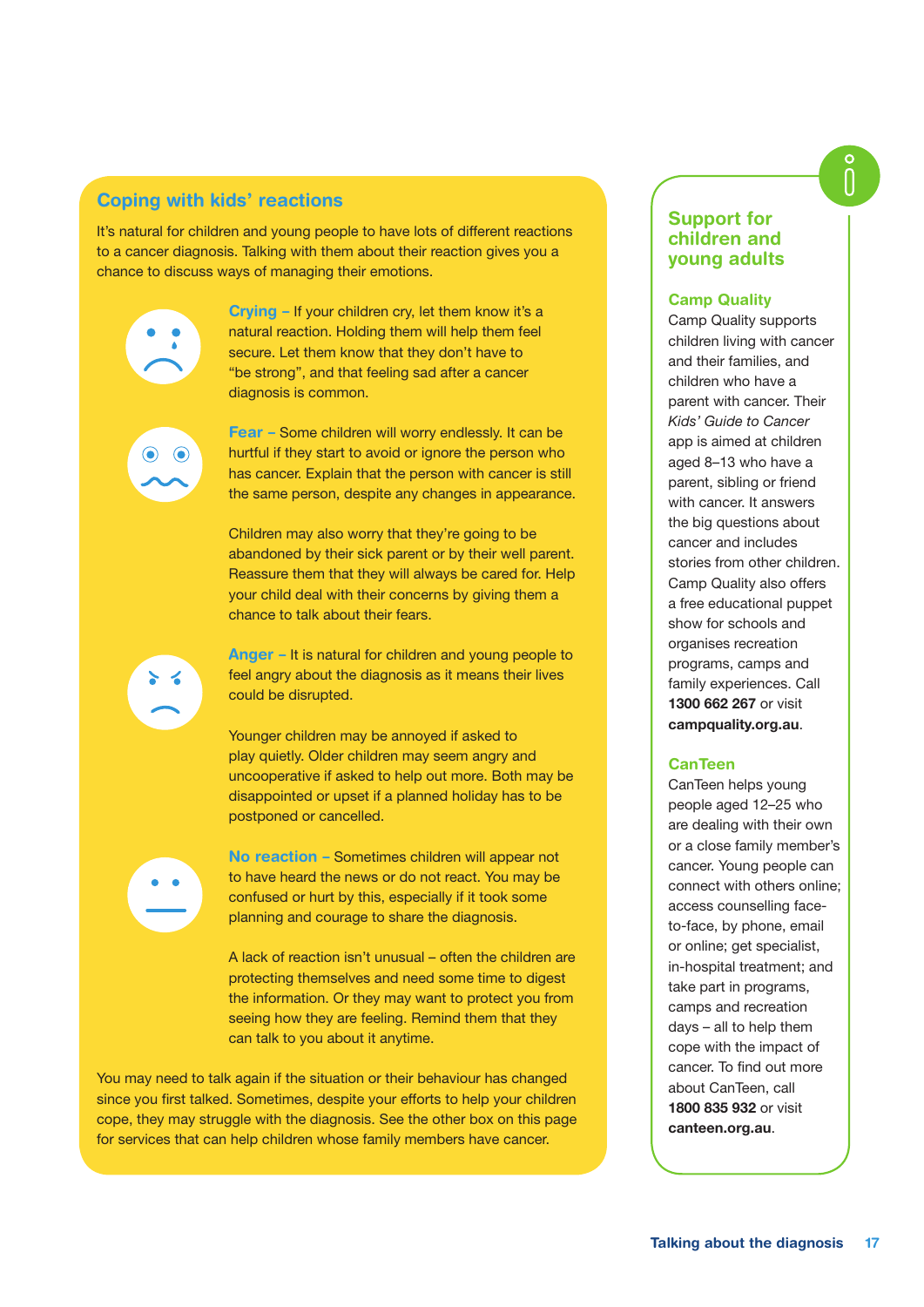#### When another child has cancer

Your child may have a friend or cousin who has been diagnosed with cancer. While children may know someone with cancer, usually it's an adult in their life who is affected (e.g. a grandparent or teacher). It can be confusing and frightening for a child to learn that children can have cancer too.

**Causes of cancer** – Let your child know that childhood cancers are not lifestyle-related (e.g. caused by sun exposure or smoking), nor does a child get cancer because of naughty behaviour or a minor accident like a bump on the head. There's nothing anyone did to cause the cancer.

It's not contagious - Children need to feel safe around the child with cancer. Tell them that cancer can't be passed on to other people. If the sick child is in isolation, this is to protect the child from infection, not to protect everyone else from the cancer.

Most children get better – Like adults, children may worry that cancer means their friend will die. Reassure children that although cancer is a serious, life-threatening disease, the overall survival rate for children is now more than 80%.<sup>2</sup> This can vary depending on the diagnosis, but most children will survive cancer.

**Expect change –** Explain that things will change for the friend. They may feel too tired to play or may be away from school a lot. They may have physical changes (e.g. hair loss, wheelchair). Encourage your child to focus on what hasn't changed – their friend's personality and their friendship.

Visit the hospital - Take your child to visit their friend in hospital if you can. It is confusing for your child if the person with cancer disappears from their life after diagnosis. They may imagine the worst. Let them know it's natural to wonder how to act and what to say, and that the more time they spend with their friend, the more they'll relax.

Keep in touch – Help your child maintain the relationship with their friend. They may not see each other as often and might not interact in the same way, but there are other ways to keep in touch. For younger children, this could mean making a get well card or a decoration for the hospital room. Older children may prefer to communicate by phone, email or social media.

**Encourage feelings -** Let your child know that it's okay to have lots of different emotions and that you have them too. They need to feel that they can approach you when they want to discuss what they're going through. It's also a good chance to discuss ways of coping with difficult emotions.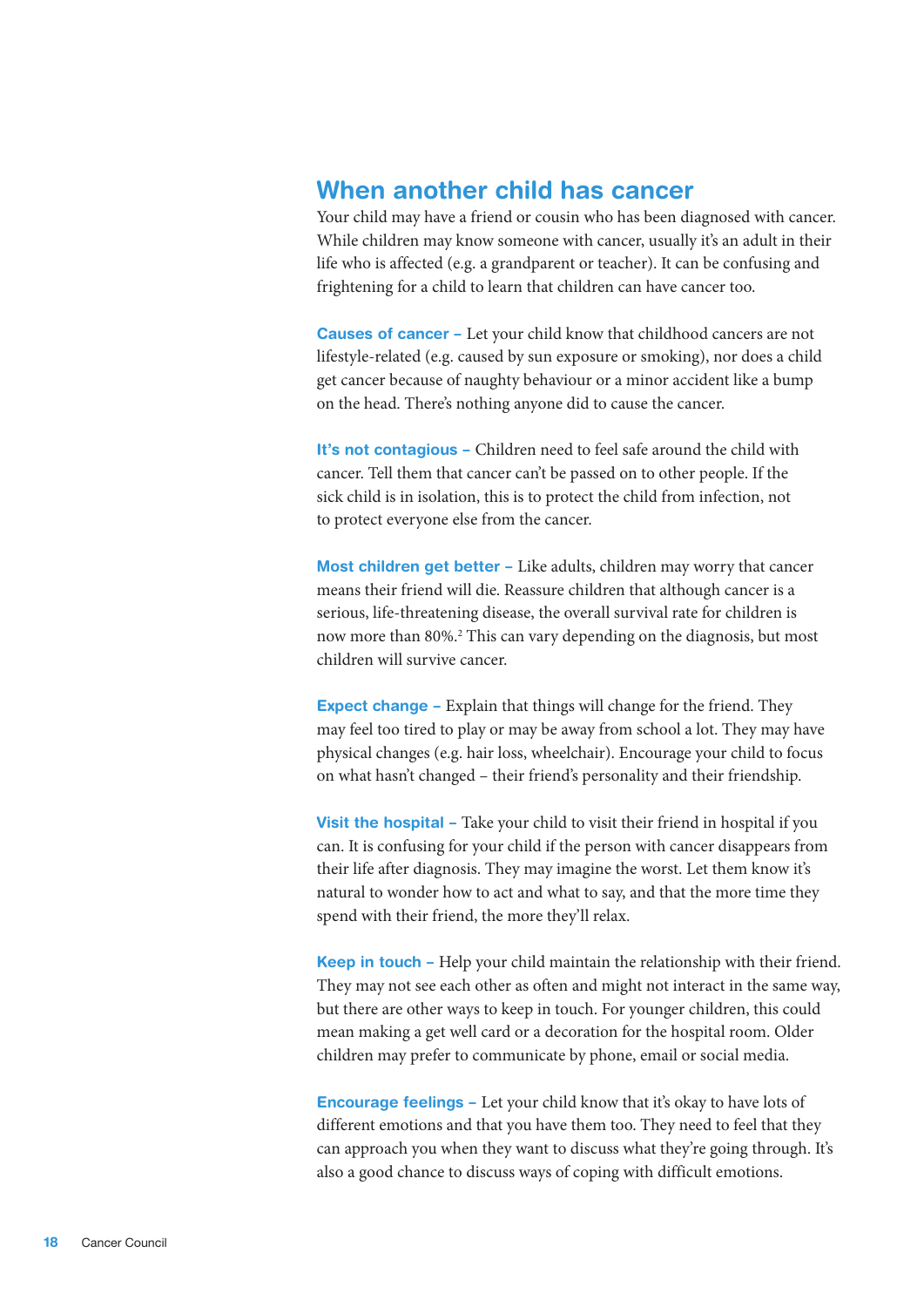#### When a sibling has cancer

The siblings of children with cancer sometimes feel forgotten in the midst of a diagnosis. Parental attention is suddenly shifted, and daily routines, family roles and family responsibilities can change for a while.

Along with feelings of sadness, fear and anxiety, siblings may be struggling with more complicated emotions such as guilt, jealousy, resentment and anger. Because so much focus is on their brother or sister, they may feel that their needs do not deserve to be met and that they have no right to complain.

For many children and teenagers, fitting in with their peers is very important. This means they may feel embarrassed or self-conscious about their family now being different to other families. Some may be reluctant to tell their friends and teachers about the situation at home. If cancer changes how their brother or sister looks, they may feel embarrassed and shy away from being seen with their sibling.

You can help your children adjust to the changes in your family by talking openly and honestly. The tips listed opposite under *When another child has cancer* will help, but your kids may also be reassured to know the following:

It's not their fault – Check that siblings realise that they did not cause their brother or sister's cancer – even if they had been fighting with them or thinking mean thoughts about them.

What they can do – Explain that they can help support their brother or sister, and let them think about how they would like to do that. The sibling relationship is still important, so try to offer plenty of opportunities to maintain it. This may involve regular visits to the hospital and/or regular contact via phone, email or social media.

It is okay to have fun – Even though the child with cancer has to have a lot of attention at the moment, the needs of their siblings matter too. As far as possible, they should keep doing their own activities and have time for fun.

They are still just as loved - Explain to siblings that you may need to spend a lot of time and energy focused on the child with cancer, but this is out of necessity rather than feeling any less love for your other children. Naming the challenges and acknowledging the impact can really help.

They will always be looked after – Let them know that you will make sure someone is always there to look after them. Talk to them about who they would like that person to be if you can't be there yourself.

#### Family conversations

*My third child, Leo, was diagnosed with leukaemia when he was five years old. We didn't tell the kids straightaway – we needed time to digest the news ourselves. I couldn't even tell my parents.*

*Leo knew he was sick because he felt so sick. We told him he was in the best place and that the doctors and nurses would help to make him better. That was enough at first.*

*Because Leo's siblings were such different ages, I told them individually, but the key messages were the same: Leo hadn't done anything to cause the leukaemia, it's not contagious, and he would get well – it was important to offer hope. I told them that Leo would look different because of the treatment and that it would take a long while.* 

*We wanted all the kids to feel involved with Leo's treatment – we said, "You are part of the team, you are part of this." The hospital became part of our family life.* 

Genevieve, mother of four children aged 3, 5, 10 and 14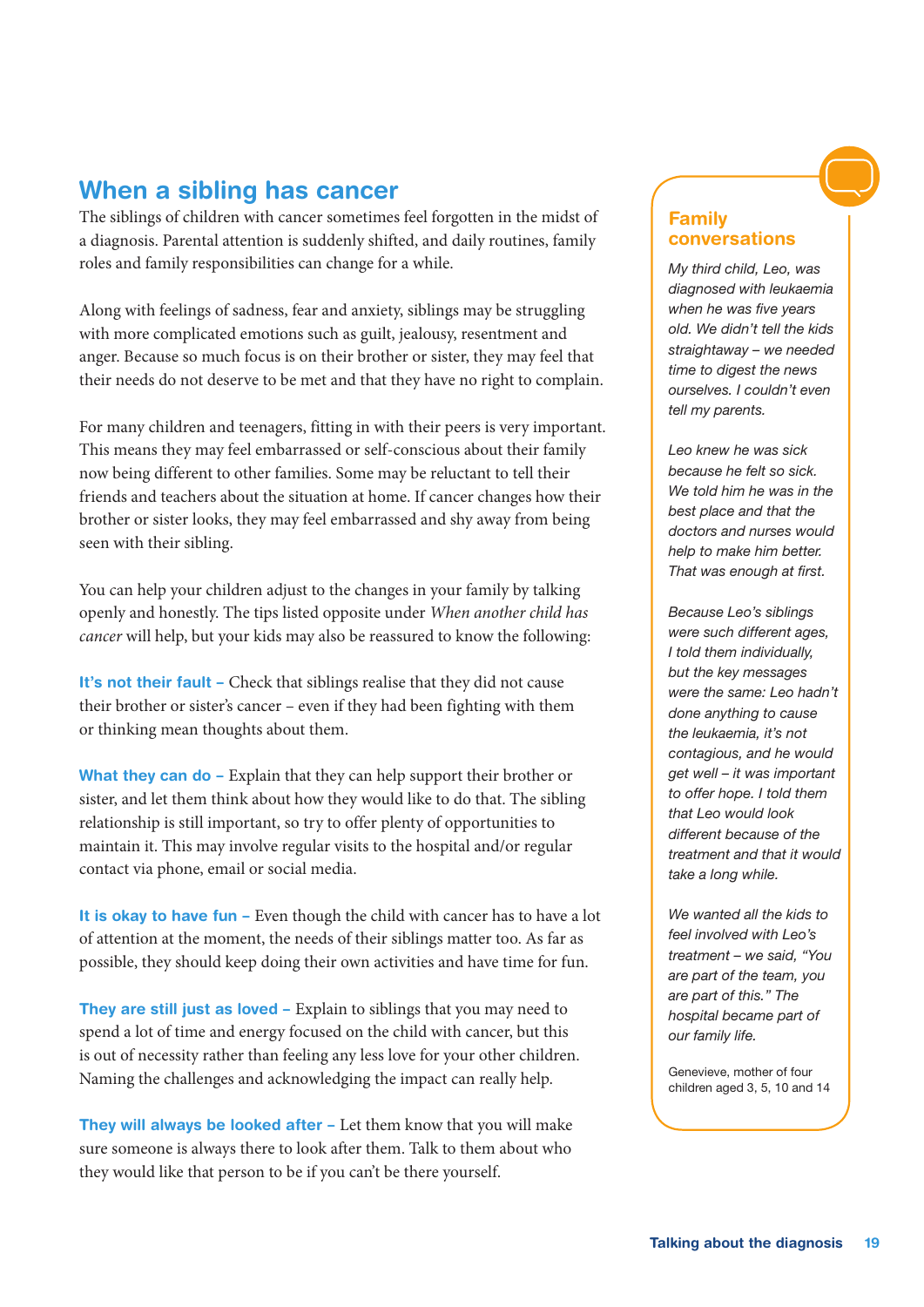#### If your child is diagnosed

Families often describe the days and weeks after their child's cancer diagnosis as overwhelming. Among the many confronting decisions they face is how to talk to the child about the illness.

Although the focus of this book is children affected by someone else's diagnosis, much of the advice will still be relevant. Children with cancer tend to feel more secure when the adults around them are open and honest – hiding the truth to protect a child may just lead to greater anxiety.

How much information you share with your child will depend on their age and maturity. Keep your initial explanations simple and take your cue from your child as to whether they want to know more. The first conversation will be followed by many others, so you will have the opportunity to give more detail as the need arises.

The paediatric oncologist, clinical nurse consultant and social worker at your child's hospital will be able to provide further guidance and assist you with these discussions. For younger children, some hospitals have child life therapists who teach children strategies to manage their illness and can help you explain the diagnosis and the treatment. If you have an older child with cancer, get in touch with one of the Youth Cancer Services. These are hospital-based services that offer specialised treatment and support to young people aged 15–25. Visit [canteen.org.au/youth-cancer](http://canteen.org.au/youth-cancer) for more information.

### **66** We let Leo lead the way with what he wanted to know, and over time he wanted to know everything.  $\bullet \bullet$

Genevieve, mother of four

children aged 3, 5, 10 and 14 Remember that your child's hospital team is there to support the family as well. The social worker can let you know what support services are available, particularly if you need to travel long distances for treatment.

> Several organisations have developed resources for parents of children diagnosed with cancer. Visit the Victorian Paediatric Integrated Cancer Service at [pics.org.au/families/written-resources](http://pics.org.au/families/written-resources), or Cancer Australia at [childrenscancer.canceraustralia.gov.au](http://childrenscancer.canceraustralia.gov.au).

As much as possible, include your child in discussions about their treatment and recovery, and encourage them to ask questions. Older children and teenagers may want to seek out information themselves. You can let them know about reliable, age-appropriate resources such as CanTeen and Redkite (see page 59 for contact details and other support services).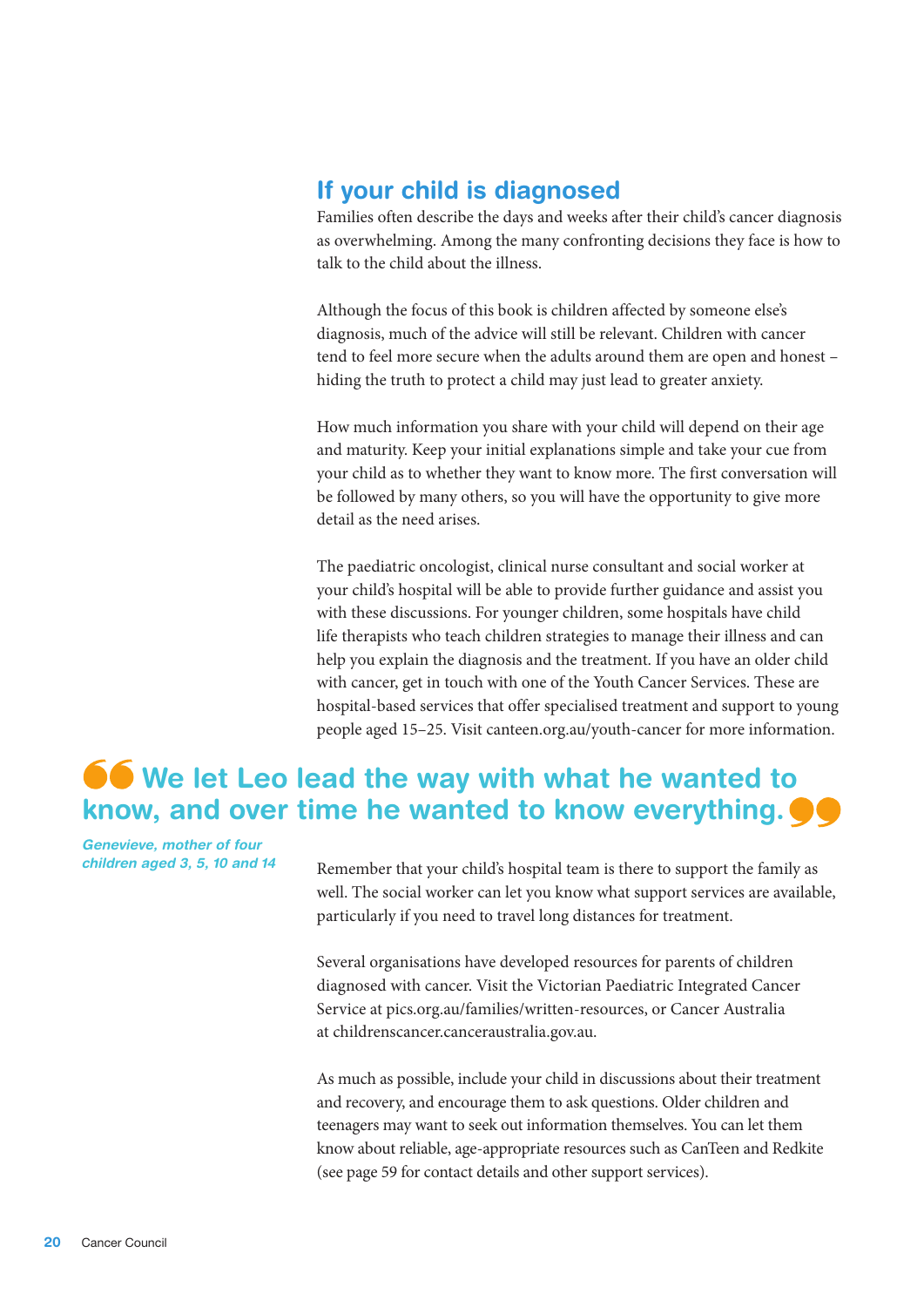# Karen's story\*

Karen's lung cancer was a bolt from the blue. She had never smoked, had no family history and was simply unlucky. Dr Ranjana Srivastava shares her patient's experience of talking to her children about her diagnosis. Karen wanted to tell the children and overcame her husband Jim's early hesitation.

*\*Adapted with permission from "How do you tell your children you have cancer?", The Guardian, November 2015.*

*She sat them down one evening and told them that she had been diagnosed with an illness called lung cancer. She deliberately chose to use the correct terminology rather than Jim's suggestion of calling it a lump. We had discussed the fact that children fell down in the playground and got lumps and bumps. She didn't want the children to think that all lumps were sinister. Their eldest, Alyssa, had seen the ads depicting cancer on cigarette packets and her first question was if her mother had been smoking cigarettes. Karen assured her daughter that she had never smoked and that sometimes people developed cancer for unknown reasons. Robbie, their middle son, wanted to know if she was going to die. He had a classmate who had just lost her grandfather to lung cancer. "I'm not dying right now, darling," Karen told him. "I hope to get better with treatment." The youngest child, Emily, at four years old, didn't understand any of the conversation. She jumped on her mother's back and chirped: "Can we play hide-and-seek now?"*

*As she began chemotherapy, Karen set about consolidating a support system for the children. She did this by*  *calling upon a small group of parents whose children were friendly with hers. Over the next few weeks, they worked out a system that meant each child had one or two additional adults to rely on if Jim and Karen were both busy. When Karen felt well, which was almost always in the initial months, the extra help was not needed, but having a roster in place meant that the other adults were not surprised at being rung at short notice.*

*A practical thing Karen discussed early with her children was rearranging after-school activities that required prolonged parental involvement. She explained to the children that while she was keen to maintain their activities, her illness meant that they all had to make adjustments. For Alyssa this meant finding a French class closer to home. For Emily it meant moving a gymnastics class. Robbie offered to reduce the frequency of his painting lessons.* 

*Karen spoke to her children's school early in the piece, too, letting them know about her diagnosis and the changes in their lives. The counsellor agreed to keep a close eye on all three and periodically provide updates to Karen and Jim.* 

*One day Robbie came home, upset that a boy in his class had said he would catch cancer from his mum. On hearing this, Alyssa complained that she was sick of being asked if she was all right. Little Emily, meanwhile, carried on, seemingly oblivious to anything being out of the ordinary. Karen used the occasion to discuss her cancer with them further. She reassured Robbie that cancer was not contagious and explained to Alyssa how much her friends and their parents cared about her. Karen also told them that her being sick was not the children's fault and that people sometimes said awkward things because they didn't know how to express their true feelings. Karen felt that this gave the children permission to discuss any other concerns they might have about her and bring home any comments they had heard on the playground.* 

*Continued on page 47*

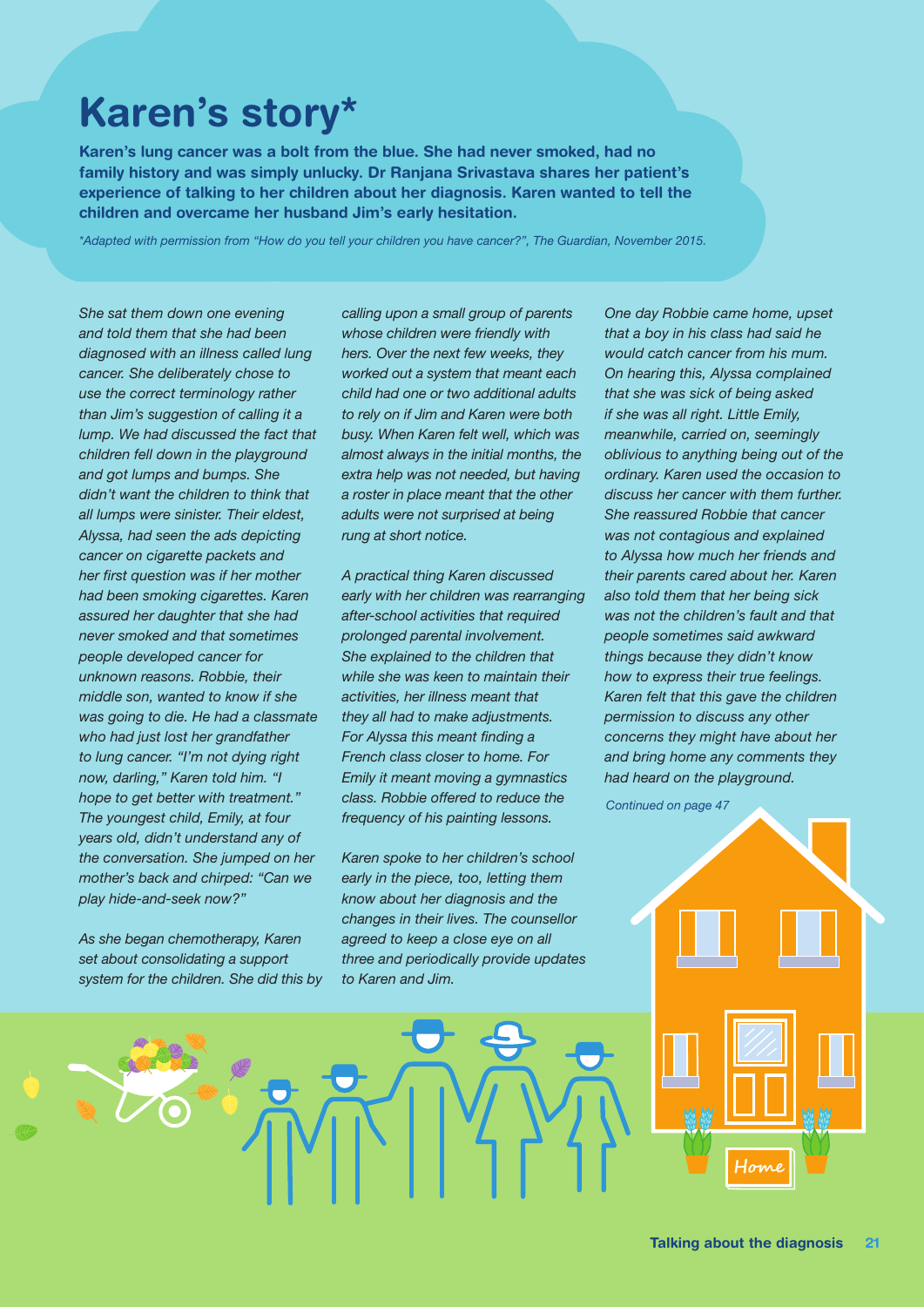# What words should I use?

It's often hard to find the right words to start or continue a conversation. The suggestions below may help you work out what you want to say. Although these are grouped by age,

|                                             | Infants, toddlers & preschoolers                                                                                                                                                                                                                                                                                                                                  |
|---------------------------------------------|-------------------------------------------------------------------------------------------------------------------------------------------------------------------------------------------------------------------------------------------------------------------------------------------------------------------------------------------------------------------|
| <b>About cancer</b>                         | "Mummy is sick and needs to go to hospital<br>to get better. You can visit her there soon."<br>"I have an illness called cancer. The doctor is<br>giving me medicine to help me get better. The<br>medicine might make me feel sick or tired some<br>days, but I might feel fine on other days."                                                                  |
| To clear up misinformation<br>about cancer  | "Sometimes girls and boys worry that they<br>thought or did something to cause cancer.<br>No-one can make people get cancer, and<br>we can't wish it away either."<br>"How do you think people get cancer?"<br>"We can still have lots of kisses and cuddles<br>- you cannot catch cancer from me or from<br>anyone who has it."                                  |
| To explain changes and<br>offer reassurance | "Mummy needs to go to the hospital every day<br>for a few weeks, so Daddy will be taking you to<br>preschool/school instead."<br>"Grandpa is sick so we won't see him for a while.<br>He loves your pictures, so maybe you can draw<br>me some to take to hospital."<br>"Mummy has to stay in bed a lot and isn't able<br>to play, but she can still cuddle you." |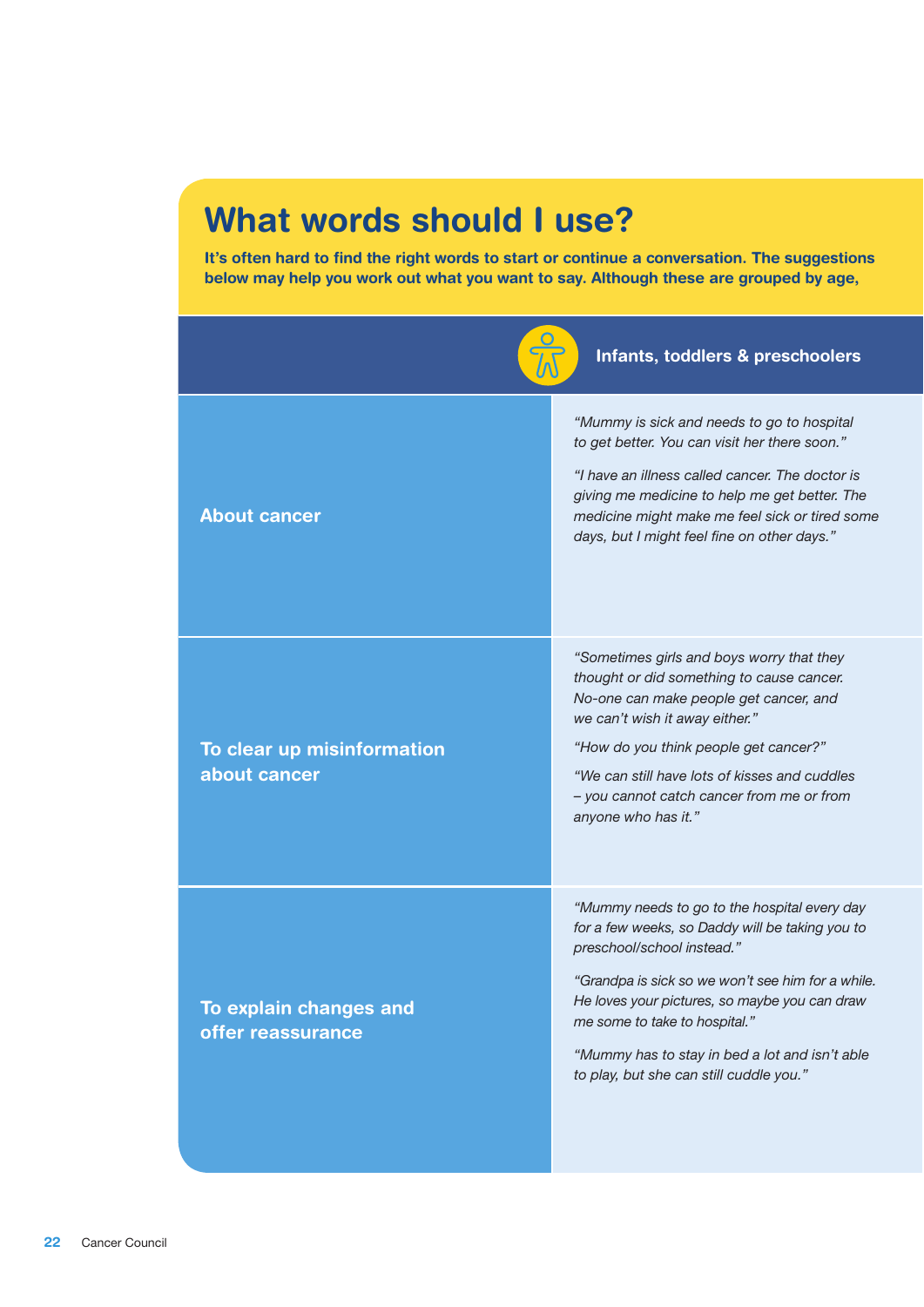you may find that the ideas in a younger or older age bracket work for your child. See pages 24–25 for tips on how to answer specific questions.





#### **Younger children**  $\begin{bmatrix} \mathbf{u} \\ \mathbf{v} \end{bmatrix}$  Older children & teenagers

*"We've had some bad news. I've got cancer. We don't know what we're dealing with yet, but I'm going to have surgery so that the doctors can have a look and find out."*

*"You know that Mum has been sick a lot lately. The doctors told us today that the tests show she has cancer. The good news is that she has an excellent chance of getting better."*

*"We can still have lots of kisses and cuddles – you cannot catch cancer from me or from anyone who has it."*

*"Cancer is a disease of the body that can be in different places for different people."*

*"Even though your friends at school might say that cancer is really bad and I will get very sick, they don't know everything about this cancer. I will tell you what I know about my cancer."*

*"The doctors will take good care of me. I will have treatment soon, which I'll tell you about when it starts."*

*"Even though things might change a bit at home, you'll still be able to go to tennis lessons while Dad is having his treatment."*

*"Mum is going to be busy helping Grandma after she comes out of hospital. There are ways we can all help out, but mostly things won't change for you."*

*"The doctors say Dad has a problem with his blood. That's why he's been very tired lately. The illness is called Hodgkin lymphoma. Dad will have treatment to make him well again."*

*"Lots of people get cancer. We don't know why it happens. Most people get better and we expect I will get better too."*

*"There are lots of different types of cancer and they're all treated differently. Even though Uncle Bob had cancer, it might not be the same for me."*

*"The doctor doesn't know why I got cancer. It doesn't mean that you'll get cancer too. It's not contagious (you can't catch it) and the cancer I have doesn't run in families."*

*"Even though Grandma has cancer, the doctors say she'll probably be okay because she was diagnosed early."*

*"Things will be different while Dad's having treatment, and when I can't drive you to soccer training, Annie will drive you instead."*

*"After my operation, there are a few things I won't be able to do for a while, like lifting things and driving. Our friends are going to help by dropping off meals."*

*"What things would you like to help with at home?"*

*"If you think of any questions or have any worries, you can come and talk to me. It's okay if you want to talk to someone else too."*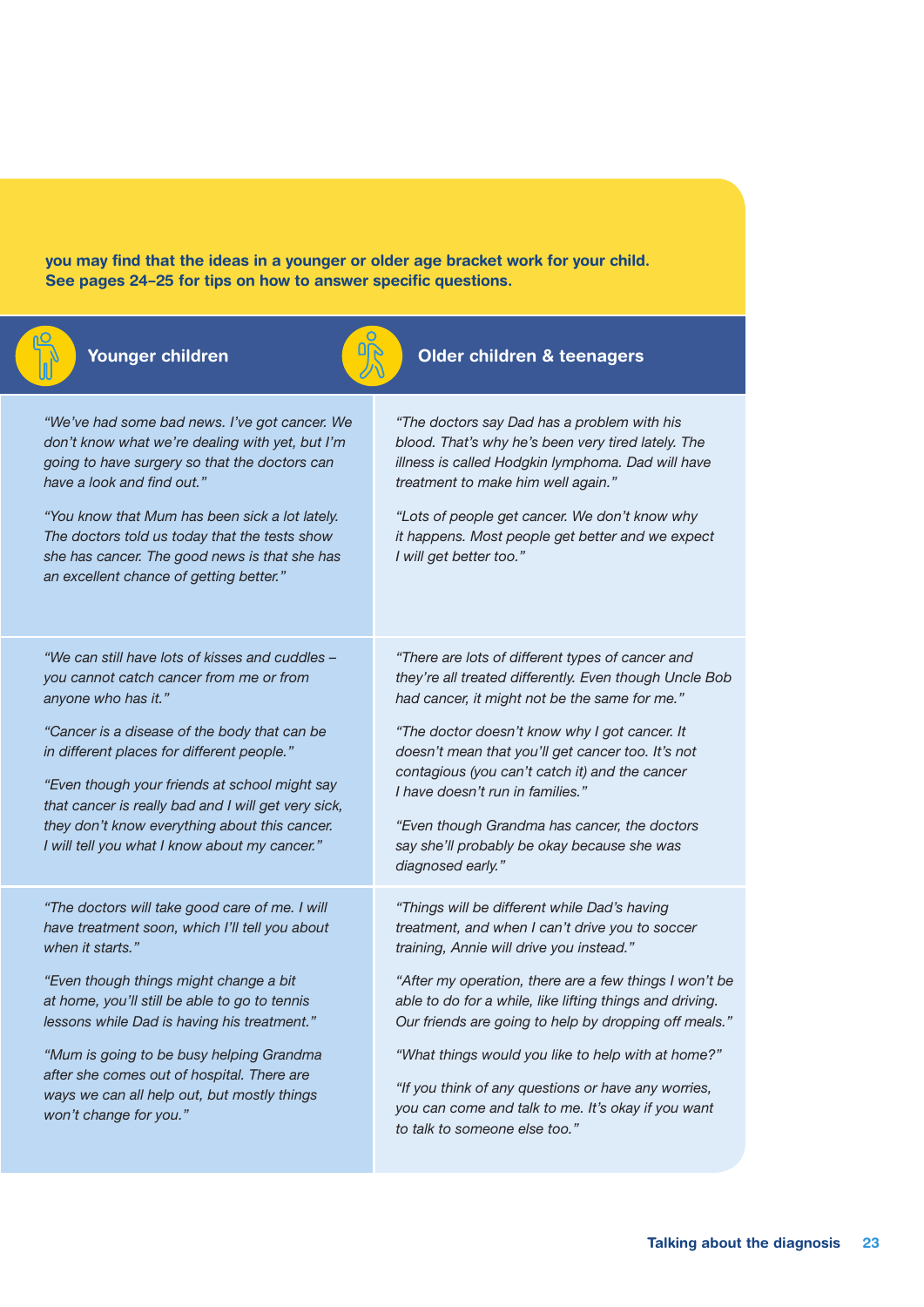#### Answering key questions Q: Are you going to die?

This is the question that most parents fear, but often it doesn't mean what you think. For example, younger children may really mean "Who is going to look after me?" Older children may be wondering, "Can we still go away during the school holidays?"

Try to explore the question by asking, "Do you have something in particular you're worried about?" or "What were you thinking about?" You can explain that treatments are improving constantly. If your child knows someone who has died, let them know that there are many different types of cancer and everyone responds differently.

A: *"We don't expect that to happen, but I will probably be sick for a while. Sometimes it makes me sad, and I wonder if you get sad too."*

#### Q: Was it my fault?

Some children may ask you directly if they caused the cancer, while others worry in silence, so it's best to discuss the issue.

A: *"It's no-one's fault I have cancer. Scientists don't know exactly why some people get cancer, but they do know that it isn't anything you did or said that made me sick."*

*"You did not cause this cancer. There is nothing you could have said or done that would cause someone to have this illness."*

#### Q: Can I catch cancer?

A common misconception for many children (and some adults) is that cancer can spread from person to person (contagious). This belief may be reinforced because when patients have chemotherapy they need to avoid contact with people who are sick. This is to protect the person with cancer from picking up infections, not to protect everyone else.

A: *"You can't catch cancer like you can catch a cold by being around someone who has it, so it's okay to hug or kiss me even though I'm sick."*

*"Cancer can spread through the body of a person with cancer, but it can't spread to another person."*

#### Q: Who will look after me?

When family routines change, it's important for children to know how it will affect their lives: who will look after them, who will pick them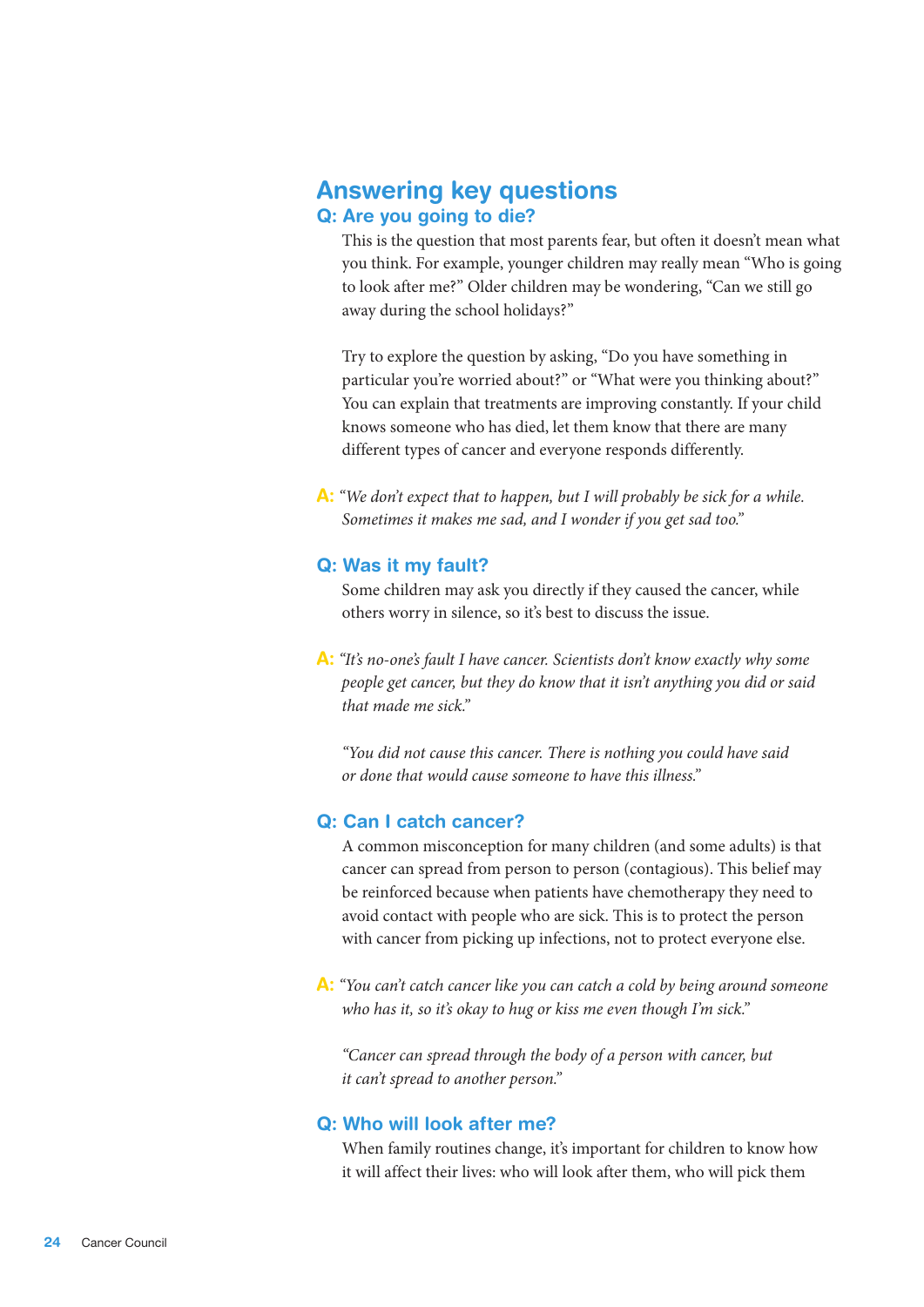up from school, and how roles will change. Try to give them as much detail as possible about changes so they know what to expect. For older children, it's worth asking them what arrangements they'd prefer.

A: *"We will try to keep things as normal as possible, but sometimes I may have to ask Dad/Mum/Grandpa to help out."*

#### Q: Do I have to tell other people about it?

Your children may not know who to tell about the cancer or what to say. They may not want to say anything at all. It helps to explore their feelings about talking to others.

If you're planning to inform teachers, or the school counsellor or principal, talk to your kids first. Teenagers and even younger children may be reluctant for the school to know, so explain the benefits of telling the school and then chat about the best way to approach the discussion. Ask if your teenagers want to be involved in talking to key teachers or the principal with you – this way they are part of the agreement made with the school.

A: *"You can tell your friends if you want to, but you don't have to. People we know may talk about the diagnosis, so your friends might hear even if you don't tell them. Many people find it helps to talk about the things that are on their mind."*

*"Do you worry about how your friends will react or treat you?"*

*"I need to let your teachers know so they understand what's happening at home. We can talk about who to tell and how much we should say."*

#### Q: Is there anything I can do to help?

Answering this question can be a delicate balance. Letting kids know that they can help may make them feel useful, but it's important that they don't feel overwhelmed with responsibility. Some parents may feel hurt if their children don't ask how they can help, but it's common for children not to think to offer.

A: *"Yes, there are lots of things you can do to help. We will work out what those things can be, and what will make things easier for everyone. Is there something in particular you would like to do?"*

*"Some help around the house would be good, but it's important that you keep up with your schoolwork and you have some time for fun and for seeing your friends."*

#### **Thinking** the worst

*When I was 14, Dad developed a bad cough. I remember sitting in my older sister's lounge room on a Sunday afternoon. Dad was coughing. I knew they were going to tell us something because they were sitting down.*

*Dad just told us straight: "I have cancer." Mum tried to sugar-coat it and said there were things they could do, but I was thinking the worst. It's the great fear – death and dying – and I just thought, "He's going to die." I wanted to run. I wanted to do something. I thought if I could just do something, that would change it. I joined CanTeen the next day.*

*Right from the start, Dad said, "I might be the one with cancer, but you are going to be affected by it, so we will make decisions as a family. We're going to fight this – one in, all in."*

Izzy, 15-year-old whose father had cancer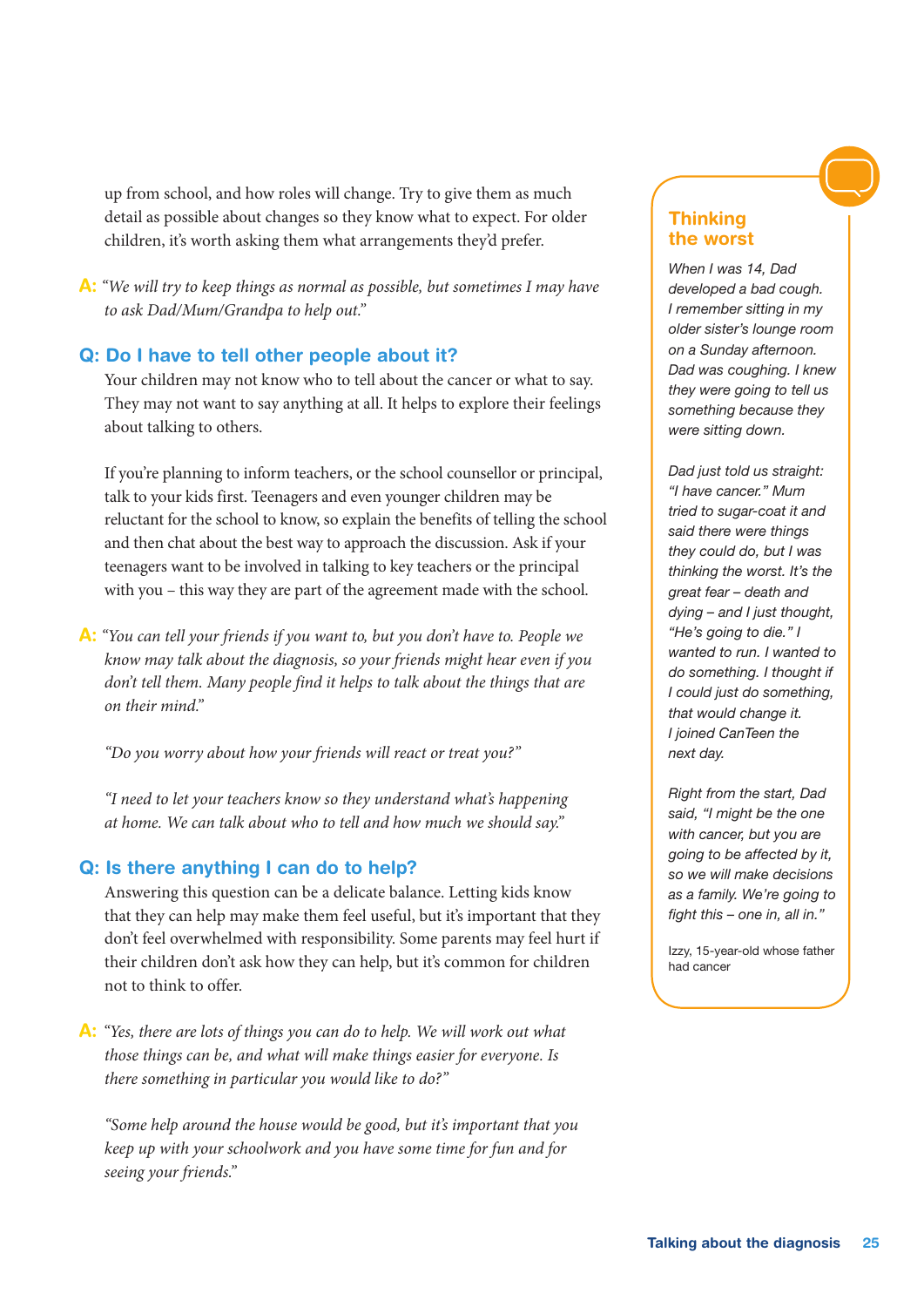### **It is often helpful to talk to other parents who** have or have had kids at a similar age to yours when diagnosed. Talking to another parent who has travelled the same road can be reassuring.  $\bullet \bullet$

Genevieve, mother of four children aged 3, 5, 10 and 14

#### Involving others

There are several ways to ensure kids hear a consistent message from people who are involved in their lives.

**Tell key adults** – Share the diagnosis with other people who talk with your kids (grandparents, friends, the nanny, babysitters) and tell them what you plan to say to your children so that you all communicate the same message.

Talk to other people who have cancer - Often the best support and ideas come from people who've already been there. You'll realise you're not alone and you can ask them how they handled things (see *Support services*, page 59).

Ask a professional – Get some tips from the oncology nurse or social worker, psychologist or other health professionals at the hospital (see pages 56–57).

#### Involving the school or preschool

Many parents or carers wonder if they should tell the school. If things are unsettled at home, school can be a place where kids can be themselves with their friends and carry on life as normal.

When the school is aware of the situation at home, staff will be more understanding of behaviour changes and can provide support. In fact, school staff are often the first to notice shifts in a child's behaviour that may indicate distress. A cancer diagnosis in the family can also affect academic performance, so the student may be entitled to special provisions, which can be particularly important in the final years of high school.

Ways to involve the school include:

• Tell the principal, the school counsellor and your child's teachers. They may know of other people in the school community affected by cancer and this may influence your child's understanding of the disease (e.g. a parent or a child at the school may have died of cancer).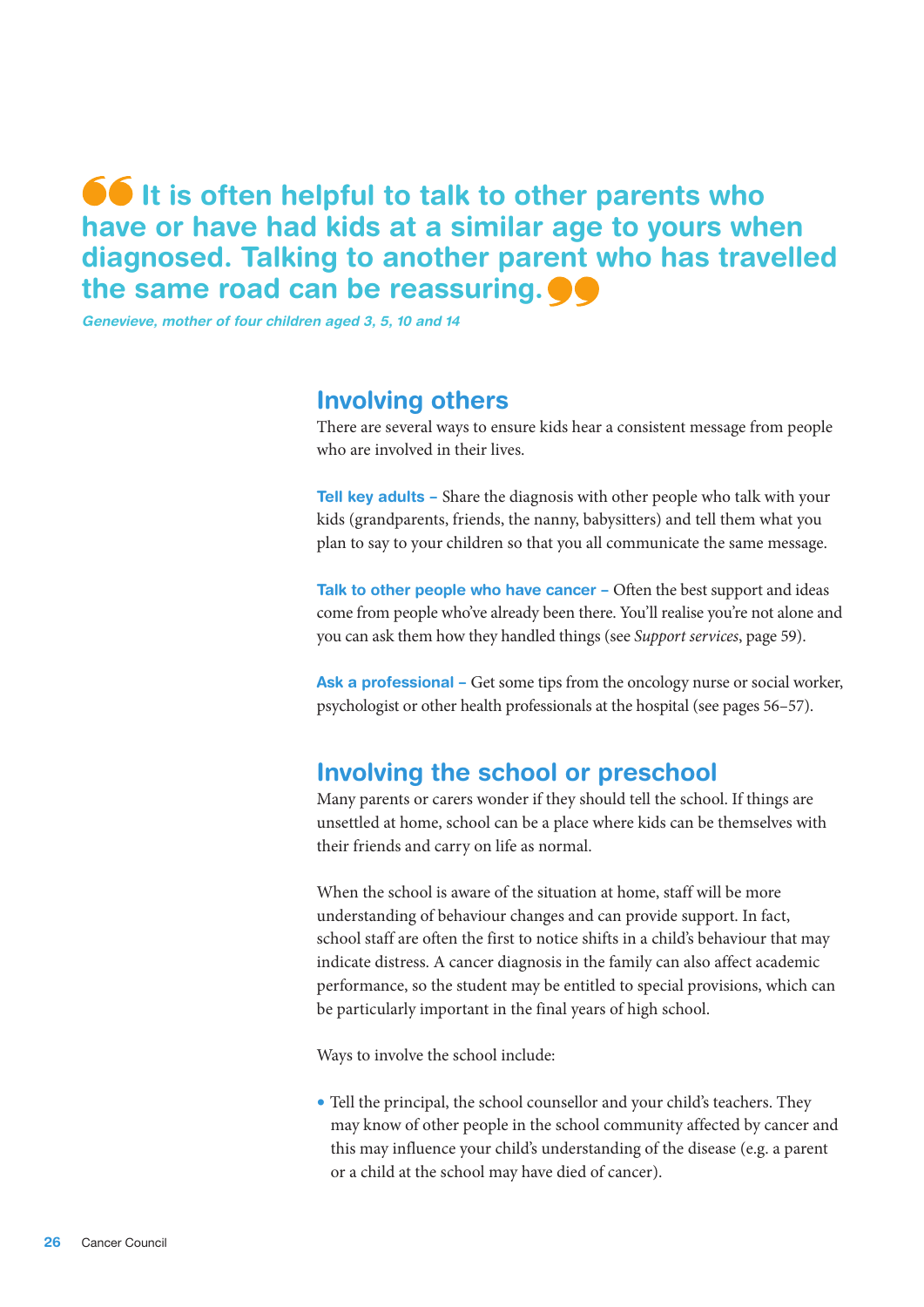- Let relevant staff know what your child has been told about the cancer and what they understand cancer to mean, so staff can respond consistently.
- Ask the school to let you know of any changes in behaviour or academic performance. Ideally, a particular staff member, such as the class teacher, student wellbeing coordinator or year adviser, can provide a regular point of contact with the student. However, request that teachers don't probe – some well-meaning members of staff might misinterpret your kid's behaviour and unintentionally make them feel uncomfortable (e.g. the teacher may ask if they're okay when they're happily sitting on their own).
- If you feel concerned about how your child is coping, ask the principal whether your child could see the school counsellor.
- Sometimes other children can be thoughtless in their comments. Check with the teachers and your child to see how other children are reacting so that negative behaviour can be addressed appropriately.
- Ask a parent of one of your child's friends to help you keep track of school notes, excursions, homework and other events. When life is disrupted at home, children may feel doubly hurt if they miss out on something at school because a note goes missing.
- Ask the principal whether the school could organise for services that support students to visit the school. For primary schoolchildren, Camp Quality has developed an educational puppet show to help young students learn about cancer in a safe, age-appropriate way. For more details, call 1300 662 267 or visit [campquality.org.au.](http://campquality.org.au) For older children, CanTeen has a cancer awareness program called *When Cancer Comes Along*. To find out more, contact CanTeen on 1800 234 007.
- Explore what special provisions might be available for exams or admission into university.

For more ideas about how your child's school can help, see Cancer Council's book *Cancer in the School Community: A guide for staff members*, which explains how school staff can provide support when a student, parent or staff member has cancer.

#### Key points

- Discuss the diagnosis with trusted adults first if you need to.
- Ask for practical and emotional support from relatives, friends or colleagues.
- Work out the best time to talk to your children.
- Decide who you want to be there with you.
- Tell your children what has happened.
- Explain what is going to happen next.
- Assure them they will continue to be loved and cared for.
- Approach the initial conversation as the first of many.
- Let them know it's okay to feel scared or worried, and talking can help.
- End the discussion with expressions of hope.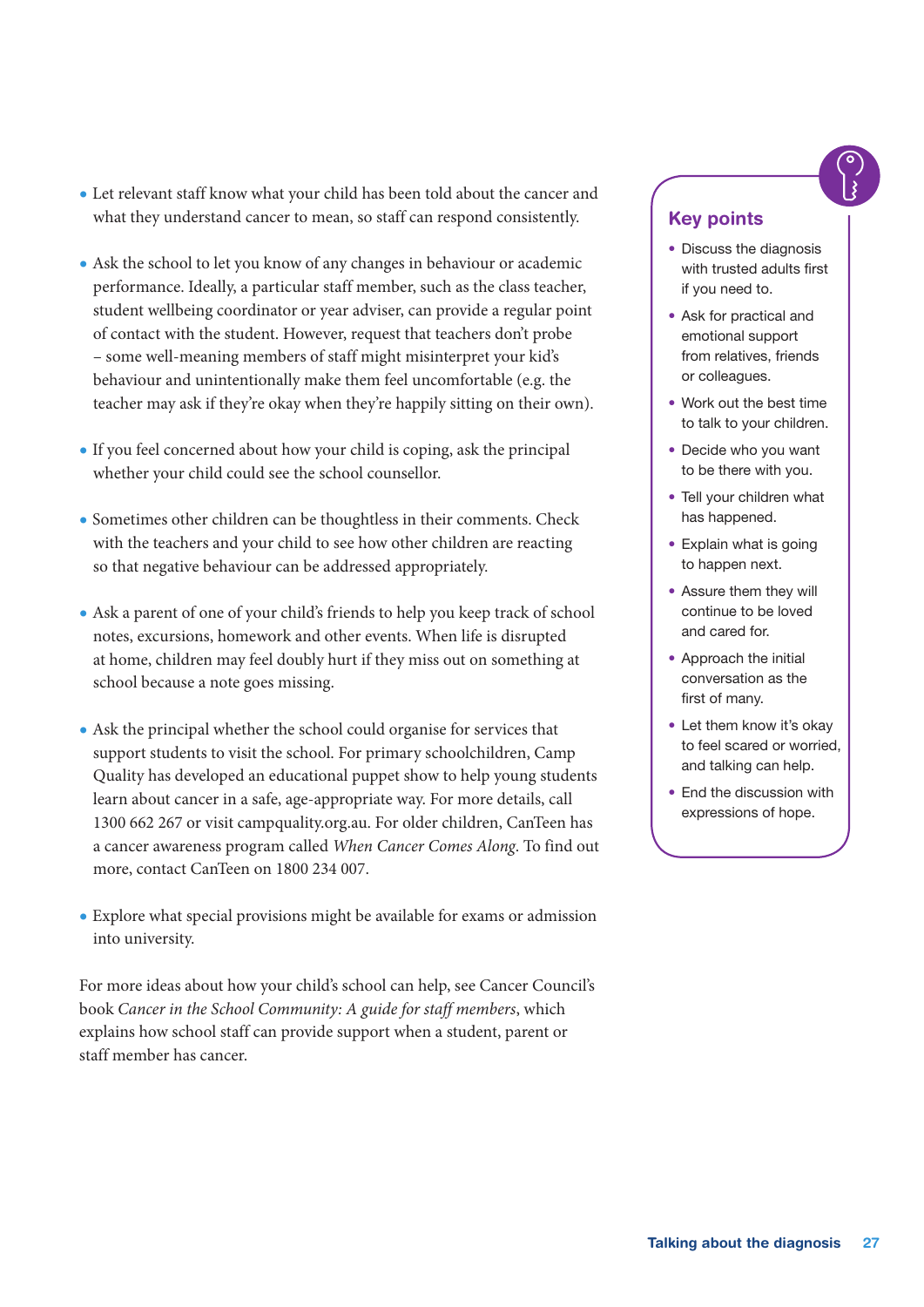<span id="page-29-0"></span>

3

Cancer treatment can be challenging for the whole family, but children and young people often manage better when they know what to expect. How much detail you provide will depend on the child; in general, kids like to know what the treatment involves, how it works, and why there are side effects. While you may not be able to say exactly what will happen, you can promise to keep your children updated.

人人

x x x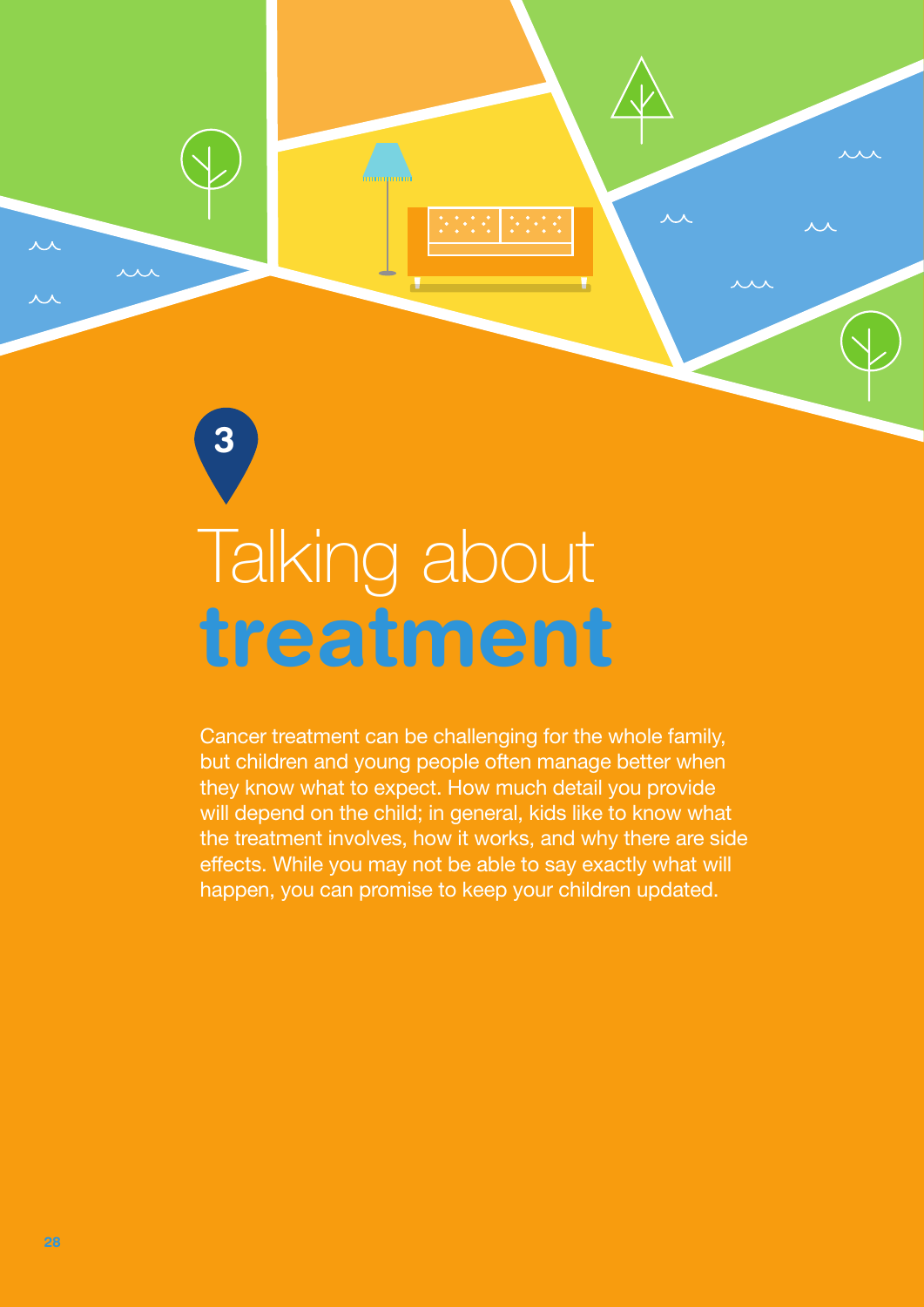#### What do children need to know?

Providing children and young people with information about the treatment, why and how it is done, and possible side effects can prepare them for what to expect and help them adjust.

#### Outline the treatment plan

- Let the children be your guide as to how much they already know and how much they want to know about treatment.
- Start with questions such as "Have you heard the word chemotherapy?" or "Do you know what radiation therapy is?" Then explain the basic facts using language they can understand (see the glossary on pages 62–64).
- Check if your kids want to know more, and let them know that they can ask questions throughout the treatment period if they have other queries or concerns.
- Talk to kids about how to search for accurate information online (see page 60 for a list of recommended websites), to avoid incorrect or unhelpful information.
- Keep them up to date with how long treatment will take and the length of the hospital stay.
- Explain who will be taking care of the person with cancer and the different ways they will help.

#### Explain side effects

It's important to prepare children for treatment side effects, such as physical changes after surgery, weight changes, fatigue, nausea and hair loss.

- Explain that not everyone gets all side effects. People who have the same cancer and treatment will not necessarily have the same side effects. Doctors know what happens to most people having a particular treatment but can't be exactly sure what will happen to individuals.
- Tell your children what side effects to expect, based on what the doctor has said, and how these may change how the person with cancer looks or feels. Say you'll let them know if the person does start to experience these side effects.
- Talk about ways your children can help the person with cancer deal with the side effects (e.g. help shave the person's head, help choose a wig). Such actions can be empowering and make your children feel like they're useful.

#### Understanding treatment

It can help to understand the treatments and their side effects. Don't be afraid to ask the doctor to explain anything that is confusing or unclear. The nurses and social workers at the hospital are also good sources of information, as are Cancer Council's 13 11 20 Information and Support consultants.

You can request copies of Cancer Council's booklets on different aspects of cancer treatment by calling 13 11 20, or find this information on your local Cancer Council website (see back cover). You can also listen to *The Thing About Cancer* podcast at [cancercouncil.com.au/](http://cancercouncil.com.au/podcasts) [podcasts](http://cancercouncil.com.au/podcasts). Once you have a good understanding of the treatment, you will probably find it easier to explain it to your kids and answer their questions.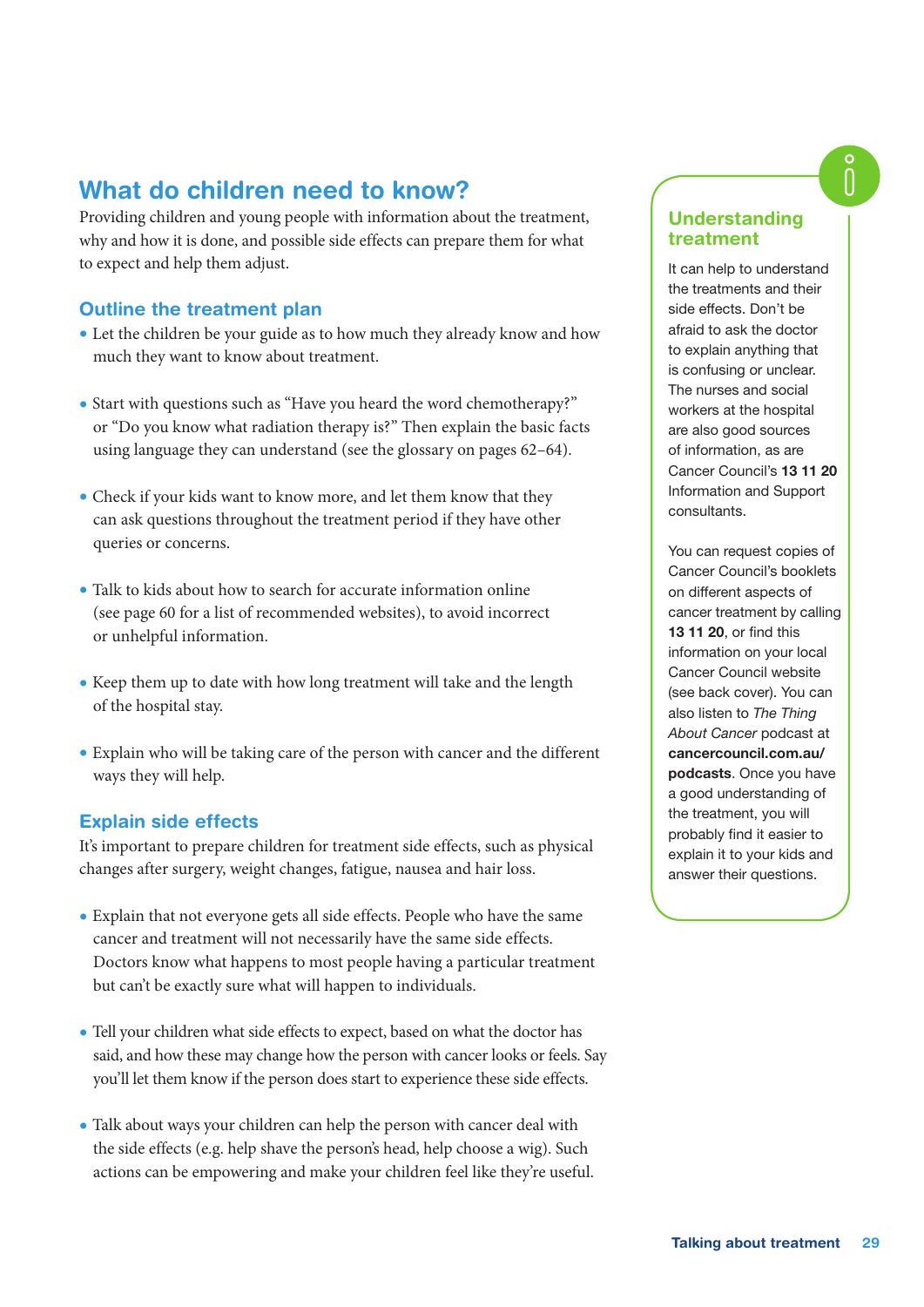#### Making a day of it

*I knew that my hair falling out might be very traumatic for the kids. I invited two girlfriends around and involved the children in a selfindulgence day. I got one girlfriend to make scones while the other friend shaved my hair off. There was lots of laughter, the children got involved in the shaving, and then we all put on make-up and did our nails.*

*It was a great afternoon. There was no trauma. The children were happy to see I was happy and that I could still look wonderful with make-up on.*

Anna, mother of two children aged 9 and 13

- Let them know that the doctors will try to make sure treatment causes as few side effects as possible. They should know that side effects usually go away after the treatment is over, but this often takes time – hair will grow back, scars will fade.
- Reassure your children that they will get used to the changes. Point out that the person having treatment is still the same person as before.
- Side effects do not mean the person is getting worse. It's common for kids to get upset on chemotherapy days when they see the effects of the drug, such as fatigue or vomiting. They may worry that the treatment is making the person worse or that the cancer has progressed. Let them know that the side effects are separate to the cancer symptoms. If there are no side effects, reassure them that this doesn't mean the treatment is not working.
- Assure them that even if some side effects mean the person with cancer can't participate in activities or appears drowsy, it doesn't mean they're not interested.
- Explain to them how much of the side effect is considered normal. This can be especially important for older teenagers who might worry about when they should call for help.

#### Prepare for hospital and treatment centre visits

Cancer treatment can involve short but frequent visits to the hospital as an outpatient (day treatment) or a longer stint as an inpatient (staying overnight). A visit to hospital can seem strange and confronting for a person of any age, but especially for children. You might worry that your children will get anxious if they see people with cancer in hospital or having treatment. If you are a parent with cancer, however, you may worry about your kids being separated from you.

Ask your kids if they want to go to the hospital or treatment centre. If they would prefer not to, don't insist on them coming in.

If they are keen to visit, the following may help prepare them.

• Before children enter the hospital room, tell them what to expect and what they may notice: the equipment; different smells and noises (e.g. buzzers, beeps); how the patients may look (e.g. tubes, bandages, a drip or catheter bag full of urine hanging on the side of the bed); doctors and nurses might keep coming in and out to check on the patients.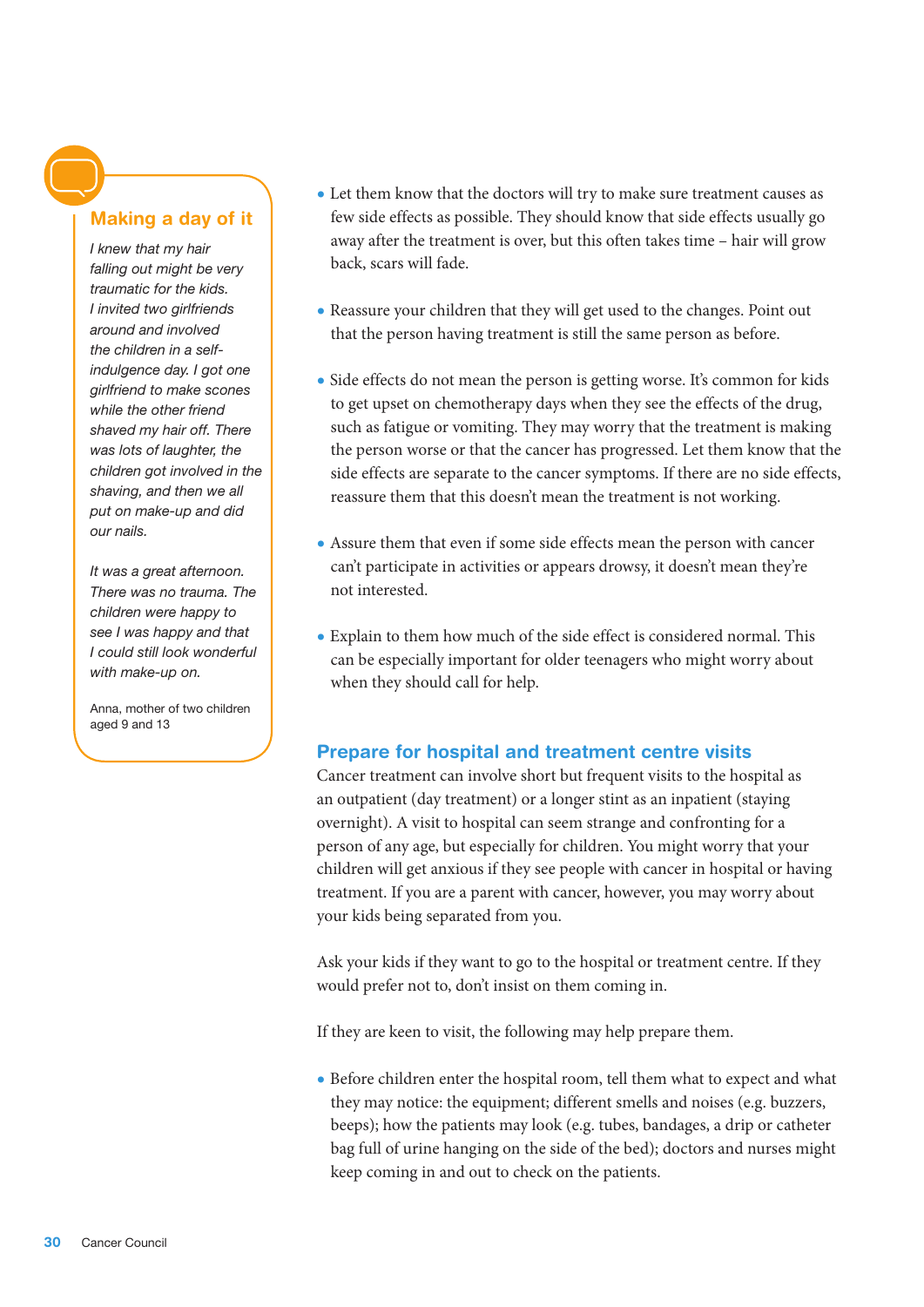- You may be able to arrange with the nursing staff for children to look at pictures or see some of the equipment in an empty room before visiting the person with cancer.
- If your kids are reluctant to go to the hospital, their first visit could just be to the ward lounge room. Reassure them that this is okay and that they can send a card or call, if they prefer.
- Let your kids decide how long they want to stay. Small children tend to get bored quickly and want to leave soon after arrival. They may want to help by getting you a drink or magazine from the hospital shop.
- Have a friend or relative come along. They can take the kids out of the room if they feel overwhelmed and then take them home when they're ready to leave.
- Bring art materials, books or toys to keep them occupied. Older children may want to play cards or board games with you. Or you could simply watch TV or listen to music together.
- If you have to travel for treatment and your children are unable to visit, use video calling on a mobile phone to communicate. See page 40 for more tips on staying connected with your kids.
- If the hospital stay will be longer, ask the kids to make the room cosy with a framed photo or artwork they've made.
- After the visit, talk to them about how they felt and answer any questions they may have.
- Ask the staff for support. Nursing staff and hospital social workers are sensitive to children's needs during this difficult time and could talk to your children if necessary.

#### How to play with a child in hospital

If your child is visiting a sibling or friend in hospital, explain beforehand that the other child may not feel well enough to play or talk much, but will be happy that you care enough to visit. If the child with cancer is interested in playing, here are some activities you could try:

- card games
- board games
- drawing games, such as folding a sheet of paper in three then the children take turns to draw the head, middle and legs of a character
- charades
- shared imaginary play with toys
- simple craft
- using your laptop or tablet to watch a favourite movie or program together.

**66 When my ex-wife got breast cancer, I talked to my** little girl about how the treatment caused changes, like Mummy would get very tired and her hair would fall out, but we expected her to be okay.  $\bullet \bullet$ 

Simon, father of a four-year-old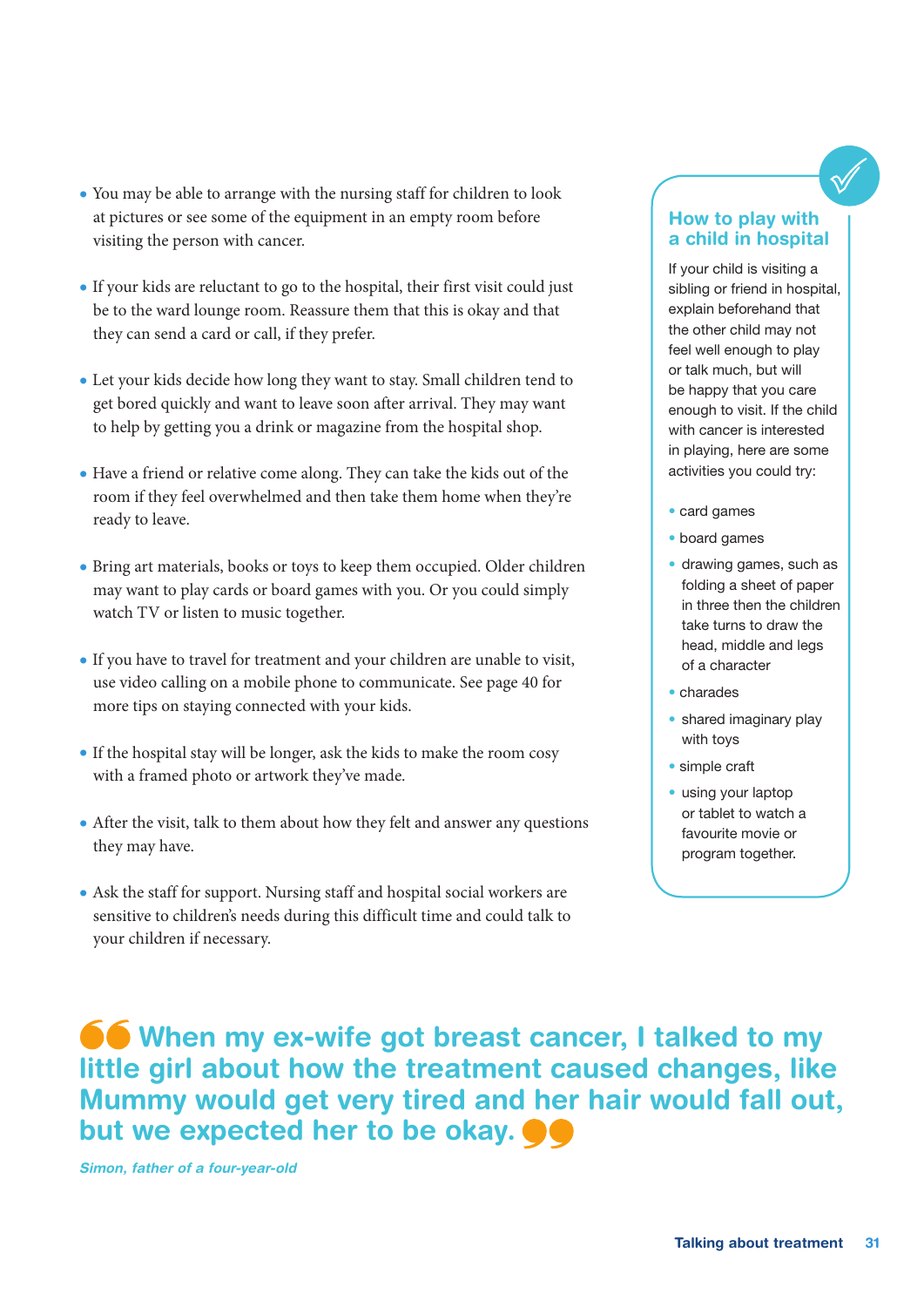# Creative ways to explain cancer

Sometimes talking isn't the best way to communicate with children and teenagers. A range of creative methods can help explain cancer treatment and explore feelings. You can adapt these suggestions for different ages and interests.

#### Offer them a tour

ົ

V d L NOT

Before treatment starts, give your children a tour of the treatment centre or hospital ward. Check with staff whether this can be arranged. This experience will give your children a clearer idea about what happens during treatment. They can picture where the person with cancer will be and meet the medical team. Older children are often particularly interested in how the treatment technology works.



#### Visualise it

Draw a flow chart or timeline to show the different stages of the treatment plan. At different times throughout treatment, you can look at the chart together to see where you are up to and how far<br>you have come. We are the second in the second in the second is

Keeping a personal journal or diary can help older primary schoolchildren and teenagers to express their feelings. Some may prefer to write a short story that is based on the cancer diagnosis and treatment.

 $\left( \bullet \right)$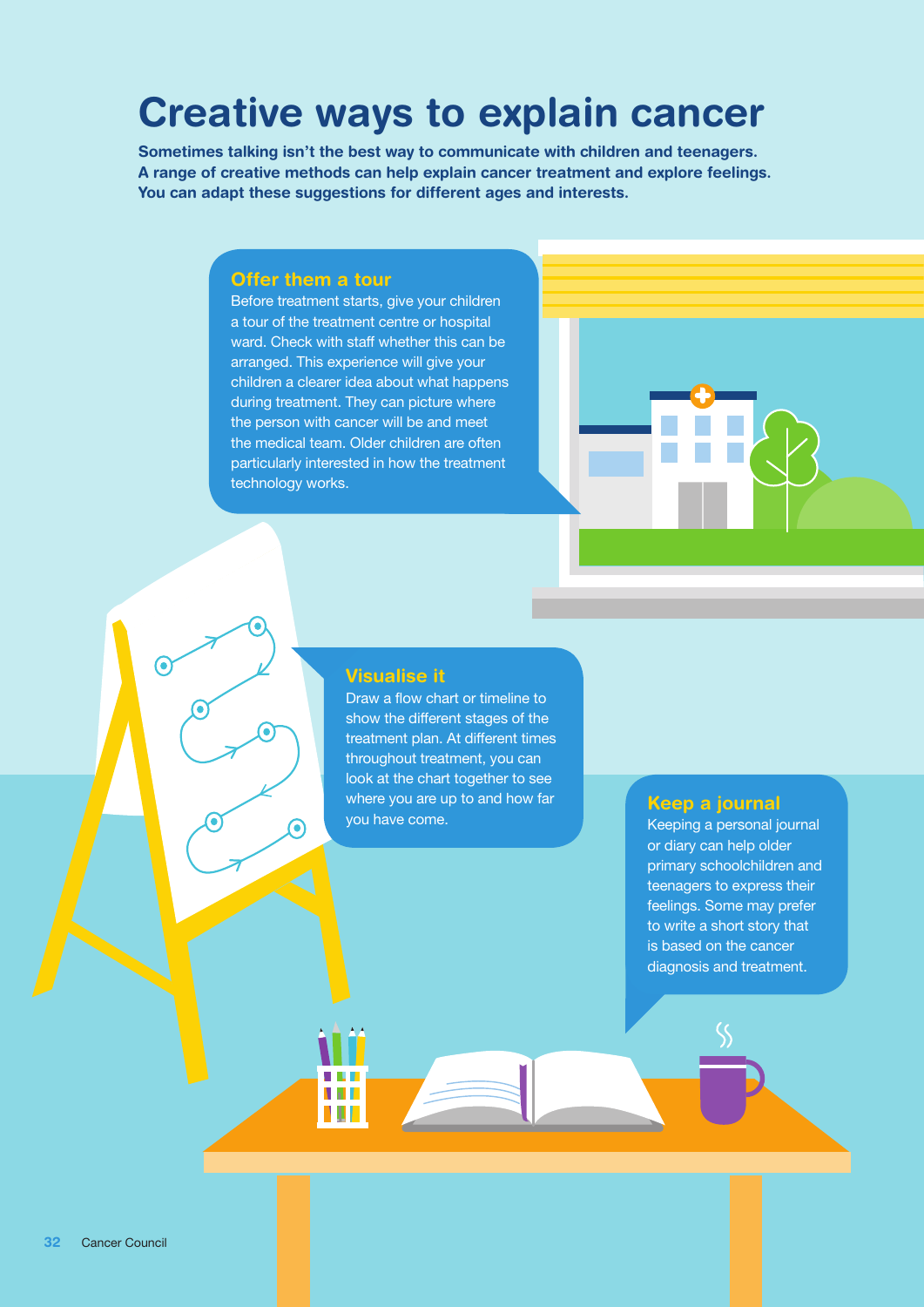

#### Make up stories and play games

Try explaining cancer treatment using stories they know, or by playing games. You could make up a story about the battle of the good cells and the bad cells, using surgery, radiation therapy, chemotherapy and other treatments as the weapons. You could build a Lego game to show how, in the battle to defeat the bad cells, some good cells get hurt too (causing side effects). Kids who love video games will get the idea about chemotherapy zapping the bad cells. Once you get your kids started, their imagination will do the rest.

#### Say it with music

Listening to different types of music together or getting kids to make up their own music could help with their understanding of the different treatments (e.g. using percussion to represent destroying the cancer cells, or listening<br>to a lullaby to represent falling asleep<br>before having an operation). to a lullaby to represent falling asleep before having an operation).

#### Draw out feelings

Use art as a way to talk about cancer treatment. Ask your kids to draw what they think cancer is or how different treatments work. Their artwork can show a lot about what they understand or are feeling.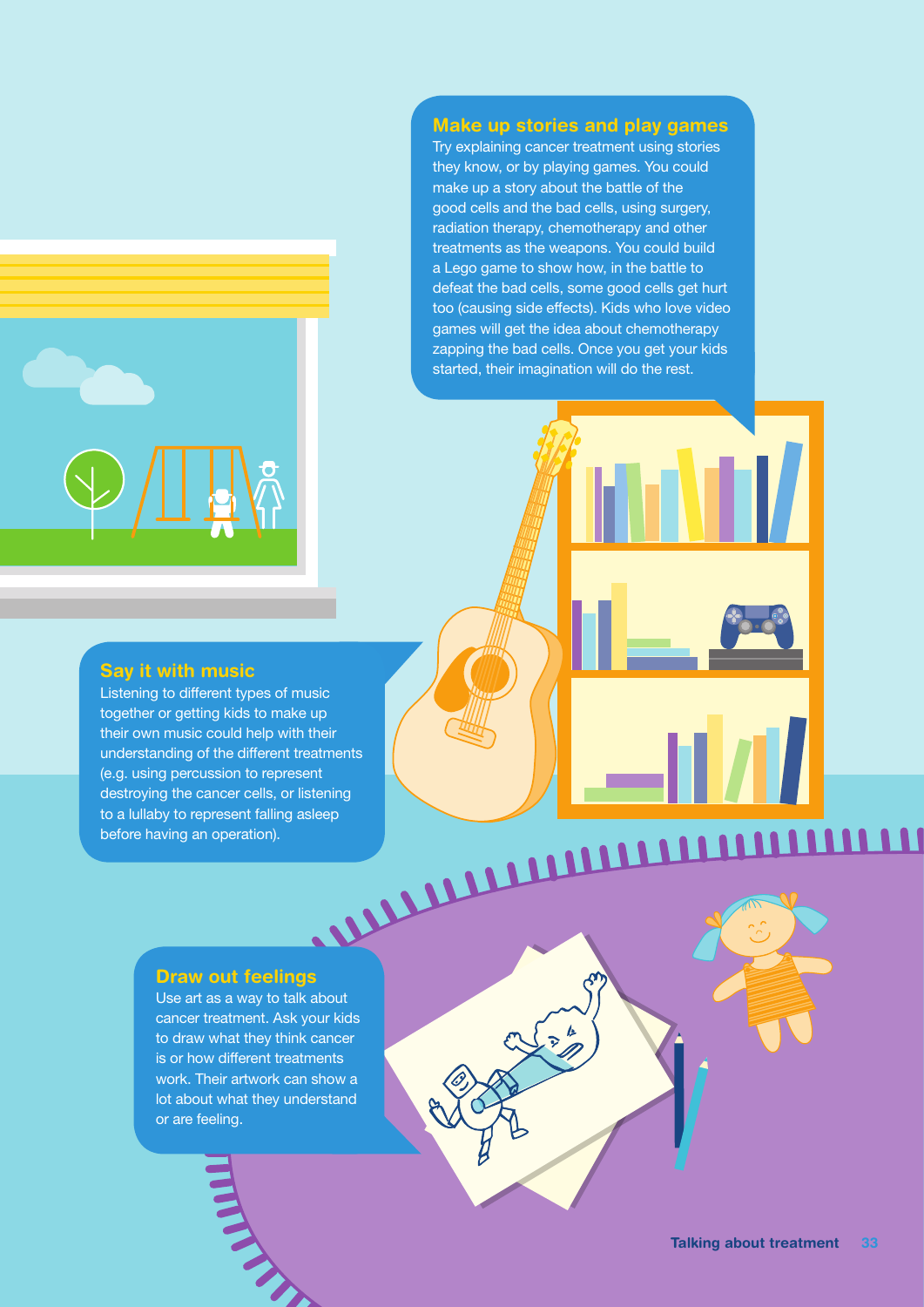#### Chemo days

*I turned my yuck chemo days into "treat" time for the kids and me. We'd pick out some movies the day before chemo. After school, the kids would come into my room and we'd watch the videos.* 

*I didn't take much in and often dozed, but at least we were all together. It made the times very special and something positive in the midst of all the awful treatment.*

Anna, mother of two children aged 9 and 13

#### Answering key questions Q: Is it going to hurt?

Many children – and adults – worry about cancer pain. Cancer doesn't always cause pain, and if it does, the pain can be relieved or reduced.

A: *"Cancer doesn't always hurt, but if I have pain, the doctors will give me medicine to help make it go away."*

#### Q: Why do you look so sick when the doctors are meant to be fixing you?

A: Often people who have cancer look perfectly well when diagnosed. It's only when they have treatment and the side effects kick in that they start to look sick. This can be hard to understand.

 *"The doctors are using strong medicine to kill the cancer, but the medicine affects good cells as well as cancer cells. Some days I will feel and look sick,*  but this doesn't mean the cancer is getting worse. I will start to feel better *when treatment finishes."*

#### Q: Will your hair come back?

Hair loss can be upsetting for you and your children, so it can help if the family knows what to expect and what you might do about it.

A: *"The doctor says I may lose my hair because of the chemotherapy. It will come back but probably will look a bit different, especially at first. I can wear wigs, scarves or hats until it grows back."*

#### Q: Does radiation therapy make you radioactive?

A common fear among children is that they can become radioactive by touching you after radiation therapy. With most types of radiation therapy, this is not possible. Your doctor will tell you if you need to take any precautions.

A: *"Radiation therapy is like an x-ray. It doesn't hurt. It's safe to touch me*."

#### Q: Why do you need to rest so much?

Children often can't understand the exhaustion you may feel after treatment. They may resent you not doing as much with them.

A: *"The operation/treatment I'm having has made me tired and I need to rest a lot so my body can recover and get better. Why don't we make a plan for where we'll go or what we'll do on a day I have more energy? Perhaps today we can do something quiet together like watch a movie."*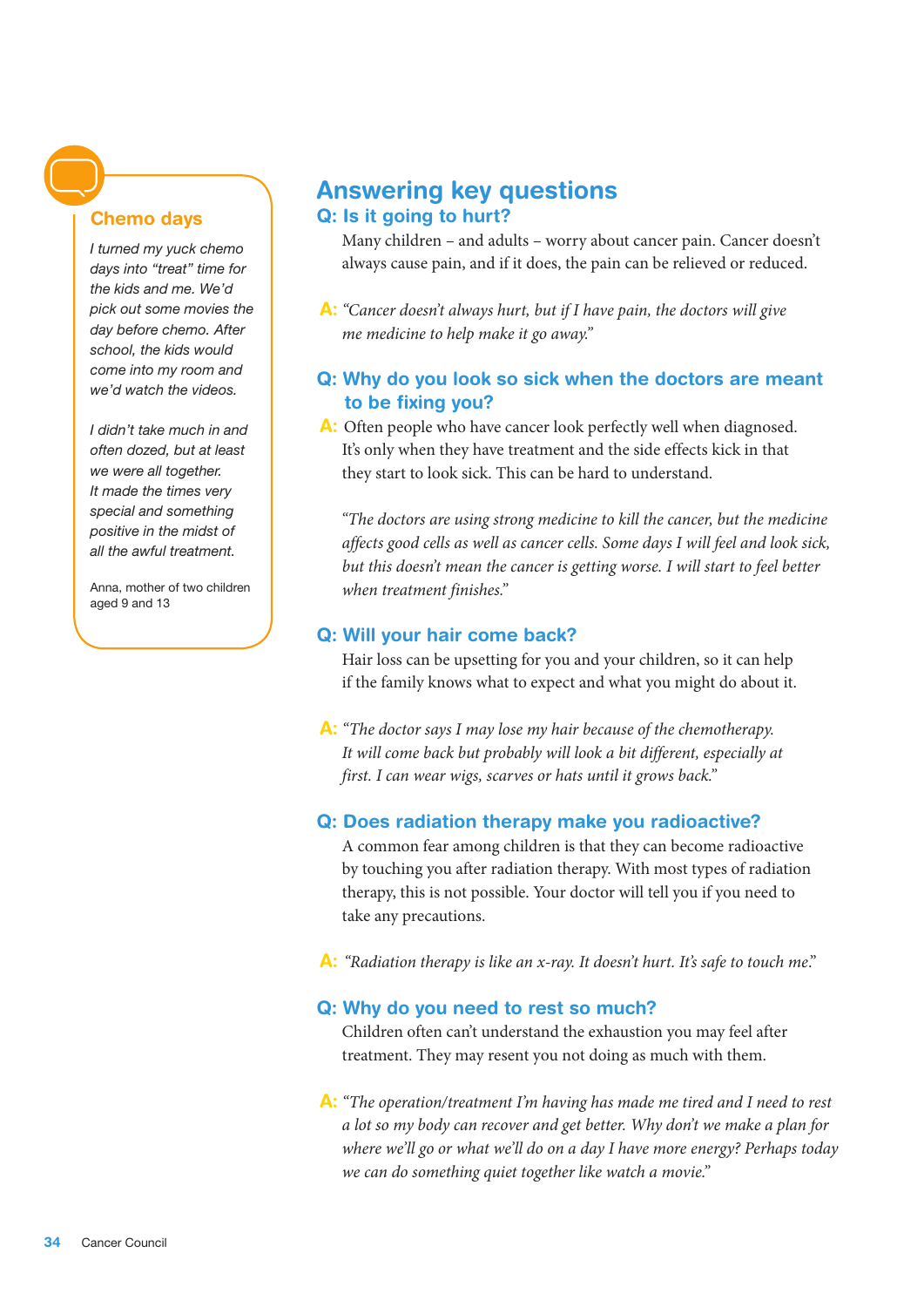#### Living with uncertainty

One of the challenges of a cancer diagnosis is dealing with uncertainty.

When first diagnosed, many people want to know what's going to happen and when it will be over. But living with uncertainty is part of having cancer. There are some questions you will not be able to answer. Learning as much as you can about the cancer may make you feel more in control.

You may find you need to give your family regular updates on the progress of treatment.

Talk about any uncertainty with your children by saying something like, "The doctor is confident that this is the best treatment for me, but if that changes, we'll let you know, and we may have to look at another type of treatment."

#### Family life during treatment

If you are a parent with cancer, you may be keen to keep life as normal as possible for your kids during treatment. But this can be challenging when you are coping with treatment and recovery, because of frequent trips to the hospital, changes to your appearance or lower energy levels. You may feel guilty about not being able to do all the usual things with, and for, your kids. You may try to push yourself to keep going, but some days this may not feel possible.

There are no easy answers to this problem, but you can make the most of your good days by forgetting the housework and doing fun things with the family. On the not-so-good days, let your kids know, rather than trying to protect them from the reality of how you're feeling.

It is normal for children to think mostly of themselves and how a situation affects them. You may find their reaction hurtful or frustrating, but it is ageappropriate. It can be helpful to acknowledge your child's disappointment: "I know you're finding it frustrating to keep the noise down because I don't feel well, but I just need a bit of quiet time right now."

If you are a parent caring for someone with cancer, such as your partner or your own parent, you may feel like you have little time and energy left for your children. Although asking for and accepting help can be difficult, it may relieve some pressure and allow you to spend more time together as a family. Cancer Council's book *Caring for Someone with Cancer* discusses ways to look after yourself and how to take a break, and includes a list of support services for carers. Call 13 11 20 for a free copy, or download it from your local Cancer Council website.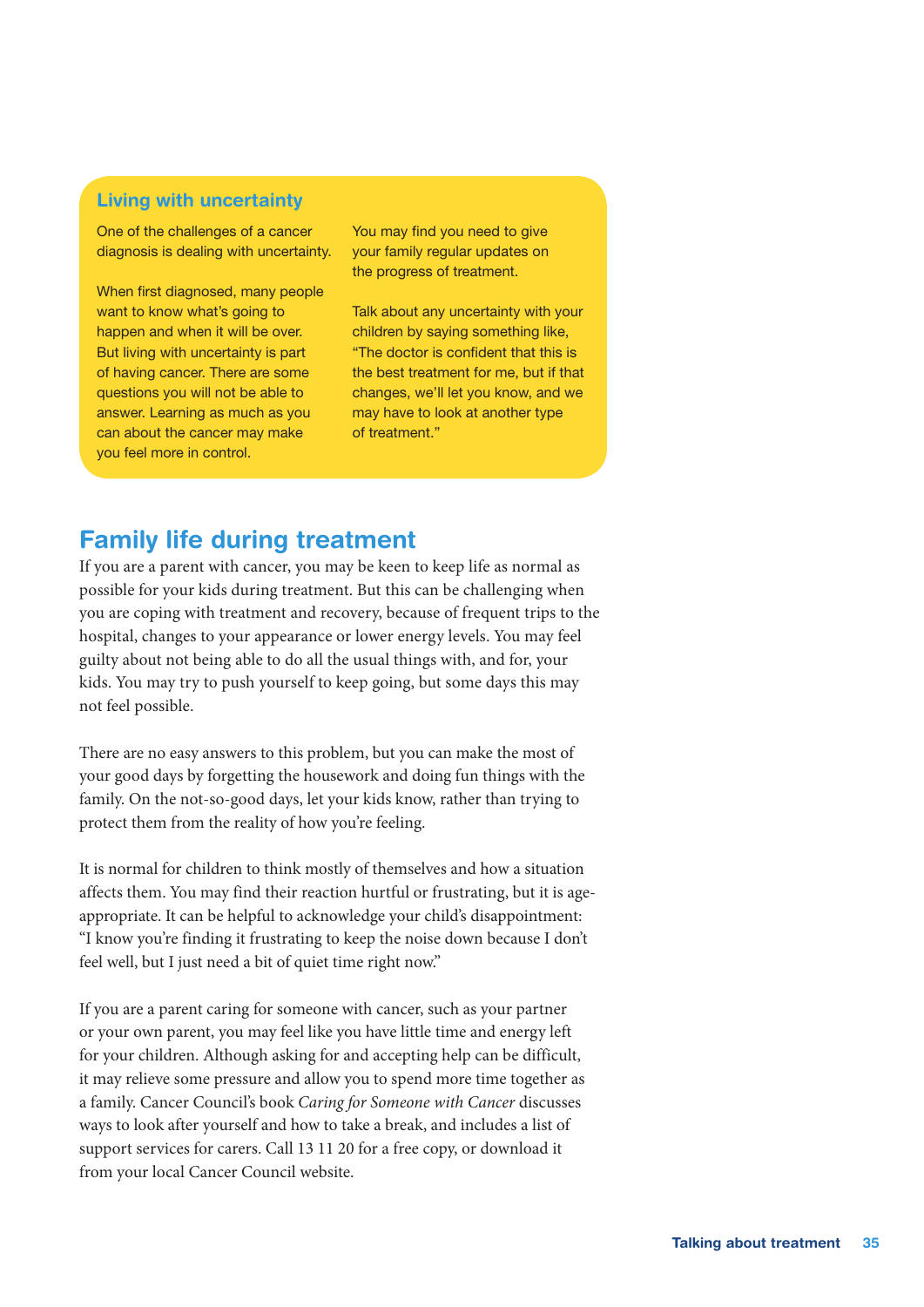#### Changed behaviour

*My husband, Bruce, had a brain tumour and his personality changed because of it. At the dinner table one night, our four-year-old, Emma, announced, "I wish Daddy was dead."* 

*I calmly asked Emma what she meant. She replied, "I don't like the man who's in my Daddy's body. I want my real Daddy back." I could then explain why Bruce's behaviour had changed.*

Debra, mother of a four-year-old

#### Managing emotions

Everyone responds differently to the treatment phase. Anger, crying and withdrawal are some of the possible reactions. These can be protective responses that allow a child or young person time to deal with the information.

If your kids' reactions seem unusual or extreme, consider getting some professional support (see page 56). However, some children may hide their feelings because they do not want to add to their parents' stress. Even if your child's behaviour doesn't suggest they are struggling, let them know you appreciate how hard this situation is for them.

Ways to help them to understand and manage these emotions, include:

- Encourage, but don't push, kids to identify and name feelings. For younger children, you may need to recognise and identify the emotion for them (e.g. "you look angry" or "you seem really worried").
- Reassure them that there are no right or wrong feelings. Everyone reacts in their own way.
- Let them know that anger, guilt and sadness are normal feelings. You feel them too and it is okay to talk about them.
- Remind them that they can talk to you anytime about how they're feeling.
- Discuss ways to manage anxiety and stress.
- Make sure they have plenty of opportunities for physical activity and spending time with friends.
- Provide plenty of physical comfort, such as hugs and cuddles.
- Offer creative ways for children to express their emotions.
- Create everyday opportunities for humour and fun. Let your children know that it is alright to joke and have fun. Laughter can often relieve tension and help everyone relax.

#### The emotions thermometer

The physical and emotional health of a person with cancer will vary during and after treatment. It can sometimes be hard to let your family know how you're feeling, and they might find it hard to ask.

An emotions thermometer may help. This simple tool allows you to show

how you're feeling every day. You can make one yourself and ask the kids to help. Choose which feelings to include and add a pointer that moves to the different feelings.

Put the emotions thermometer up where everyone can see it, such as on the fridge or noticeboard.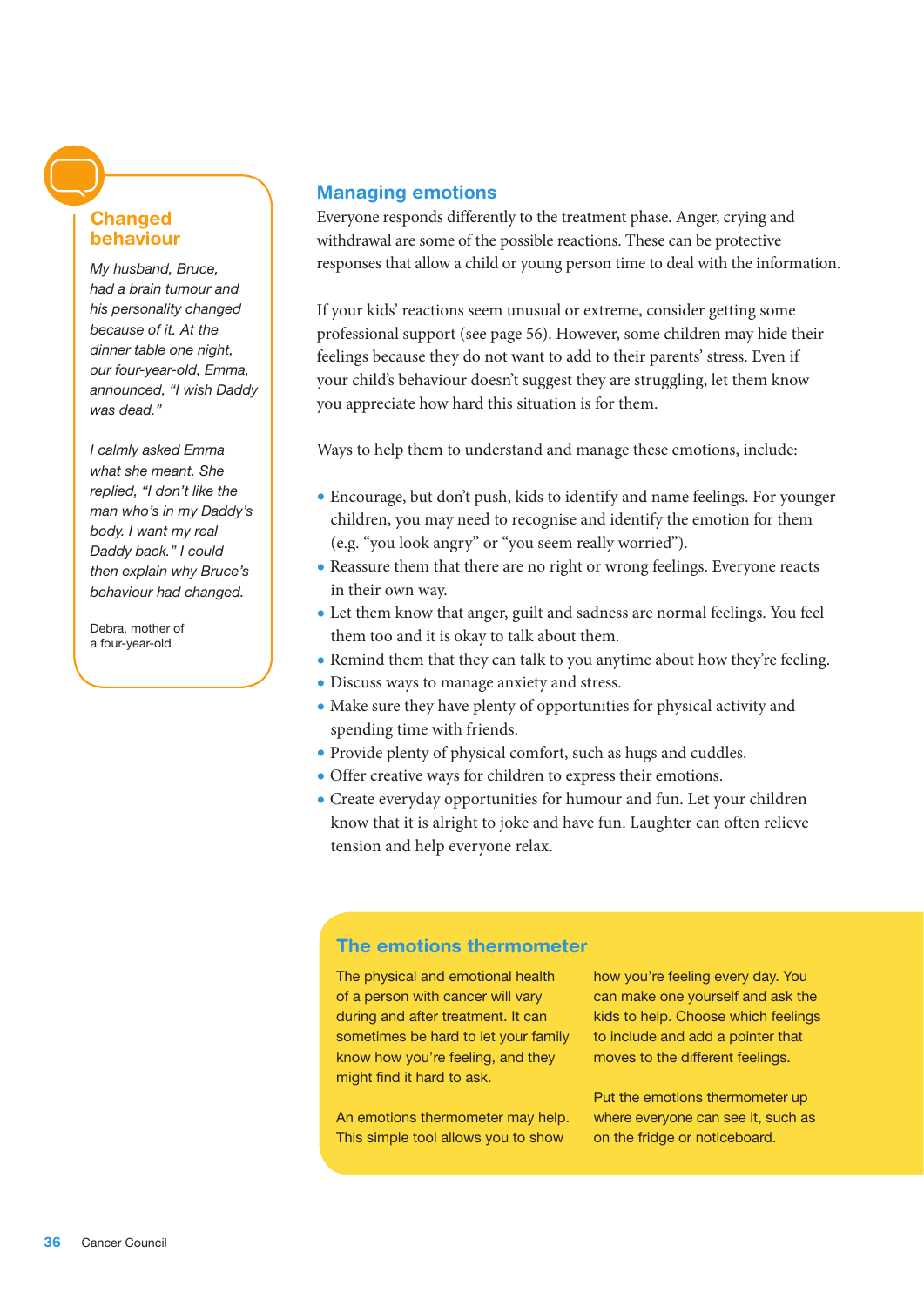#### Encouraging family time

Maintaining routines and family traditions as much as possible will help children and young people feel safe and secure. Sometimes you have to strike a balance between doing regular activities and coping with the effects of the cancer.

If you have to adjust a regular routine during treatment, tell children what the change will be, why it's occurring and how it will affect them. They will probably want to know who will look after them, such as who will take them to school or sport or do the cooking. Tell your children where you'll be, such as at the hospital or resting at home. If you or your partner can't get them to their after-school activities, arrange for a friend or relative to help out. If that's not possible, you may have to cut back on the activities for a while, but involve your children in the decision.

During treatment, when life may be disrupted and unsettled, try to protect the time your family has together. Here are some tips you could try:

- Limit visitors and don't answer any phones at mealtimes.
- Ask your friends to send an email rather than call. For phone calls, ask them to ring when the children are at school or after their bedtime.
- Think of things to do together that don't require much energy. You could share reading a book aloud, watching a movie, or playing a board game.
- Ask a close friend or relative to coordinate all offers from friends and family to help out with household chores. This will give you more time with your family.
- Plan for "cancer-free" time with the family where you don't focus on the illness but do fun things that allow you to laugh, joke and relax.
- Use an invite-only blog, such as [caringbridge.org,](http://caringbridge.org) to update family and friends on how you're doing, or put a message on your voicemail.

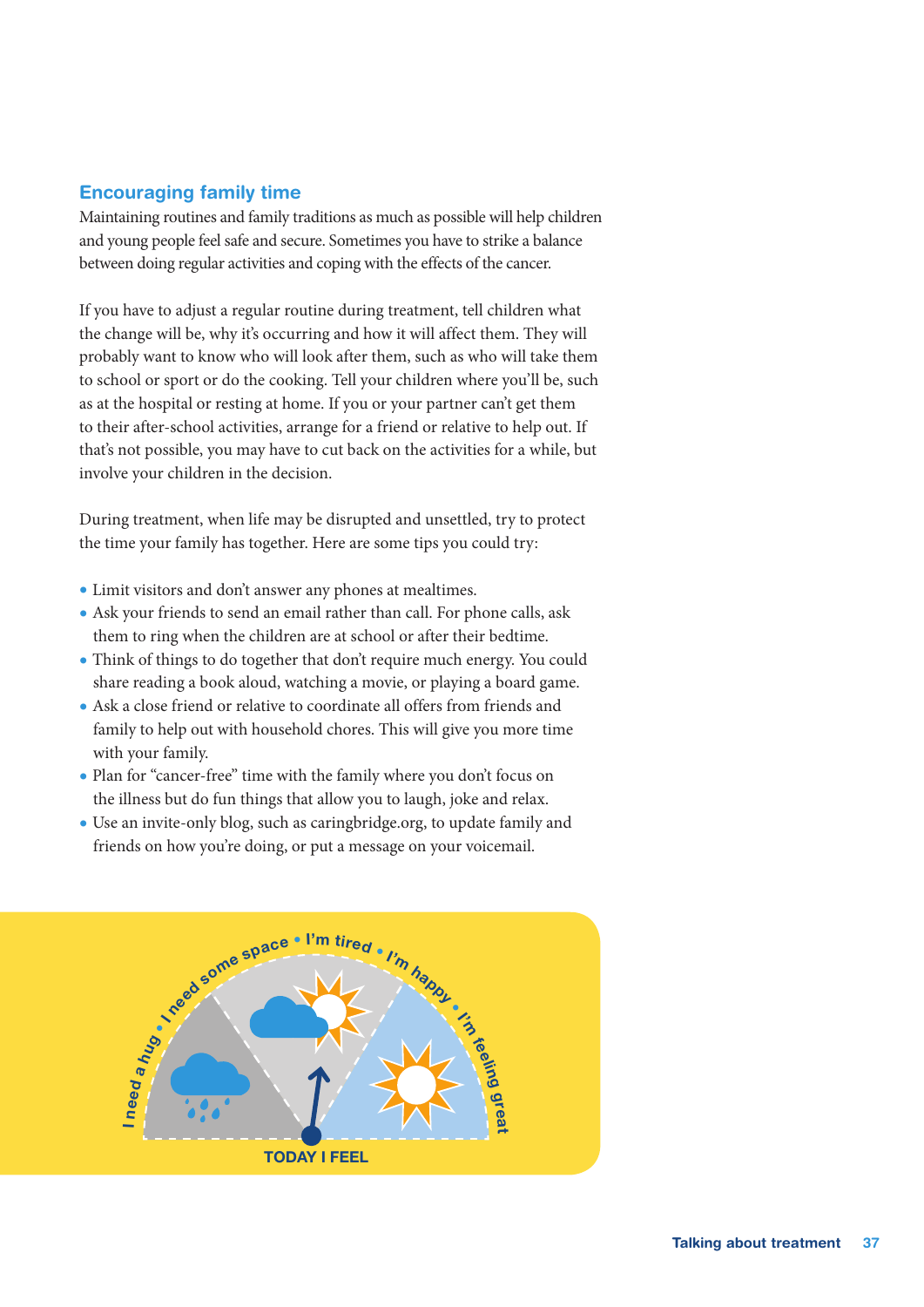#### Family time

*I tried to get some rest during the day so that I was bright and more energetic when the family came home from school and work in the evening. I didn't want them to feel they had a sick Mum all the time – I was only sick from the treatment, not from the disease itself.*

*It was important to spend time together as a family. Special times together often opened up questions for the kids.*

*Talking is not the only way of communicating about feelings – in fact, it often goes over the head of a young child. When my kids were younger, it worked better to use dolls or stuffed animals to play out being sick, having treatment and getting well again.*

Liz, mother of three children aged 10, 16 and 18

#### Spending one-on-one time

When a family member is diagnosed with cancer, it can be difficult for parents to spend one-on-one time with their children. One way to focus your attention and care is to schedule a weekly 30-minute session with your child or teenager. This will help them feel important, valued and understood.

If you have more than one child, you may need to alternate weeks depending on your energy levels.

A younger child may not have developed the thinking or language skills to describe how they're feeling, but a play session can help the child to express feelings, make sense of events, and understand the world. They may:

- act out a story with toys or puppets
- use fantasy and dress-up
- draw or paint
- play games
- talk about their experience.

During a play session, comment on what they're doing using empathy or observation, which will let them know that you are interested in what they are doing, saying and feeling. They may play on their own or invite you to play with them. Avoid asking questions or correcting your child. This time is for them to lead the way. Their play may reveal an inner world that you may never have known about from what they say.

It's common for teenagers to prefer spending more time with friends, but they may like to visit a favourite cafe, go for a walk, watch a movie or listen to music with you.

#### Maintaining discipline

The issue of discipline is a common concern for families dealing with cancer. Maintaining the family's usual boundaries and discipline during this time can strengthen your children's sense of security and their ability to cope.

Keeping up children's chores, encouraging good study habits, calling out inappropriate behaviours, and sticking to regular bedtimes – all require continued and ongoing supervision from adults.

It can be hard enough to maintain family rules when you're fit and healthy, let alone when you're dealing with the emotional and physical effects of cancer treatment or caring for someone with cancer. Some parents say they feel guilty for putting the family through the stress of cancer, so they don't want to keep pushing their children to do homework and chores.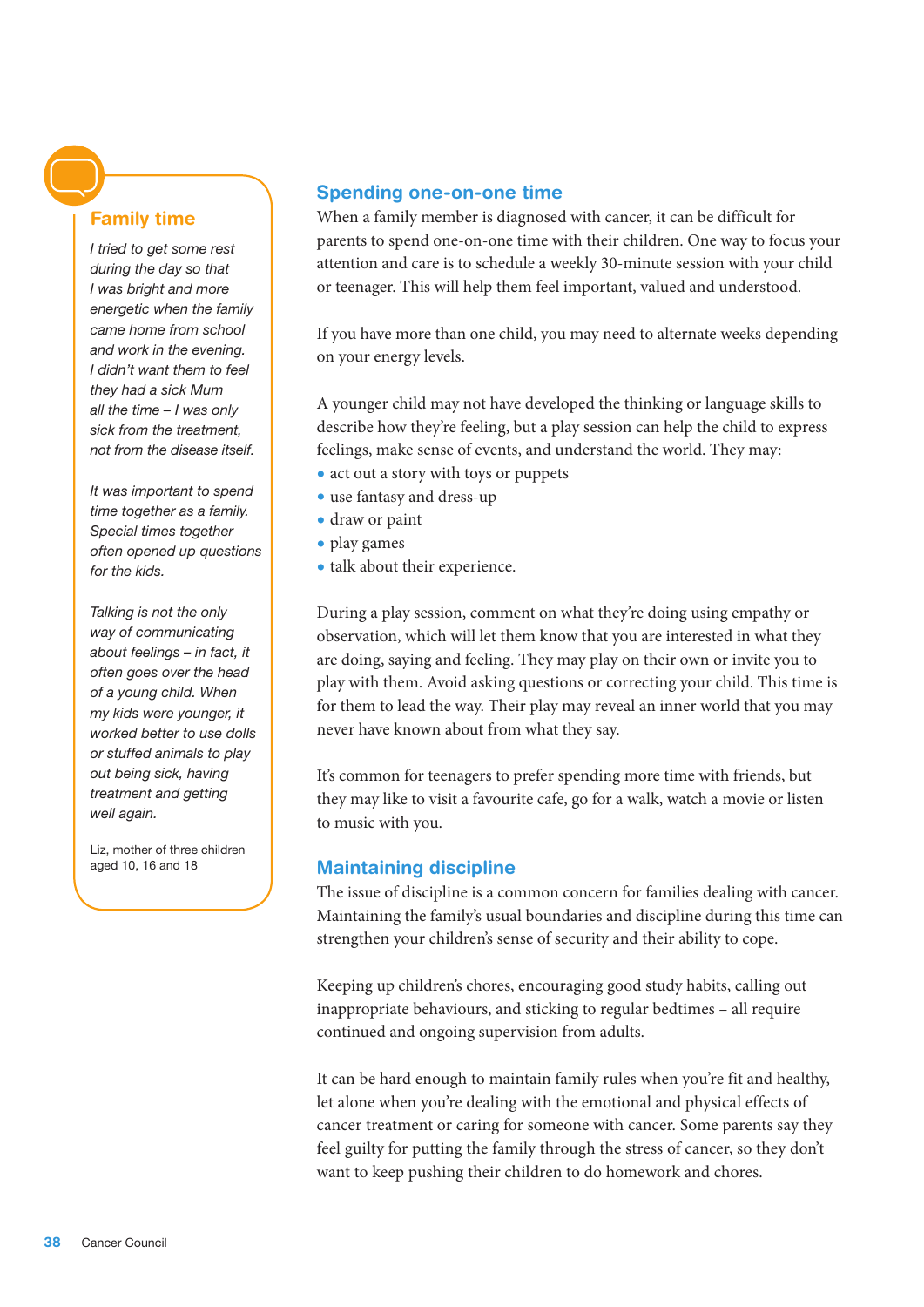Some children may misbehave to get the attention they feel they are missing. It's okay to bend the rules occasionally, but try to keep to your family's boundaries as best as you can. Let teenagers know that the usual rules apply for curfews, drug and alcohol use, and unsafe sex.

Although some flexibility may be reasonable at this time, a predictable set of boundaries and expectations can help to maintain a sense of normal life and will be reassuring for children and young people.

#### Encouraging children to help

When a family is dealing with a cancer diagnosis, children may need to take on extra responsibilities. If your children feel they are being useful, it can increase their self-esteem because it shows that you value and need them.

Young children can help with simple tasks (see box on this page for ideas). With older children and teenagers, it's reasonable to want them to help more around the house, but talk to them about it first. It's important to negotiate tasks with teenagers – avoid overloading them and try to share tasks fairly among all family members. Jobs that need to be done are not necessarily obvious to them, so discuss priorities and how tasks can be divided up.

When asking teenagers to help, keep in mind that it is age-appropriate for them to spend time with their friends. Missing the opportunity to socialise with their peers can make them feel resentful at a difficult time and affect their self-esteem.

#### Single-parent families

In any family, a cancer diagnosis can make it challenging to meet everyone's needs. If you are the only parent in your household, cancer may come on top of an already heavy domestic, financial and emotional load.

Your children will need to help out, but may end up taking on more responsibility than they are ready for. Ask your friends and extended family to support them. You can also find out what support services are available in your area by calling Cancer Council 13 11 20.

You may want to get in touch with Carers Australia Young Carers Network at [youngcarersnetwork.com.au.](http://youngcarersnetwork.com.au) This organisation runs activities and support groups for children and young people up to 25 years of age who care for a parent with a serious illness. Even young children may be considered young carers – for example, if they are helping with cooking or cleaning. Camp Quality and CanTeen can also offer support to children when a parent has cancer (see page 59).

#### Helping around the house

The internet is a good source of information about appropriate jobs around the house for children of all ages. Try searching for "ageappropriate chores". Some possibilities include:

#### Ages 2–4

- put toys into toybox
- put books back on shelf
- put clothes into dirty washing basket

#### Ages 4–8

- set table
- match socks
- help make beds
- help dust
- help put away groceries

#### Ages 8–12

- make bed
- feed pets
- vacuum
- load and empty dishwasher
- rake leaves

#### Over 12

- make simple meals
- clean kitchen
- clean bathroom
- clean out fridge
- wash and hang out clothes
- wash dishes
- wash car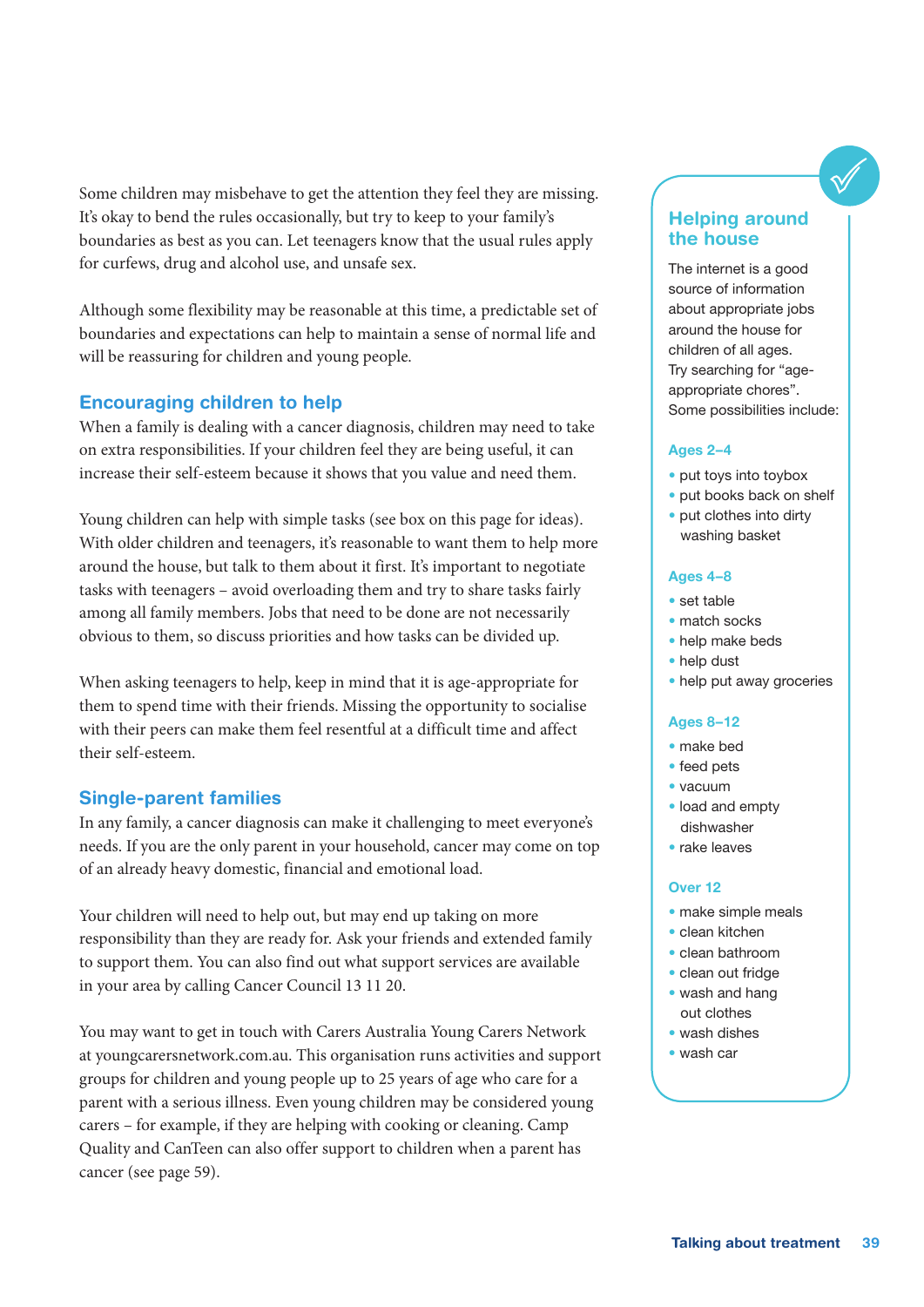#### Key points

- Explain treatment to children as simply as possible.
- Don't be afraid to be creative or have fun with your explanations.
- Let kids know how treatment works and how side effects may change the person with cancer.
- Encourage your kids to ask questions and express any fears or worries about the cancer treatment.
- Try to keep home life as stable as possible and allow kids to continue their normal activities.
- Realise that children and adults alike may become emotional or overreact occasionally.
- Maintain boundaries as much as possible.
- Let all children help out around the house.
- Reassure your family if you expect there to be better days ahead.
- Enjoy time just with the family.

#### Staying in touch

If you live in the country and need to travel for treatment, or if you have extended hospital stays, you may be away from your family for long periods. In some cases, both parents may need to travel to a major hospital and leave their children with family members or friends. The following tips may help you stay in touch. They might also be useful if you don't need to leave home but want extra ways to communicate with your kids.

- Ask your kids to do drawings and take photos to send to you.
- Set a time to call home each night when you're away, then read a favourite story together over the phone or via video calling (e.g. Skype, FaceTime).
- Write an old-fashioned letter. Kids love finding mail addressed to them in the letterbox.
- Send an email or recorded message.
- Leave notes and surprises for kids to find, such as a note in a lunchbox.
- Connect through social media or personal blogs.
- Use private messenger phone apps for one-on-one chats with teenagers.
- If they're able to visit, children can bring cards or pictures from home, flowers picked from the garden, or a toy to "mind" you in hospital.

#### *The Thing About Cancer* podcast

For more information about all things cancer, listen to Cancer Council NSW's audio podcast series, *The Thing About Cancer*. The episodes cover a wide range of topics, including:

• *Coping with a Cancer Diagnosis*

• *How to Help Someone with Cancer*

- *Making Treatment Decisions*
- *Sleep and Cancer*
- *Cancer Affects the Carer Too*
- *Family Dynamics and Cancer*
- *Explaining Cancer to Kids*

• *Managing Cancer Fatigue*

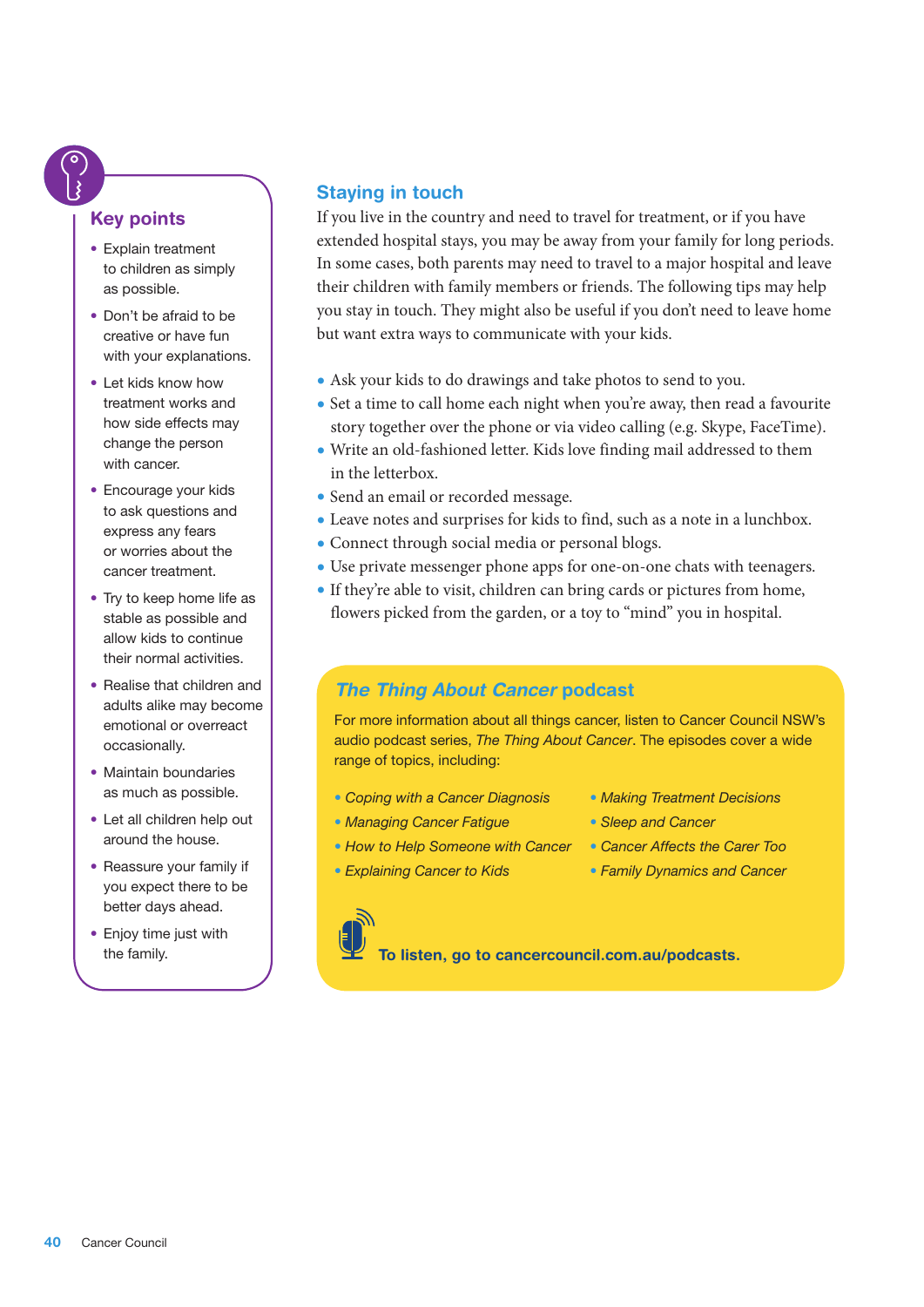# <span id="page-42-0"></span>treatment After

4

 $\overline{\mathcal{M}}$ 

in

For many people, the end of treatment is a time of relief and celebration, but it can also be a time of mixed emotions. Children and teenagers may expect life to return to normal straightaway, but the person who has had treatment may be re-evaluating their priorities. Your family might need to find a "new normal".

 $\overline{\mathcal{M}}$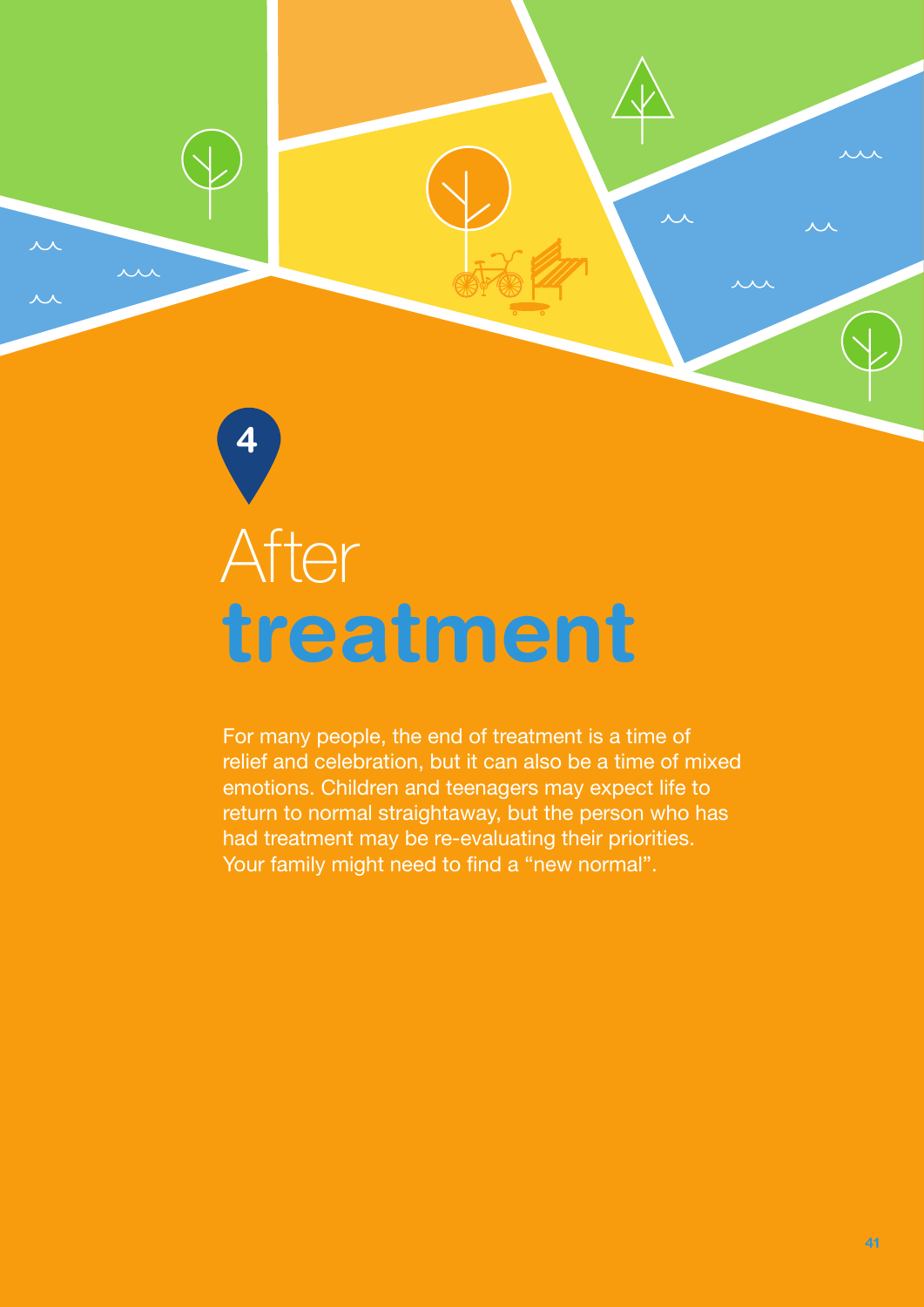#### Important days

*Throughout my son Leo's treatment, it was so hard to plan. We just had to say, "Let's see what tomorrow brings." Two years of that. You think it's never going to end.*

*It was such a joyful day when the treatment finally finished. I had never allowed myself to look that far ahead. Leo had a "no more chemo" party at school. Leukaemia treatment is so socially isolating, and it was just wonderful to see people embrace the family and to see Leo so engaged with school and friends.*

*Now that treatment is over, every day matters. It may not be a good day, but all days are important. We've all learnt not to write off time – you don't put things off. It's a good life lesson.* 

*I'm really proud of all four of my children. Despite all the hardship, there has been a lot of growth for them. They are more resilient and have developed strength and compassion. Leo's siblings pulled him through, and we all pulled through together as a family.*

Genevieve, mother of four children aged 3, 5, 10 and 14

### What do children need to know?

Children and young people may need to know that cancer is a life-changing experience for many people. Once treatment has finished, some people want life to return to normal as soon as possible, while others feel they need to reflect on what's happened and re-evaluate their life. This process is commonly called finding a new normal, and it may take months or years. The person who has completed cancer treatment may:

Make changes – This period can be unsettling and lead to big changes, such as making lifestyle or dietary adjustments, choosing a new career or reassessing relationships.

Continue to feel the physical impact – The physical effects of cancer sometimes last long after the treatment is over. Fatigue is a problem for most cancer survivors and can interfere with daily activities. Many people have to deal with temporary or permanent side effects, such as physical scars, early menopause, or fertility and sexuality problems.

Worry about recurrence - One of the major fears for survivors is that the cancer might come back. This is an understandable fear, which can be triggered by regular check-ups and even minor aches and pains.

Call Cancer Council 13 11 20 for a free copy of our *Living Well After Cancer* booklet, or download it from your local Cancer Council website.

#### How children react

Like many adults, children may find it hard to understand why things simply can't go back to the way they were before the cancer. They've had to deal with changes while their parent or other loved one was sick, and now they probably want to get back to normal. Your kids may:

Expect the person who had cancer to bounce back – Often children don't understand that fatigue can continue after cancer treatment is over. This can lead to disappointment and frustration.

**Become clingy** – Separation anxiety that started during treatment may continue well after treatment is over.

Worry the cancer will return - Like the person with cancer, recurrence is a big fear for children and young people. You may need to reassure your children that regular check-ups will help monitor the cancer.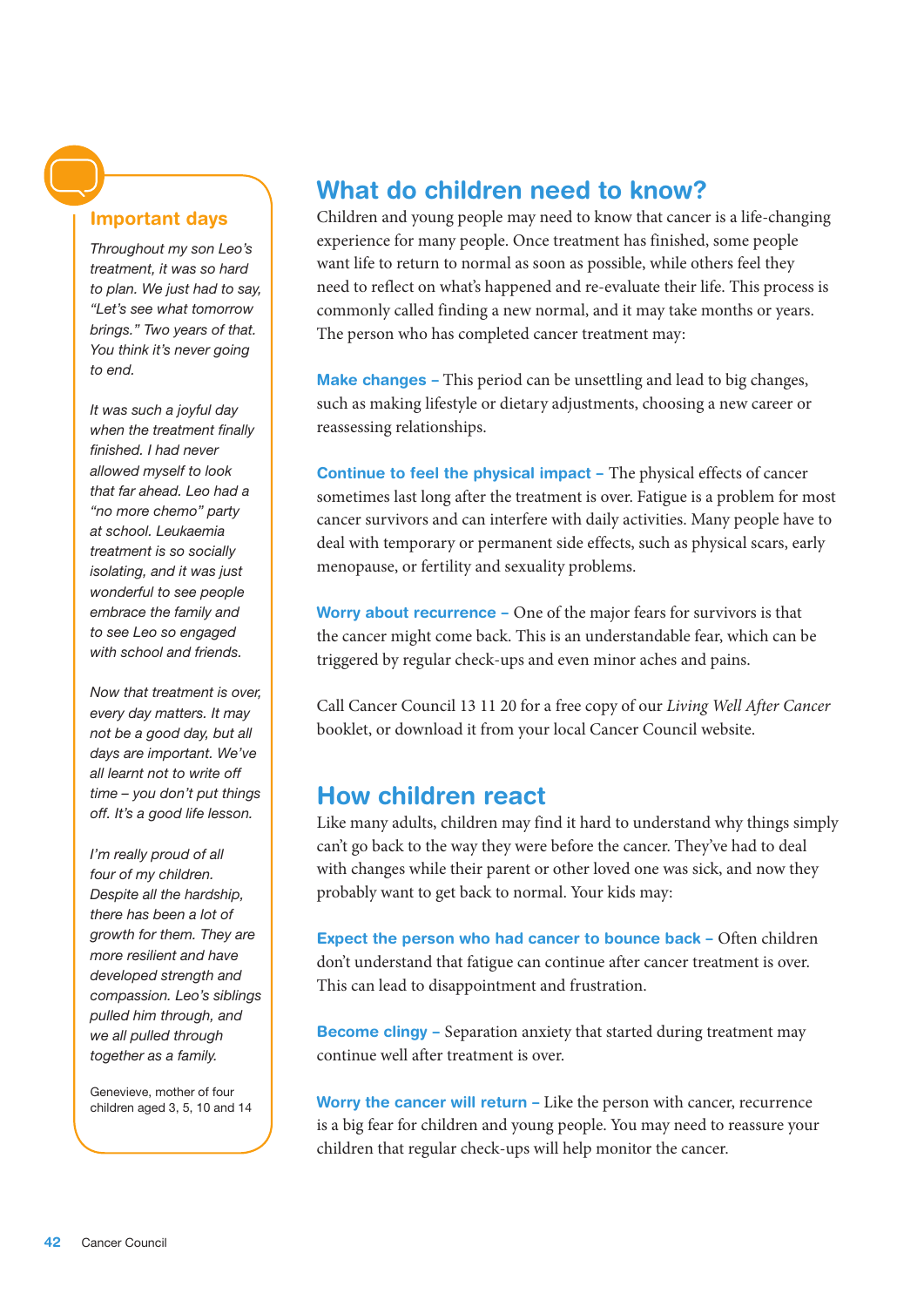#### Family life after treatment

Celebrate the end of cancer treatment, and acknowledge that it has been a difficult period for everyone; this is particularly important for teenagers. Encourage kids to have fun. They have lived with worry for months and may need your permission to relax again.

Let the family know how you're feeling emotionally and physically so they understand if you're not bouncing back as quickly as they expected. It may be helpful to let the family know that treatment effects are likely to last for a while after treatment finishes. Keep using the emotions thermometer if you have one (see pages 36–37). Be open about your fears, such as if you're feeling anxious before a check-up. This may encourage your kids to talk about their own fears.

Do things at your own pace, and avoid any pressure to return to "normal" activities. You may want to ask yourself: Am I doing what fulfils me? Am I doing what I want to do? What is important to me? Explain any changes to the family's lifestyle and negotiate where possible. During your recovery, you may be able to incorporate healthy lifestyle changes into family life or activities – for example, you could do light exercise together, or make healthy changes to the kids' diets as well as your own.

Focus on each day, and expect good days and bad days – for both the adults and the children in the family.

#### **Survivorship**

If you are a parent who has finished cancer treatment, you may want to focus your attention on your children, but it is important to look after your own wellbeing. These strategies can help.

- Consider joining a support group. Many cancer survivors join a group to meet people who understand what they have been through and how they're feeling. Talking with other survivors can help you cope and will therefore benefit your kids. See page 58 for more information.
- Read cancer survivors' stories. Learning how other people have made meaning of a cancer diagnosis may help.
- Take part in a survivors' event or attend a survivorship program, such as *Healthy Living After Cancer*, if there is one in your area. To find out what is available, contact Cancer Council 13 11 20.
- Find out about Cancer Council's Cancer Connect program by calling 13 11 20. They may be able to put you in touch with someone else who has had cancer treatment.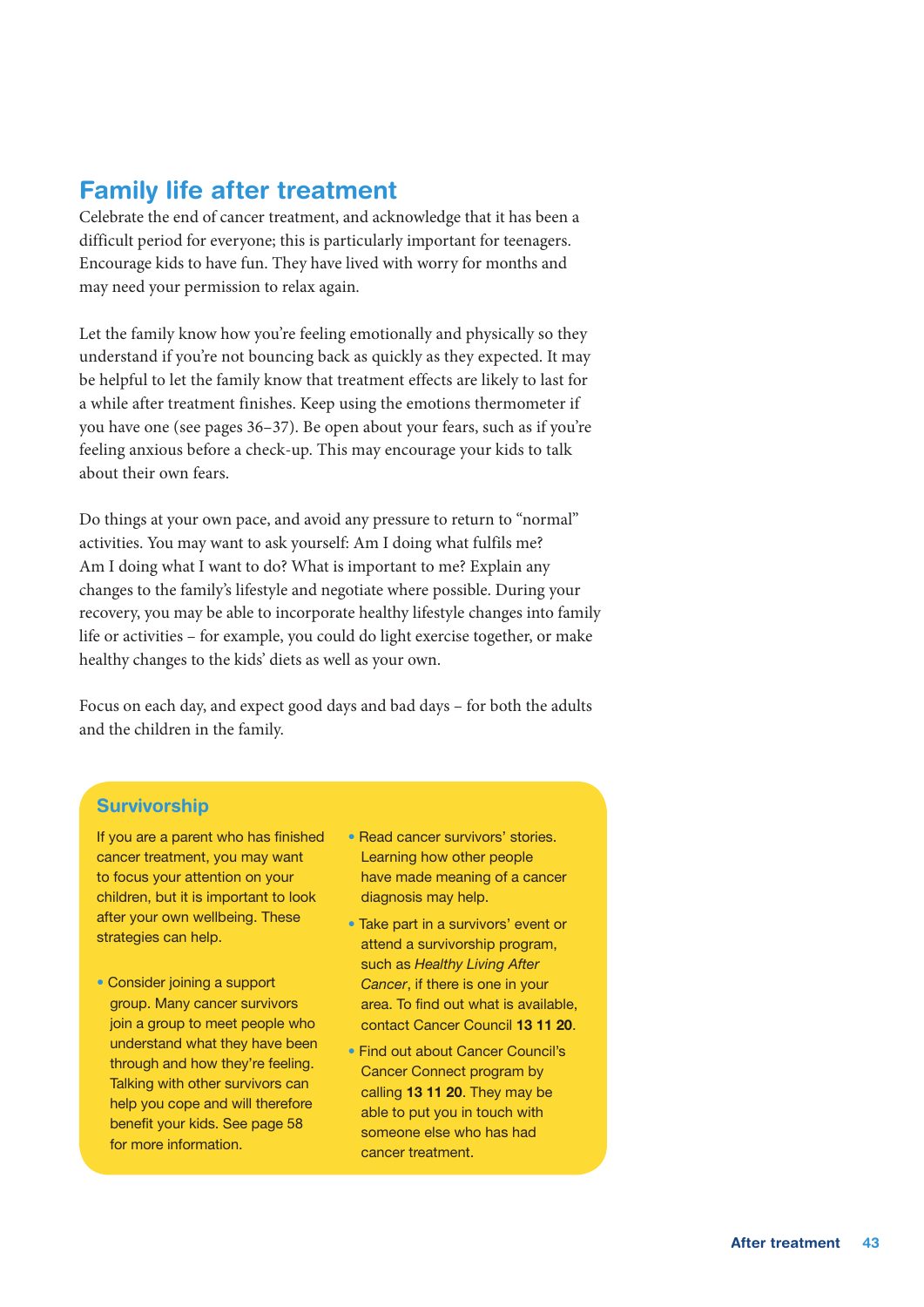#### Key points

- People who have had cancer treatment often have mixed emotions.
- It may be difficult to settle back into how life was before cancer.
- Kids and young people might continue to have their own fears and worries about the cancer.
- Children may find it hard to understand why life can't go back to normal. It could help to explain that the family will have a new normal.
- Give your children permission to have fun and to re-establish their own new normal along with you.
- Keep communicating and sharing your feelings with each other.

#### Answering key questions Q: Will the cancer come back?

You probably wish you could tell your children that everything will be fine now, but the uncertainty of cancer lasts long after treatment is over. As well as giving a positive message, this may be a chance to listen to your child's concerns about "What if?" Allowing a child to talk about their fears and concerns is important in helping them cope.

A: *"The treatment is over and we all hope that will be the end of it. We hope that the cancer won't come back, but the doctors will keep a careful eye on the cancer with check-ups every now and then. If the cancer does come back, I will have some more treatment, which we hope would make it go away again. We'll let you know if that happens."*

#### Q: Why are you still tired?

Cancer survivors often feel tired for many months after treatment. This can be hard for kids who want their energetic parent, grandparent or friend back.

A: *"I'm feeling a lot better, but the doctor said it might take many months, even a year, to get all my energy back."*

*"The treatment was worth it because now I'm better and the cancer has gone away, but it took a lot out of me and now my body needs time to recover. This is normal for people in my situation."*

#### Q: Can't we get back to normal now?

The person with cancer may need to take some time to process the ways that cancer has affected them, but this will probably be difficult for children, particularly younger ones, to understand. It may be helpful to explain that not everything will be the same as it was before, but that doesn't have to be a bad thing. The new normal could actually offer some benefits. Many people who've had cancer can see positive outcomes from the experience, and it may help to highlight these to the kids.

A: *"Day-to-day life will start to get more like normal as I feel better, but there may be some changes to the way we do things, like ... [the way we eat/how much I go to work/how much time we spend together as a family]. Maybe we can also find some new hobbies to do together."*

*"We've all been through a lot and I know it's been hard for you too. Things might not get back to exactly how they were before I got sick, but together we can find a new way that works for all of us."*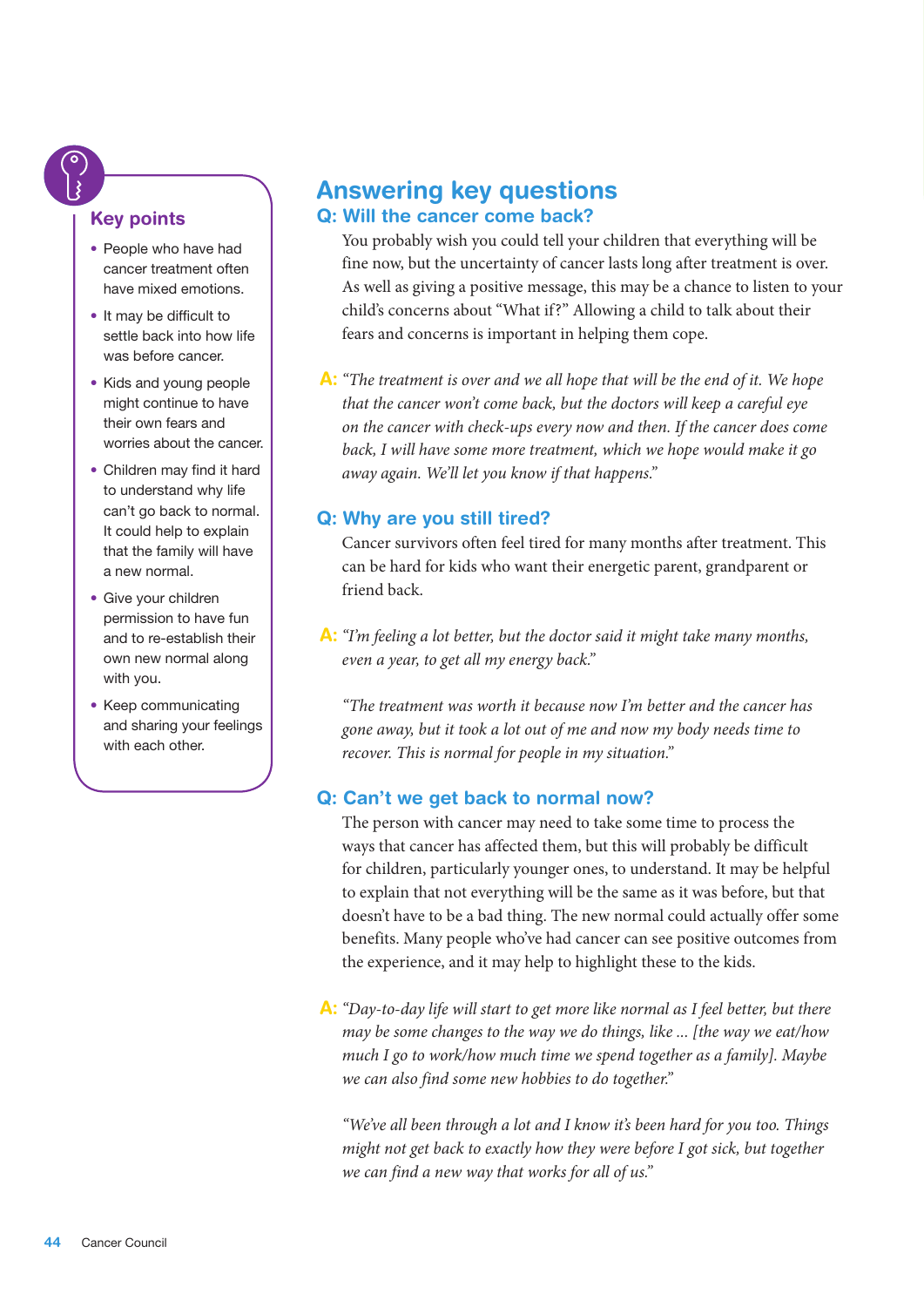<span id="page-46-0"></span>

continue questions

 $\lambda$   $\lambda$   $\lambda$ 

 $\overline{\mathcal{M}}$ 

5

This chapter is a starting point for talking to your children if someone they love has cancer that has come back or spread. The issues are complex, emotional and personal, so you may find reading this chapter difficult. If you want more information or support, talk to hospital staff or contact the services listed on page 51.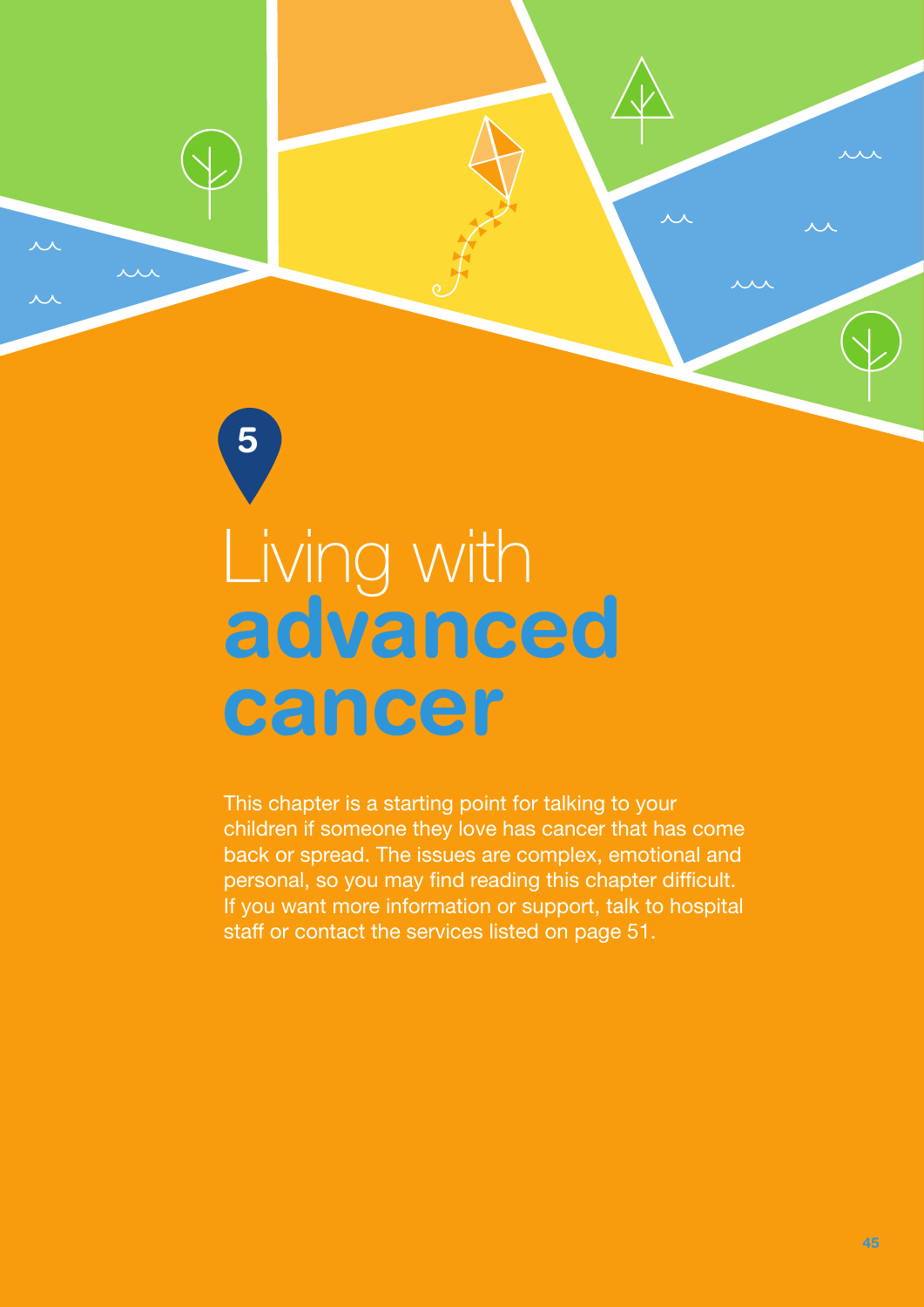#### A big hole

*I was in my teens when my mother died of cancer. These were the days when patients were not told the truth. In case she didn't know, when I visited my mother I kept up the charade and didn't mention death. She didn't bring it up. This was a great loss to me and I'm sure to her too. A big hole in my life, to this day, is that I don't know how she felt about her death's effect on me, my sister and our father.*

Eva, now a mother herself with teenage daughters

#### What do children need to know?

Some people's cancer may be advanced when they are first diagnosed. For others, the cancer may spread or come back (recur) after initial treatment. If the cancer has advanced, it is important to keep talking with your children. Again, just as with the initial diagnosis, children may sense that something is happening, and not telling them can add to their anxiety and distress.

Children may have similar feelings to adults after hearing the cancer has advanced. These include shock, denial, fear, anxiety, sadness, anger, guilt, or loneliness.

Preparing children and young people for the loss of a family member is a daunting and challenging thing to do. The following is a guide to what to cover in the initial conversation. The suggestions on page 49 can help you use words they will understand.

#### Be honest and open

Once children know the cancer has advanced, they will need to be given some idea about what this may mean in terms of the outcome (prognosis). With some cancers, the prognosis is fairly clear and people will know that they may have only months to live. However, more and more people with advanced disease are surviving for a longer time, sometimes for many years.

If death is likely in the short term, it is best to be as honest and truthful as you can while trying to make the subject of death less frightening. For example, avoid saying that death is always peaceful as this may not be the case. If you need to talk about yourself or your partner, this can be an especially hard thing to do. You don't need to do it on your own: social workers and other health professionals at the cancer treatment centre or the palliative care service can help you to tell your children.

Being open about death gives you and your family the chance to show and say how much you care for each other, as well as the opportunity to work on any unresolved issues. The chance to talk through old arguments and make amends seems to be particularly important for older children.

#### Tell them what to expect

Prepare children by explaining how the illness might affect the person in the days ahead and what treatment they may have. For example, they might be sleepy or need a lot of medicine. Young children tend to think in concrete terms, and it helps to talk about death as a change in function. For example, "When Grandma dies, her body will stop working. She will stop breathing, and she won't feel anything either."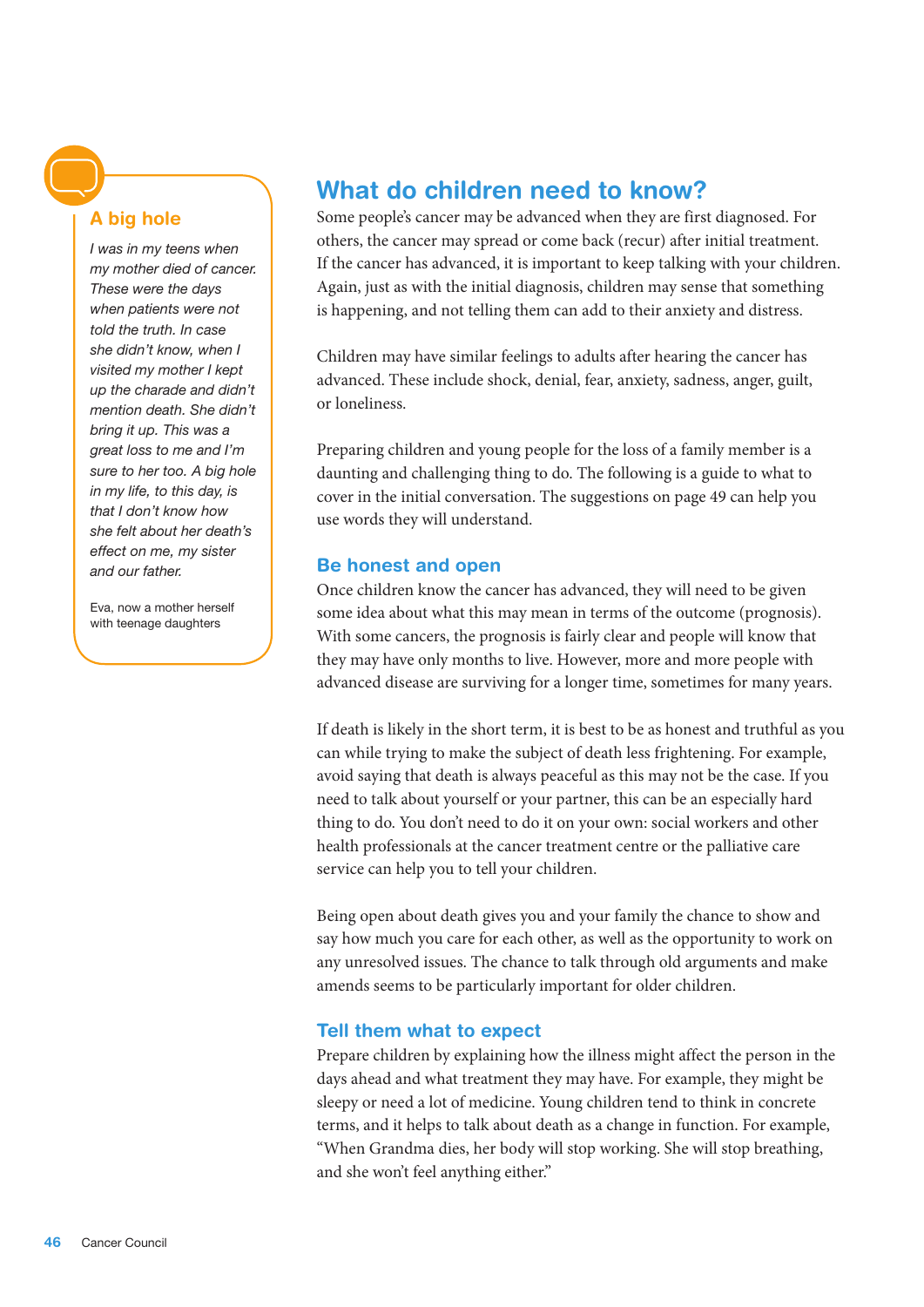# Karen's story\*

Things went smoothly for nearly nine months and everyone fell into a comfortable pattern. One day, Karen came in for a quick visit with all three children, whom she left in the waiting room to watch TV. Dr Srivastava won't forget that day, because it was when she had to tell Karen that after more than a year of stability, the cancer had begun to spread.

*\*Adapted with permission from "How do you tell your children you have cancer?", The Guardian, November 2015. For the first part of this story, see page 21.*

*We talked about changing treatments and hoping for the best while expecting that treatments down the line would not work as well as the initial one. She listened worriedly and then burst into tears. "Oh, what a bad day to bring the kids," she said in a woeful understatement. Then I watched in admiration as she rose and washed her face in the sink, reapplied her lipstick, and said: "We will handle it. I will talk to them."*

*Some weeks later, when we met again, I reluctantly asked how her talk had gone with her children. She said that directly after her consultation, she took them out for ice cream and enjoyed the occasion while suspending her fears. Later, with Jim present, she told the family that the cancer was becoming active again. Karen talked seriously but kindly and slowly, telling the children that she wanted them to know the truth from her rather than hear snatches of conversations elsewhere that left them wondering what was going on. She told them that she would always be honest with them. This is when Alyssa asked if her mother was going to die.*

 $11$ 

*"I will probably die one day from this cancer, but the doctor says it's not happening yet. So I plan to take the new treatment, and I promise to let you know if things are not working out." Karen said that this was the question she had been most dreading, but tackling it honestly had been far easier than offering excuses. Robbie had always been deeply perceptive. "But Angie's grandma died in her sleep. What if that happens to you?" To this she replied: "I suppose this could happen, but if I die in my sleep, you know that Daddy is healthy and perfectly able to look after you with the help of all our wonderful friends and family." Karen said that since she could not reassure him about how or when she would die, she wanted to emphasise that they had a support structure in place that they had experienced and trusted. They would not be left alone.*

*As Karen began her new treatment, the children again settled into their routine and accepted a slightly different normality. Although it's easy to relate Karen's experiences here, I found it heart-wrenching to hear her accounts at the time. It seemed unfair that anyone, especially innocent children, should have to go through such grieving.* 

*But when I brought this up with Karen, she said with typical perspective: "Doctor, it is what it is. I just want to prepare them for life without me and know that I have done my very best."*

*The next big change came when she became very breathless and had to be hospitalised. Emily visited her in hospital but her older children decided to wait for her at home. Karen sent them a message but didn't insist on their coming in, believing this was their way of coping and perhaps slowly coming to terms with her dying.*

*Soon after this, Karen was admitted to hospice. That evening the children visited her in hospice. Jim had explained where she was and what to expect. He told Emily that her mum was sick and was going to meet God. Robbie asked if it was going to be quick and Jim said the doctor expected it to be, but it would relieve Mum of more suffering because the cancer could not be cured.*

*Four days later, Karen became unconscious. She was sedated and looked peaceful. Jim was devastated but, true to Karen's promise, kept the children involved till the end. One after the other, they all said goodbye to Karen.*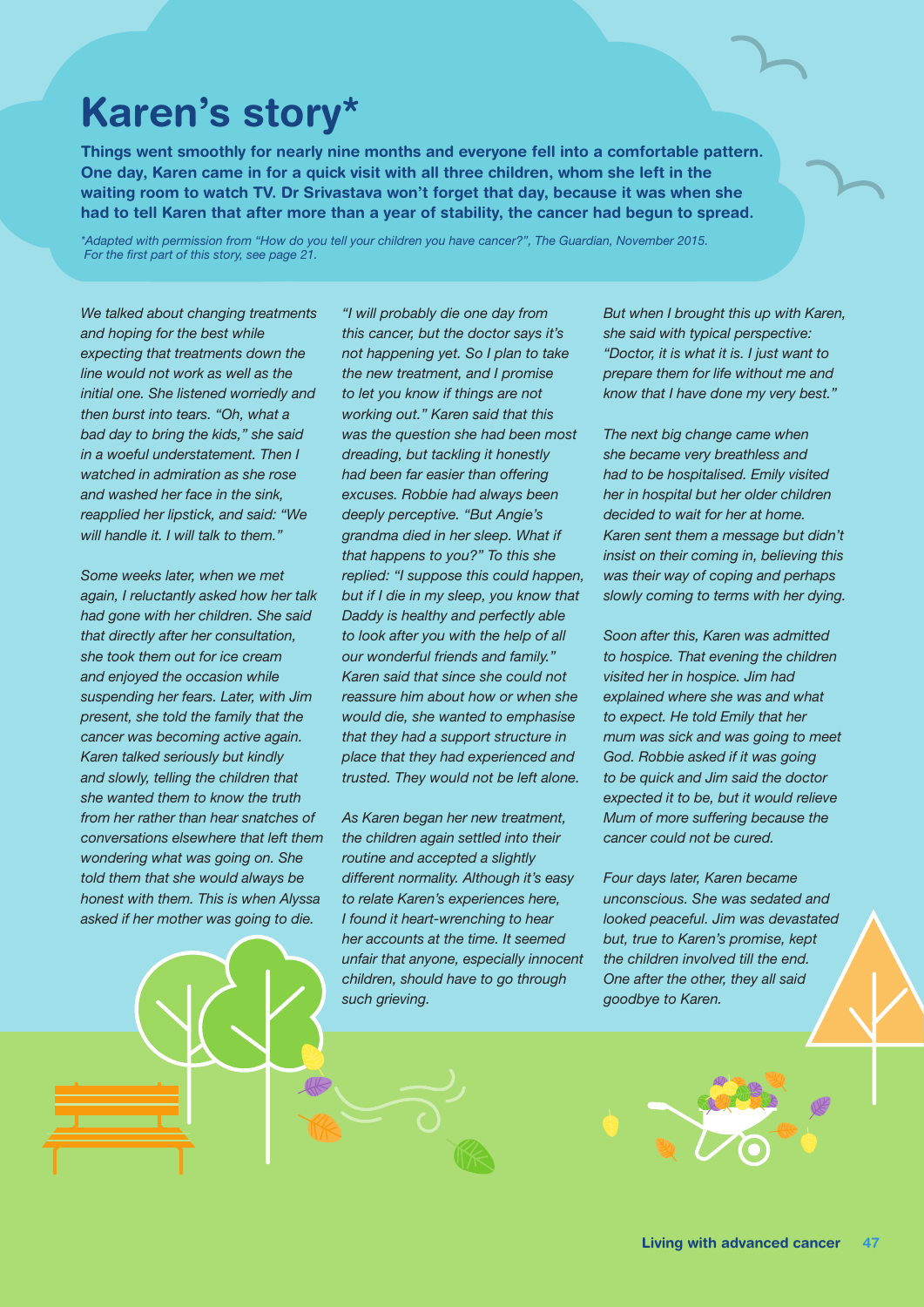#### Balance hope with reality

A diagnosis of advanced cancer does not mean giving up hope. Some people live for years with cancer that has advanced, and sometimes receive palliative treatment alongside active treatment. They can continue to enjoy many aspects of life, including spending time with their children and other people who are important to them.

As the disease progresses, the things that are hoped for may change. You can still be honest and offer hope. For example, a person may now focus on living comfortably for as long as possible or being able to celebrate a particular event. You can share these hopes with children while still acknowledging the reality of the situation and allowing them to prepare for the loss.

#### Wait for your children to ask

When you talk with your children about death, offer simple and short explanations. Give brief answers to questions they ask. Wait for the next question to emerge and respond to that. It usually doesn't help to offer lots of explanations if your children aren't ready to hear them. If they ask a question you don't know the answer to, say you'll find out and let them know.

#### Use words they can understand

Terms such as "passed away", "passed on", "lost", "went to sleep", "gone away" or "resting" can be confusing for children. It's best to use straightforward language. This includes using the words "dying" or "death". See box opposite for some examples of how to explain these concepts.

#### How children react

How you react to a diagnosis of advanced cancer can affect how the whole family responds. If you are anxious and depressed, the family may be too. Some studies of people with advanced cancer show that family members often feel more distressed than the person with cancer. This seems to be more common if family members don't communicate well.

When children find out that the cancer is advanced, they may have similar but more intense reactions than when they found out about the original diagnosis. They are likely to feel insecure, although teenagers may not want you to see this. Depending on their age, kids usually have different immediate concerns when they hear the news. See pages 52–53 for typical reactions from children and young people.

Children of separated or divorced parents need to be given the opportunity to see their ill parent, to prepare for the loss, and to say goodbye.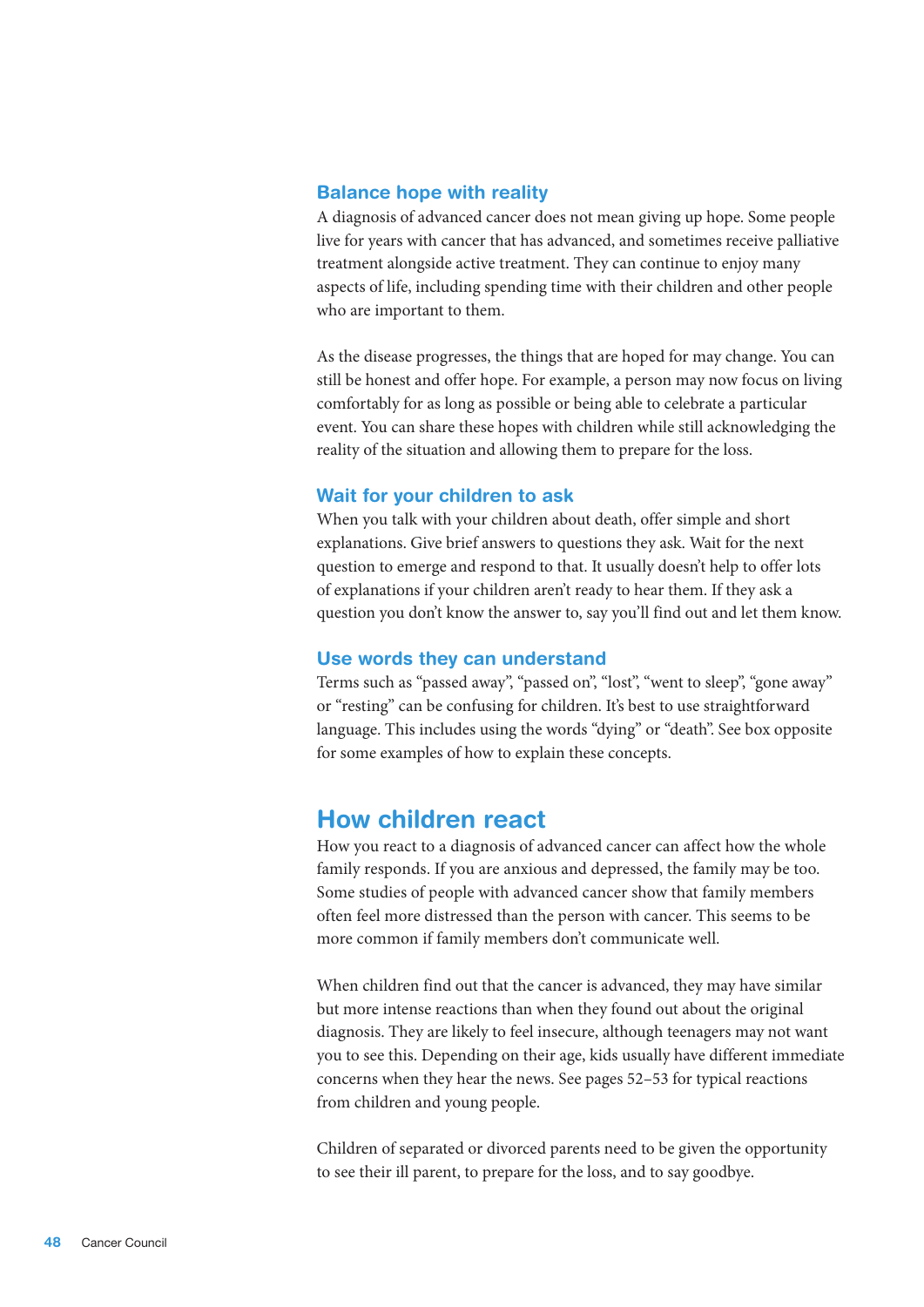# What words should I use?

If you need to prepare a child for the death of someone they care about, it can be confronting to find the right words to use. See also pages 50–51 for tips on answering specific questions.

|                                                   | Infants, toddlers<br>& preschoolers                                                                                                                                                                                                        | Younger<br>children                                                                                                                                                                                                                             | <b>Older children</b><br>& teenagers                                                                                                                                                                                                      |
|---------------------------------------------------|--------------------------------------------------------------------------------------------------------------------------------------------------------------------------------------------------------------------------------------------|-------------------------------------------------------------------------------------------------------------------------------------------------------------------------------------------------------------------------------------------------|-------------------------------------------------------------------------------------------------------------------------------------------------------------------------------------------------------------------------------------------|
| <b>When</b><br>advanced<br>cancer is<br>diagnosed | "Some people with this<br>sort of cancer get better,<br>but some don't. I am<br>going to do everything<br>I can to get better."                                                                                                            | "Some people with this<br>sort of cancer get better,<br>but some don't. I'm trying<br>to do everything I can to<br>treat the cancer, and I will<br>always let you know how<br>I'm feeling."                                                     | "Some people with this<br>sort of cancer recover, but<br>some don't. I'm planning<br>to do everything I can to<br>keep the cancer under<br>control, and I will always<br>let you know how the<br>treatments are going."                   |
| When end of<br>life is near                       | "Daddy is very sick now.<br>The doctors say there isn't<br>any medicine that can<br>make him better. We think<br>that means he is going to<br>die soon. We will try to<br>spend some special quiet<br>time together."                      | "The doctors say that the<br>treatments have stopped<br>working for Dad. There<br>isn't anything else they<br>can do to treat the cancer.<br>We think that means Dad<br>will die soon. We want to<br>make the most of the time<br>he has left." | "The doctors say that<br>the treatments haven't<br>worked for Dad. There<br>isn't anything else they<br>can do to treat the cancer.<br>We think that means Dad<br>will die soon. We want to<br>make the most of the time<br>he has left." |
| <b>To explain</b><br>death                        | "When Grandma died, her<br>body stopped working -<br>she can't breathe or move<br>or cuddle you anymore.<br>A dead body can't come<br>back to life. We won't<br>be able to see Grandma<br>again, but we will always<br>know she loved us." | "I have some very sad<br>news to tell you. Grandma<br>died last night. She can't<br>breathe or move anymore.<br>Is there anything you'd<br>like to know about how<br>Grandma died?"                                                             | "I have some very sad<br>news. Grandma died last<br>night  Is there anything<br>you'd like to know about<br>how Grandma died?"                                                                                                            |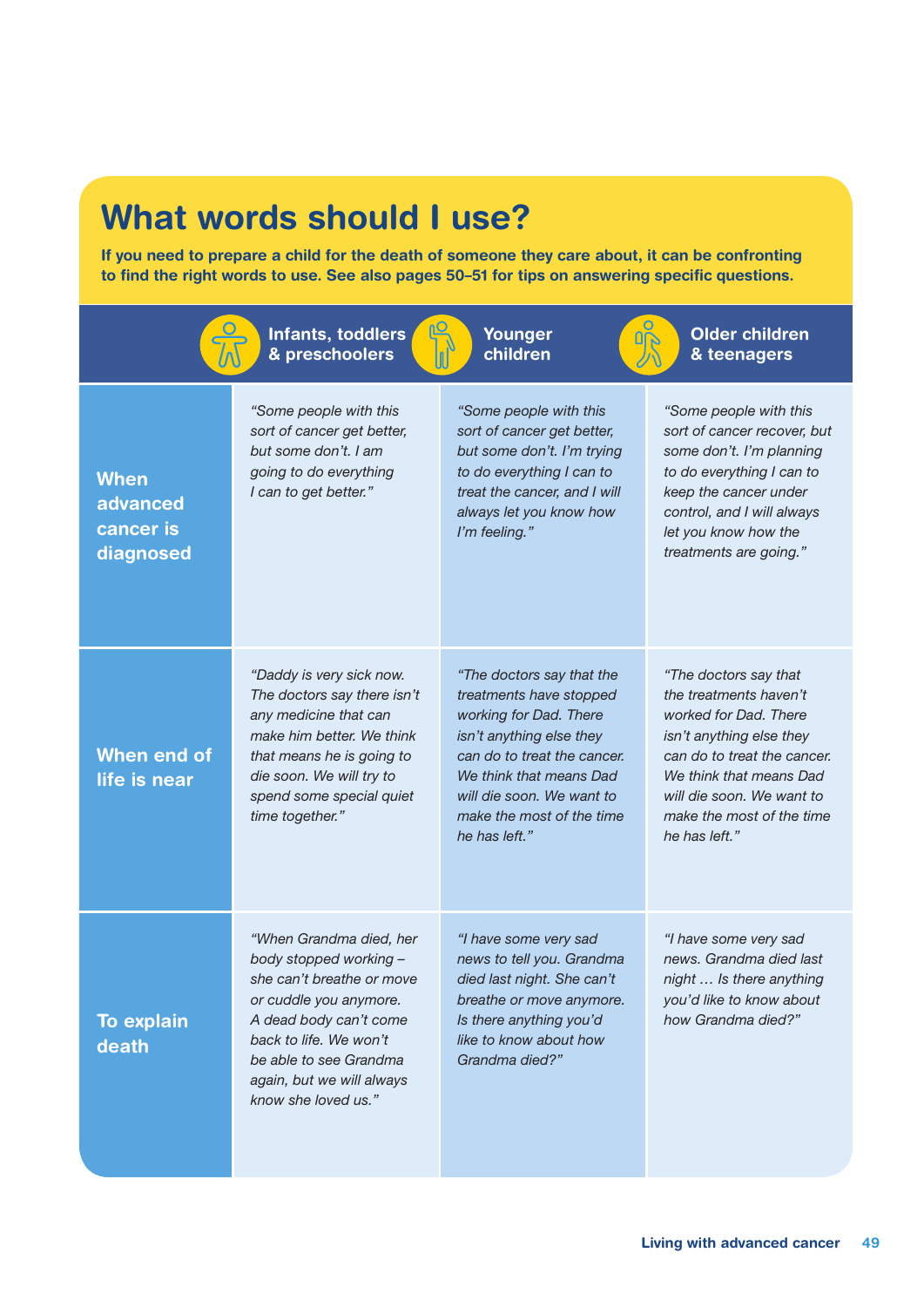#### 48 hours

*We were sitting in my sister's lounge room again when Mum told me Dad was dying. I was like, "Are you serious? This can't be true."* 

*From when Dad was first diagnosed with lung cancer to when he died was only four months. It was just so quick. The prognosis kept getting worse – first they said it was 12–18 months, then 3–4 months, then 48 hours.* 

*I wasn't there when he died. I went to a netball dinner. I didn't want to be around it – that's not how I wanted to remember him, it's not what he was like. Dad told me, "Do what makes you feel comfortable. Do the things you need to do to cope."*

*When your parent dies, it's like a snow globe has fallen off a bench and cracked and snow is going everywhere. But the cracks get mended, maybe with sticky tape, and the snow slowly calms down.*

Izzy, 15-year-old whose father had cancer

#### Answering key questions

How you answer these questions depends on the nature of the cancer and the effects of treatment. Work out in advance what your children might ask and think about how you want to respond.

Asking the same question repeatedly is normal for children. By answering your children's questions over and over again, you are helping to ease their worries. Sometimes children may test you to see if your answers stay the same.

#### Q: Why?

At some stage, children are likely to ask why such a terrible thing is happening. This may be a question that you are grappling with yourself and how you respond will depend on your belief system, but there are no easy answers. The important thing is to let children know it is okay to talk about it.

A: *"I don't know. Life feels unfair sometimes and we don't always know why sad things happen. Why do you think sad things happen?"*

#### Q: Is it my fault?

A: *"It's no-one's fault. Nothing you, or anyone else, did or said made me ill. And being kind and well-behaved can't stop someone from dying either."*

#### Q: When will you/they die?

Time is a difficult concept for young children, so it may not help to give even vague time frames. Older children may want some idea. It is still important to balance hope with reality.

A: *"Nobody knows for sure when anyone will die. The doctors have said I will probably live for at least X months/years. Whatever happens, we want to make the most of that time. I will be trying to live for as long as possible."*

(When death is near, you may need to give a different answer.)

A: *"I honestly don't know, but I will probably get a little weaker each day now."*

*"No-one can answer that, but we are hoping that there will still be some good days."*

*"Pop is very ill now because the treatment hasn't made him better. He's not having any more treatment and will probably die soon."*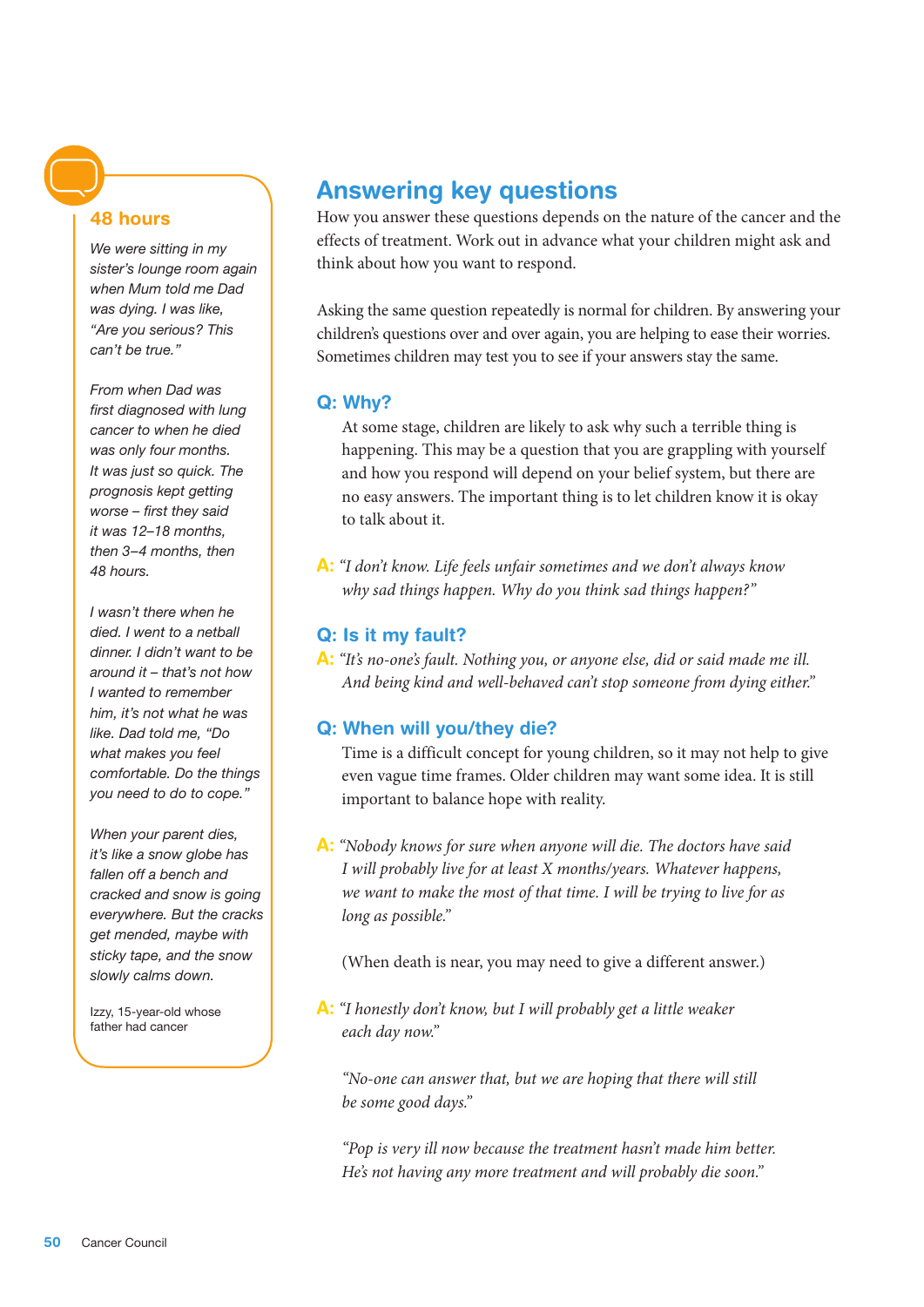#### Q: Who will look after me?

Many children will still be worried about who will look after them, so it's best to tackle the question early on.

A: *"It's very important to me that you will always be safe and looked after. Dad will be there for you, and your aunty will help all of you."*

*"You might be worried about what will happen if the treatment doesn't work and I'm not around. I've already talked to Grandma and Grandpa, and they will be there for you and will look after you."*

#### Q: What happens if Mum/Dad dies too?

A: *"When someone you love is very sick, it can make you feel very scared. But Mum/Dad is well and healthy now and they will be around to look after you. Whatever happens, we'll make sure you are safe and loved."*

#### Q: Am I going to die as well?

A: *"You can't catch cancer. When someone you love dies, it's normal to think 'Am I going to die too?' It's very unusual and unlikely for someone young like you to die or be so ill that the doctors can't make you better."*

#### Q: What happens to people when they die?

How you answer this question depends on your personal or spiritual beliefs. You may need to probe further to check what the child means by this question. Responding with an open-ended question such as "What do you think happens?" can help you work out what the child really wants to know. They may be asking what the physical process of dying involves or what happens to the body after death. Keep your explanations simple, concrete and honest. If there will be a cremation, adapt the following example – follow the child's lead to work out how much detail to give.

A: *"The body goes to a funeral home until it's time for the funeral. Then they*  will put the body in a big box called a coffin, which will be carried into the *funeral service. After the funeral is over, the coffin is buried in the ground in the cemetery."*

(However, the question may be prompted by more spiritual concerns, such as whether there is an afterlife. How you explain the spiritual aspects will vary depending on your own culture and belief system. You may want to explore what the child already believes before explaining your own view.)

A: *"People believe different things about whether a person's soul lives on after death. What do you believe?"*

#### **Supporting** grieving children

Each child will react to loss in their own way. Do not underestimate the impact of a bereavement, even if a child is very young or does not seem sad. Their grief may be expressed through play or other behaviour.

Children often work through feelings slowly, facing them in bearable doses. Allow children space to grieve – you do not need to "fix" their sorrow. Let them know that it is natural for people to express sadness in various ways, just as they express other emotions.

For bereavement information and support, call Cancer Council 13 11 20 or contact one of these organisations:

Australian Centre for Grief and Bereavement 1800 642 066 [grief.org.au](http://grief.org.au)

**GriefLine** 1300 845 745 [griefline.org.au](http://griefline.org.au)

CanTeen 1800 835 932 [canteen.org.au](http://canteen.org.au)

Redkite 1800 733 548

[redkite.org.au](http://redkite.org.au)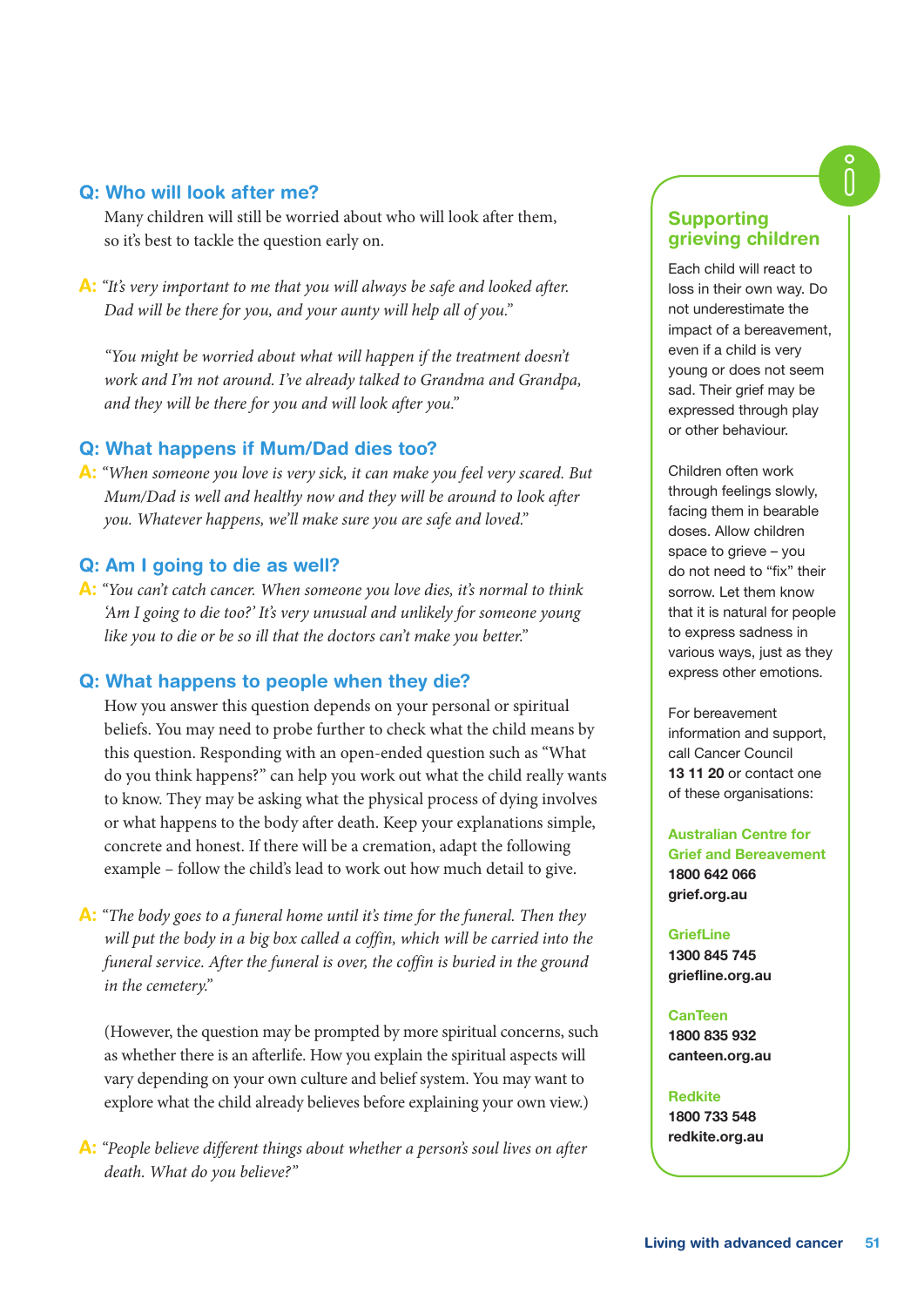# Different views of death

In preparing children for the loss of a parent or another significant person, it's helpful to understand how death is perceived at different ages. Children's grief may be expressed through play or behaviour.



are starting to understand the concept of death but struggle with its permanence (e.g. they may ask when the dead parent is coming home). Young children don't have an adult concept of time and understand only what's happening now.

#### Possible reactions

- may feel it is somehow their fault
- may be angry with their parent for not giving them enough attention
- can react as if they were much younger when under stress
- may have frightening dreams
- may keep asking about death

- watch their play for clues to their feelings
- offer comfort
- answer questions in an open, honest way
- maintain routines and boundaries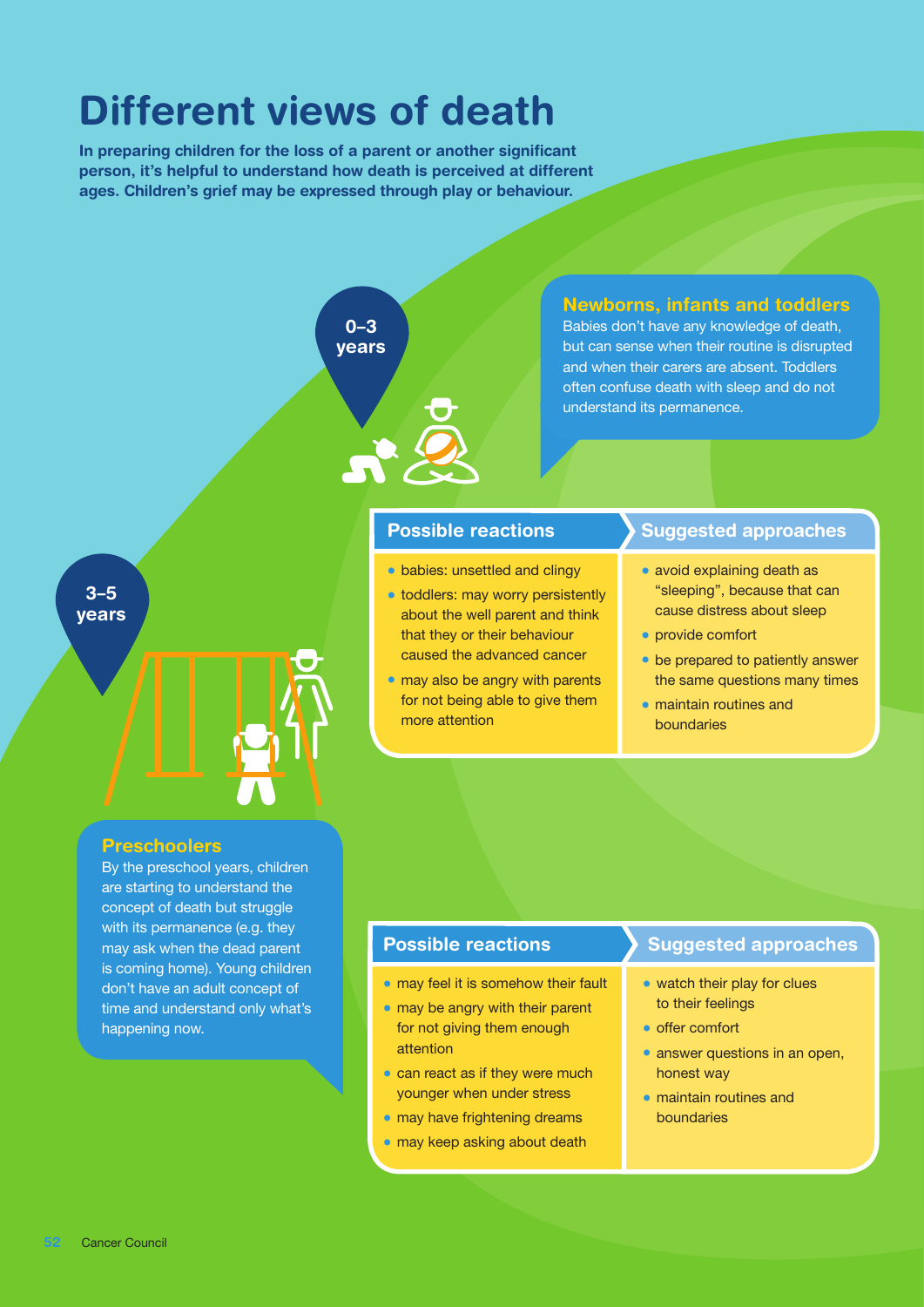12–18 years

#### **Teenagers**

Teenagers can understand death, but may not have the emotional capacity to deal with its impact. They need as much preparation as possible for a parent's death. Like adults, teenagers' responses to death vary. Some may be more upset when their parent is unwell than following the death, others become distressed after the death.

#### Primary schoolchildren

5–12 years

> By the primary school years, children may understand death but often don't have the emotional maturity to deal with it. Younger children may think death is reversible and that they are responsible.

#### Possible reactions

- may be openly sad or distressed
- may express anger
- may worry about being responsible for the death, but also might blame someone else
- may ask confronting questions about what happens when somebody dies
- may be more able to talk about their feelings and act sympathetically

#### Suggested approaches

- encourage them to talk, but realise they may find it easier to confide in friends, teachers or other trusted people
- provide plenty of physical and verbal expressions of love
- be sensitive but straightforward
- discuss changes to family roles
- provide privacy as needed
- maintain routines and boundaries

#### Possible reactions

- may deny their feelings or hide them in order to protect you
- may think they can handle it alone and not look for support, or may distance themselves from family and talk to friends instead
- may react in a self-centred way and worry about not being able to do their normal activities
- may express distress through risk-taking behaviours (e.g. skipping classes, experimenting with drugs and alcohol, acting recklessly)
- worry that death is frightening or painful, and struggle with their own mortality

- encourage them to talk about their feelings with friends or another trusted adult
- support them to express their feelings in positive ways (e.g. listening to music, playing sports, writing in a journal)
- negotiate role changes in the family
- maintain routines and boundaries
- let them know that support and counselling are available (see page 51 for some options)
- offer them the opportunity to participate in a public or private memorial service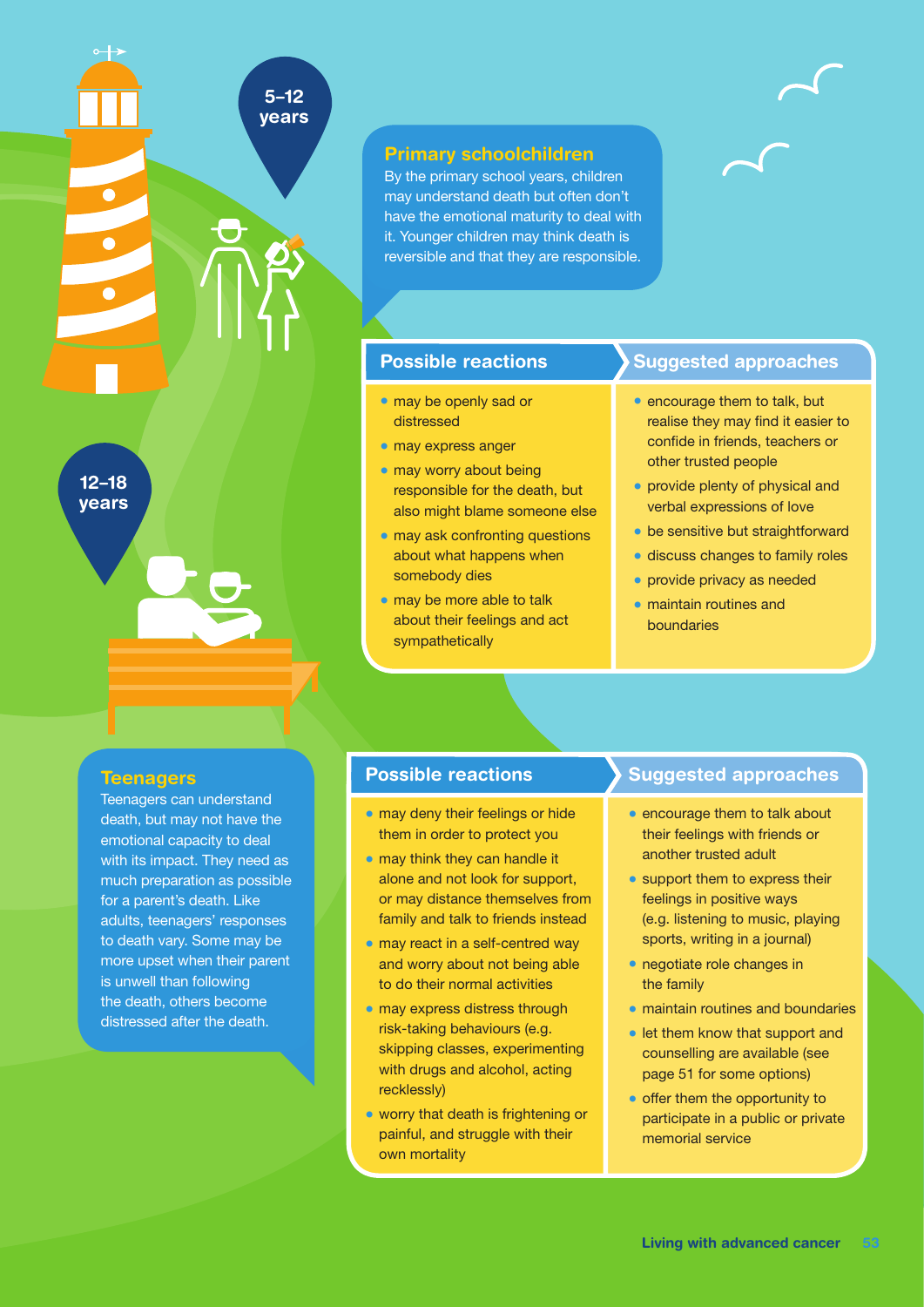#### Key points

- Children and adults can react very strongly to the news that cancer is advanced.
- It is important for people to be able to express their emotions and to grieve in their own way.
- Children should be given some idea about the person's prognosis.
- Be open about death. Let your kids ask questions and express their fears.
- Reassure your kids about the future.
- Let your children spend time with the person who has cancer so they can create meaningful memories together.
- Give kids realistic hope, e.g. that the family can still enjoy time together or that the person with cancer will have some good days.

### Family life

When cancer is advanced and life is even more uncertain, many families find new ways to focus on the things they value most. Here are some ideas for maximising your time with your family and preparing them for the future:

- Accept offers of help. It not only frees up your time and energy for the family, it also allows friends to feel that they are contributing.
- Make a memory box, choosing keepsakes together. These will be personal choices, but could include: treasured photos; a DVD of a family event; special birthday cards; a favourite cap, tie, scarf or another item of clothing; a list of shared memories; tickets from special outings; a family recipe; a pressed flower from your garden; a bottle of perfume or aftershave; and a lock of hair.
- Plan a special outing with your family. You might have always wanted to take your kids to the beach, the ballet or the football grand final. You might want to show your kids where you grew up, or maybe there is somewhere special that your children would like to take you.
- Listen carefully to what your children want to say. Allow your children to express any regrets that they have.

#### Issues with going to school

It can be difficult to know whether to send your children to school each day if you think someone in the family may die soon. You may feel like you need to let them spend as much time as possible with their loved one. Maintaining routine in a child's life can help them to feel more stable and safe. It might help them to go to school and see that normal life can continue, even though things are changing at home. However, there may also be days when keeping your children home feels like the right thing to do.

You may want to talk to your children's teachers about what is going on at home. It's helpful for the school to know about any major concerns in a student's life so they can understand and respond appropriately to any changes in behaviour or academic performance.

If you have older children, it's important to ask them what they want you to do. Teenage children might choose to tell their teachers themselves. They may not want their teachers to know at all because they don't want the attention or to be thought of as different from the other students. Reassure your teenager that their teacher can help and won't tell anyone else without their permission.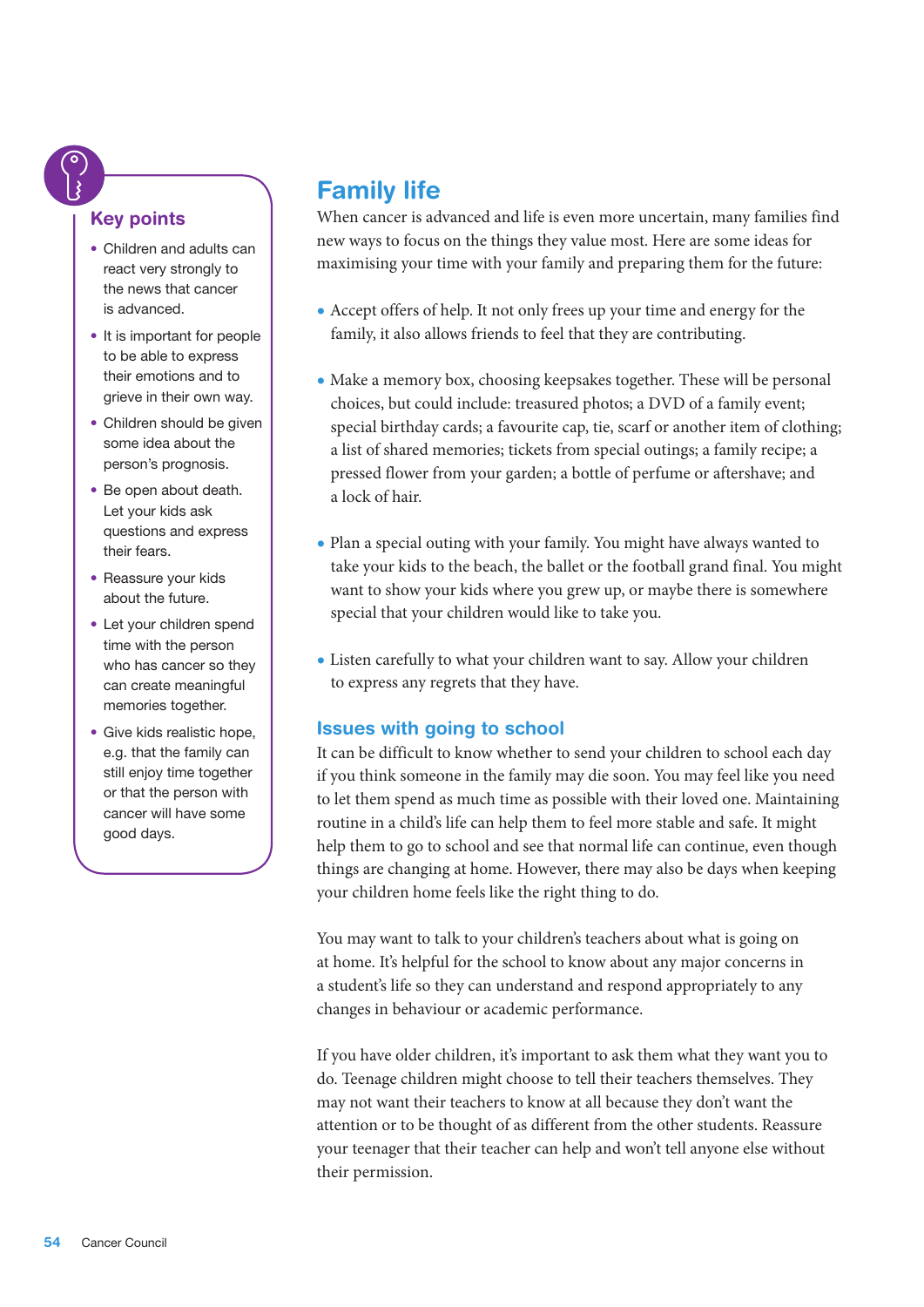# <span id="page-56-0"></span>information Finding support and

m

6

**uu** 

Talking to children about cancer can be daunting, but you are not alone. Cancer Council can provide information and support, and can point you in the right direction for specialised assistance. This chapter explains when to seek professional help for a child and lists many support organisations. It includes a reading list and glossary to help you explain cancer to younger and older children.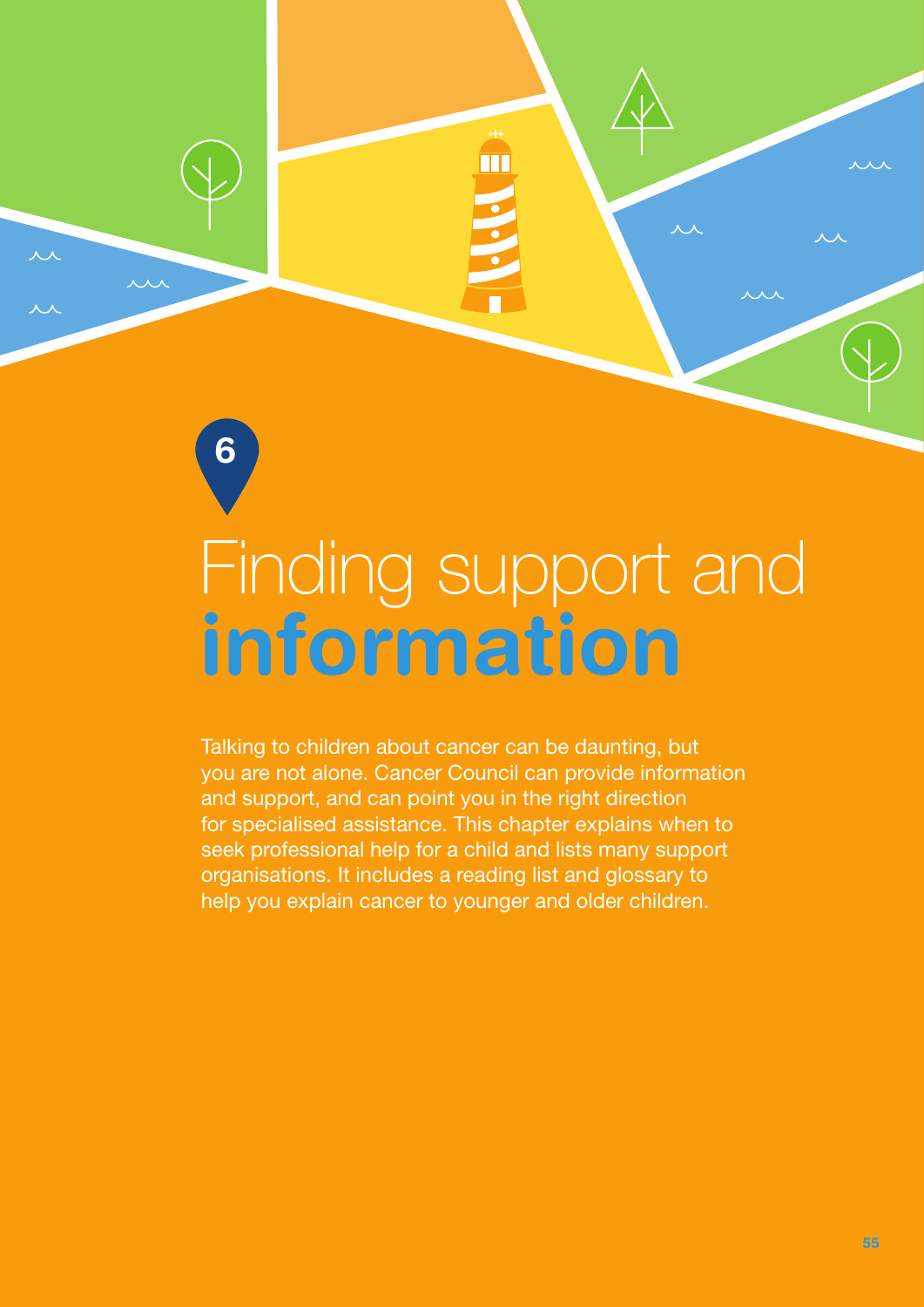#### Getting support

Many professionals and organisations can help you communicate with your children throughout your experience with cancer. You don't need to have a specific problem to make contact with these services. You can ask for help even before breaking the news to your children. A health professional could practise the conversations with you so that you feel better prepared.

You can also ask health professionals and organisations for help if you are worried about your children's behaviour. You may choose to see or call the professional yourself, and to use their advice to sort out the problem. Most parents, with the right advice, can support their children through difficult situations. Occasionally, a child may need to attend a consultation, and parents might be asked to come too.

#### When to seek professional support for your child

While it's difficult to know if your child's reaction is typical or something more serious, sometimes extra support can help. Some warning signs that you should see a professional are if your child:

- has a change in their usual behaviour (e.g. aggressive or regressive behaviour) that is ongoing
- is showing less mature ways of coping, such as wetting the bed every night for a month
- refuses to go to school they may say they are too sick for school, but actually have separation anxiety and think they need to stay home to look after their parent
- has a persistent change in eating habits
- has noticeable concentration challenges (dropping grades)
- is spending more time online
- talks about wanting to die or is extremely preoccupied with dying
- is having trouble sleeping
- acts sad and withdrawn
- demonstrates severe behaviour, such as self-harm
- has increased risk-taking behaviours, such as alcohol or drug use
- is withdrawing from friends.

Teachers and other school staff can be among the first people to notice that something is worrying a young person. Because they see children every weekday for many weeks in a row, they may see a change in behaviour, concentration levels, grades, eating habits and socialising with peers. This is one of the reasons it is valuable to let the school know what is going on at home and to ask them to contact you if they have any concerns about how your child is coping.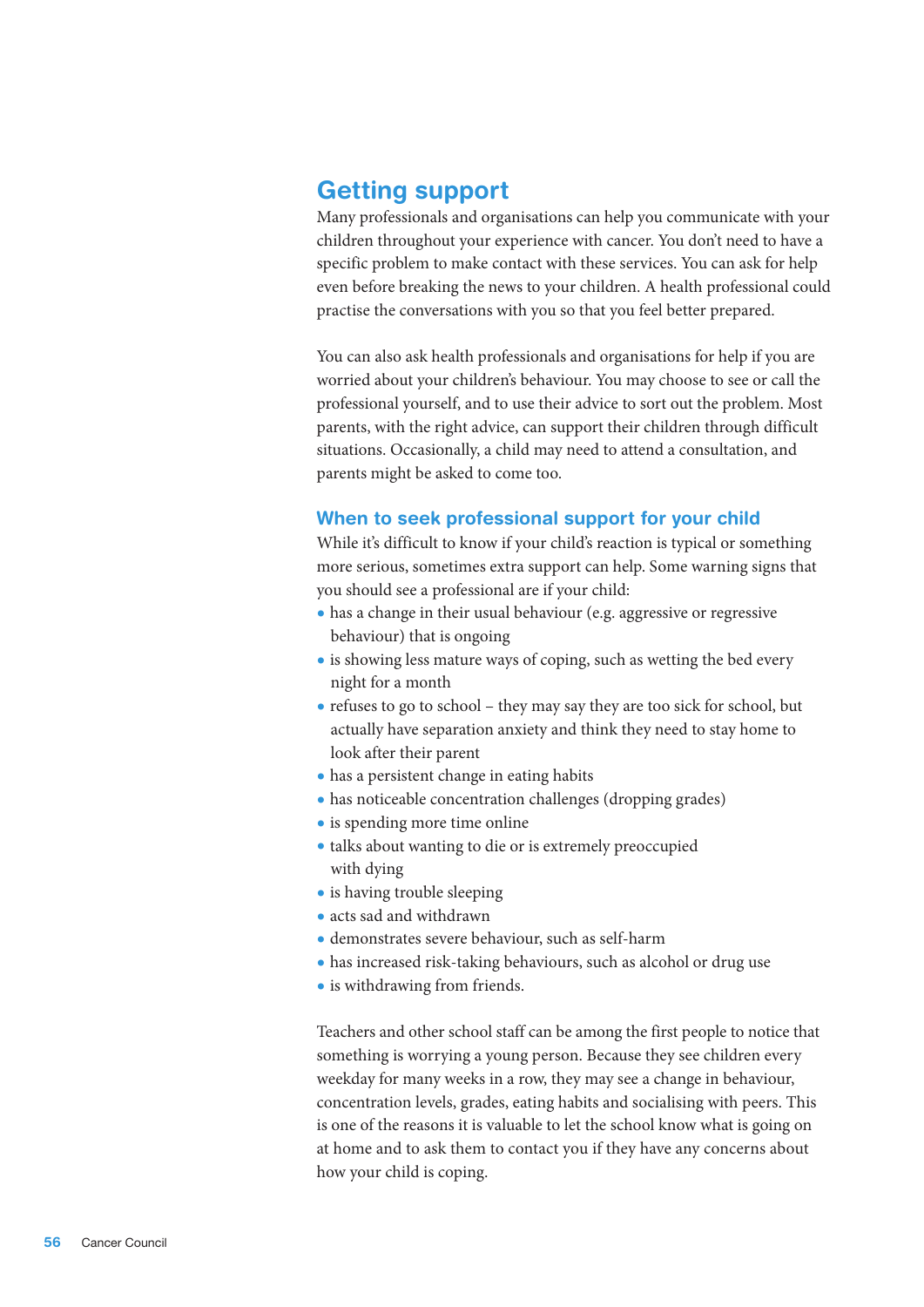#### Health professionals who can help

Professionals to see if you are concerned about your child include:

Your GP and specialists – may be able to talk to your children, or help you decide whether to consult a psychologist.

Nurses – may be the most regular contact you have with the treatment centre and are a source of information and support.

Social workers – link you to support services and help with emotional, practical or financial issues.

**Psychologists and counsellors –** can help you with communication and behavioural issues (visit Australian Psychological Society at [psychology.org.au](http://psychology.org.au) and scroll down to "Find a Psychologist").

School counsellors – are trained in child development and can be a useful source of support and ideas.

Psychiatrists – will see children with more serious issues (you will need a referral from a GP if your child is treated privately).

#### Practical and financial help

A cancer diagnosis can affect every aspect of your life, and it often creates practical and financial issues.

There are many sources of support and information to help you, your family and carers navigate all stages of the cancer experience, including:

- information about cancer and its treatment
- access to benefits and programs to ease the financial impact of cancer treatment, such as help with the cost of prescription medicines, transport costs, utility bills or basic legal advice
- home care services, such as Meals on Wheels, visiting nurses and home help
- aids and appliances to make life easier at home
- support groups and programs
- counselling services.

The availability of services may vary depending on where you live, and some services will be free but others might have a cost. To find good sources of support and information, you can talk to the social worker or nurse at your hospital or treatment centre, get in touch with Cancer Council 13 11 20 or see our booklets *Cancer and Your Finances* and *Cancer, Work & You*.

#### If you feel overwhelmed

A child's ability to cope is often closely linked to how their parents are coping. Kids often copy their parents' behaviour, so if Mum or Dad is depressed and anxious, they are more likely to be too. It is important to seek support if you feel overwhelmed.

- Ask family and friends for help. Let them know what you need – they will probably be relieved that you can give them something to do.
- Get practical assistance and information from Cancer Council and other organisations to help ease your worries (see details at left and on the next page).
- Use complementary therapies, such as massage, hypnotherapy or relaxation techniques to manage stress.
- Contact CanTeen, Camp Quality or Redkite about programs that may help you and your children cope with cancer. Lifeline and Kids Helpline both provide 24-hour telephone counselling. See page 59 for a list of support services.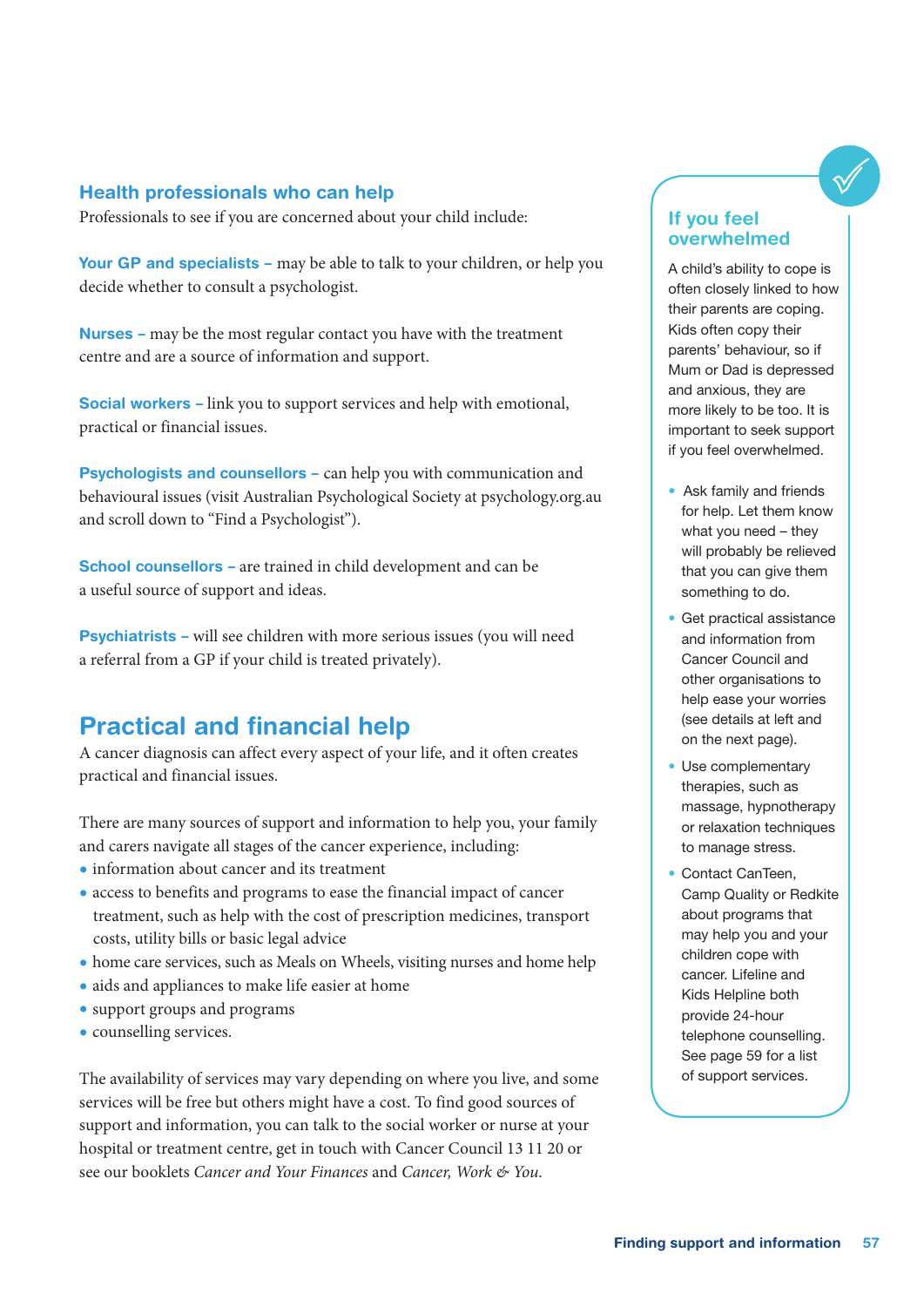#### Related resources

You might also find the following free Cancer Council booklets and other resources useful:

- *Cancer in the School Community: A guide for staff members*
- *Explaining Cancer to Kids* (podcast episode)
- *How Can I Help? Supporting Someone with Cancer* (brochure)
- *Emotions and Cancer*
- *Relaxation* and *Meditation* CDs\*
- *Caring for Someone with Cancer*
- *Cancer and Your Finances*
- *Living with Advanced Cancer*
- *Understanding Palliative Care*
- *Facing End of Life*
- *Understanding Grief*
- *Living Well After Cancer*

\* May not be available in all states and territories.

### Support from Cancer Council

Cancer Council offers a range of services to support people affected by cancer, their families and friends. Services may vary depending on where you live.

Cancer Council 13 11 20 – Trained professionals will answer any questions you have about the situation in your family and link you to services in your area (see the inside back cover). A translator service is available for languages other than English. Call 13 14 50.

Information resources – Cancer Council produces booklets and fact sheets on over 25 types of cancer, as well as treatments, emotional and practical issues, and recovery (see box on this page). For a copy or to download a digital version, call 13 11 20 or visit your local Cancer Council website (see back cover). You can also listen to Cancer Council's audio podcast series, *The Thing About Cancer*, at [cancercouncil.com.au/podcasts](https://www.cancercouncil.com.au/podcasts/).

Practical help – Your local Cancer Council can help you find services or offer guidance to manage the practical impact of a cancer diagnosis. This may include transport to treatment, affordable accommodation near treatment centres, and help with household tasks from trained volunteers. Call 13 11 20 to find out what services are available in your state or territory.

**Legal and financial support – If you need advice on legal, financial, small** business or workplace issues, we can refer you to qualified professionals. These services are free for people who can't afford to pay. Financial assistance may also be available. The Cancer Council team will ask several questions to determine whether you are eligible for assistance. Call Cancer Council 13 11 20 to ask if you are eligible. If you don't qualify for free assistance, we can put you in touch with a professional who can help on a paid basis.

Peer support services - You might find it helpful to share your thoughts and experiences with other people affected by cancer. Cancer Council can link you with individuals or support groups, by phone, in person or online. Call 13 11 20 or visit [cancercouncil.com.au/OC](http://cancercouncil.com.au/OC).

**66 My family members don't really understand what** it's like to have cancer thrown at you, but in my support group, I don't feel like I have to explain. Sam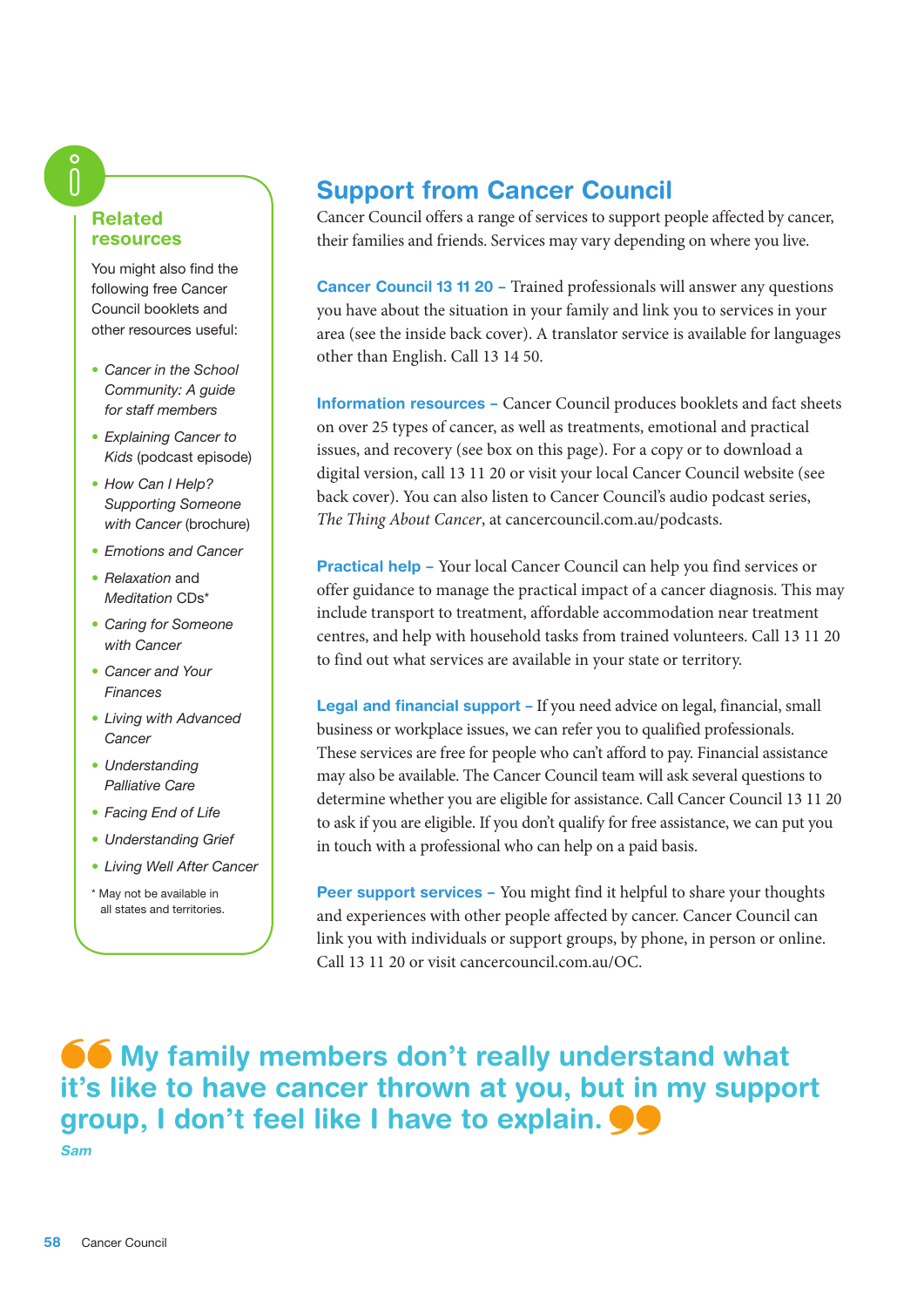| <b>Support and information directory</b><br><b>Support services</b>                                                                                            |                                                                             |  |
|----------------------------------------------------------------------------------------------------------------------------------------------------------------|-----------------------------------------------------------------------------|--|
| <b>Camp Quality</b><br>provides programs and services to strengthen the wellbeing<br>of children aged 0-13 growing up with cancer                              | 1300 662 267<br>campquality.org.au                                          |  |
| <b>Cancer Council</b><br>provides a wide range of support and information services for<br>people affected by cancer (see opposite page for more details)       | 13 11 20<br><b>For your local Cancer Council</b><br>website, see back cover |  |
| <b>CanTeen</b><br>supports young people aged 12-25 affected by their own<br>or a close family member's cancer diagnosis                                        | 1800 835 932<br>canteen.org.au                                              |  |
| headspace<br>run by the National Youth Mental Health Foundation, provides<br>mental health services to people aged 12-25                                       | 1800 650 890<br>headspace.org.au                                            |  |
| <b>Kids Helpline</b><br>offers 24-hour telephone and online counselling for young<br>people aged 5-25                                                          | 1800 55 1800<br>kidshelpline.com.au                                         |  |
| <b>Lifeline</b><br>offers 24-hour general crisis support                                                                                                       | 13 11 14<br>lifeline.org.au                                                 |  |
| <b>ReachOut</b><br>general information about mental health and wellbeing<br>for young people going through tough times                                         | au.reachout.com                                                             |  |
| <b>Redkite</b><br>offers financial, emotional and educational support for people<br>aged 0-24 with cancer, as well as their families and networks              | 1800 REDKITE (1800 733 548)<br>redkite.org.au                               |  |
| <b>Ronald McDonald Learning Program</b><br>provides assessment, therapy and tuition for young people<br>whose education has been disrupted by serious illness  | 1300 307 642<br>rmhc.org.au/our-programs/<br>learning-program               |  |
| <b>Young Carers Network</b><br>provides information and support for people under 25 who care<br>for someone with an illness, disability or mental health issue | youngcarersnetwork.com.au                                                   |  |
| youthbeyondblue<br>supports young people aged 12-25 dealing with depression,<br>anxiety and other mental health problems                                       | 1300 22 4636<br>youthbeyondblue.com                                         |  |
| <b>Griefline</b><br>offers phone and online counselling                                                                                                        | 1800 642 066<br>grief.org.au                                                |  |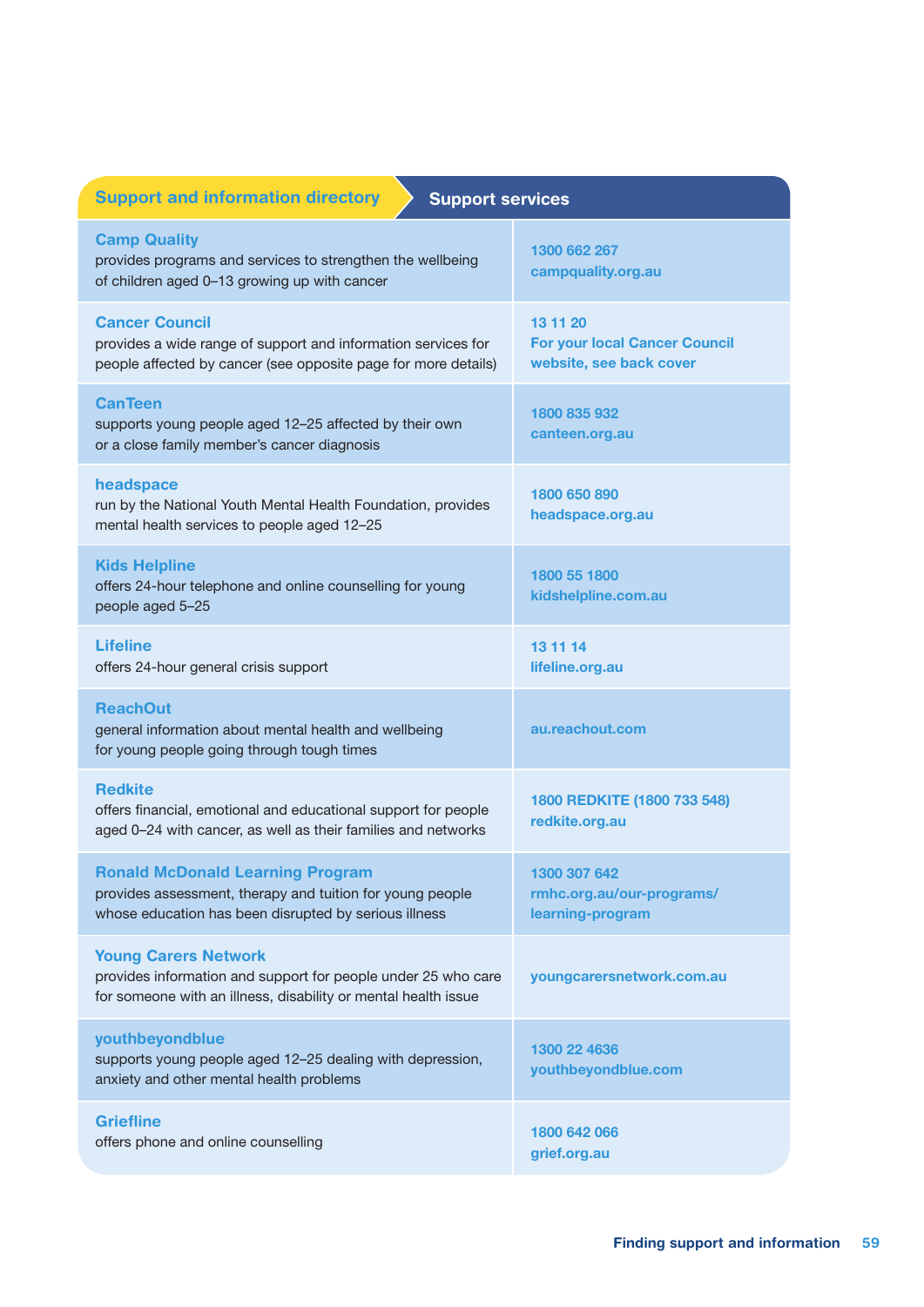| <b>Support and information directory</b><br><b>Online cancer information</b>                                                                                                                                     |                                                                 |  |
|------------------------------------------------------------------------------------------------------------------------------------------------------------------------------------------------------------------|-----------------------------------------------------------------|--|
| Online information for children aged 3-13 years                                                                                                                                                                  |                                                                 |  |
| <b>Bearing Up Club</b><br>internet club for kids dealing with bereavement - once a child<br>is registered, they can join an online chat room                                                                     | bereavementcare.com.au                                          |  |
| <b>Kids' Guide to Cancer</b><br>Camp Quality's free educational app for children aged 8-13<br>who have a parent, sibling or other loved one with cancer -<br>answers the common questions kids have about cancer | campquality.org.au/<br>kidsguidetocancer                        |  |
| Online information for teenagers aged 12-18 years                                                                                                                                                                |                                                                 |  |
| <b>CanTeen</b><br>aimed at young people aged 12-25 who are dealing with<br>their own or a close family member's cancer diagnosis; peer<br>community and discussions as well as access to counselling             | canteen.org.au/cancer-information                               |  |
| riprap<br>UK site for teenagers who have a parent with cancer                                                                                                                                                    | riprap.org.uk                                                   |  |
| <b>Stupid Cancer</b><br>US site for people aged 15-39 who are affected by cancer                                                                                                                                 | stupidcancer.org                                                |  |
| <b>General online information</b>                                                                                                                                                                                |                                                                 |  |
| <b>Cancer Council</b><br>reliable information about cancer by topic and by type; PDFs<br>and ebooks of Understanding Cancer booklets and fact sheets;<br>links to local programs and services                    | <b>For your local Cancer Council</b><br>website, see back cover |  |
| <b>Cancer Australia</b><br>information about cancer, healthy living and clinical best<br>practice from Australian Government cancer control agency                                                               | canceraustralia.gov.au                                          |  |
| <b>Children's Cancer</b><br>information about many aspects of children's cancer                                                                                                                                  | childrenscancer.<br>canceraustralia.gov.au                      |  |
| <b>Victorian Paediatric Integrated Cancer Service (PICS)</b><br>information for families when a child is diagnosed with cancer                                                                                   | pics.org.au                                                     |  |
| <b>American Cancer Society</b><br>detailed information about cancer types and topics from<br>the largest voluntary health organisation in the US                                                                 | cancer.org                                                      |  |
| <b>Cancer Research UK</b><br>detailed information about the diagnosis and treatment<br>of different cancer types                                                                                                 | cancerresearchuk.org                                            |  |
| <b>Macmillan Cancer Support</b><br>information about cancer prevention, diagnosis and treatment<br>from the leading UK cancer charity                                                                            | macmillan.org.uk                                                |  |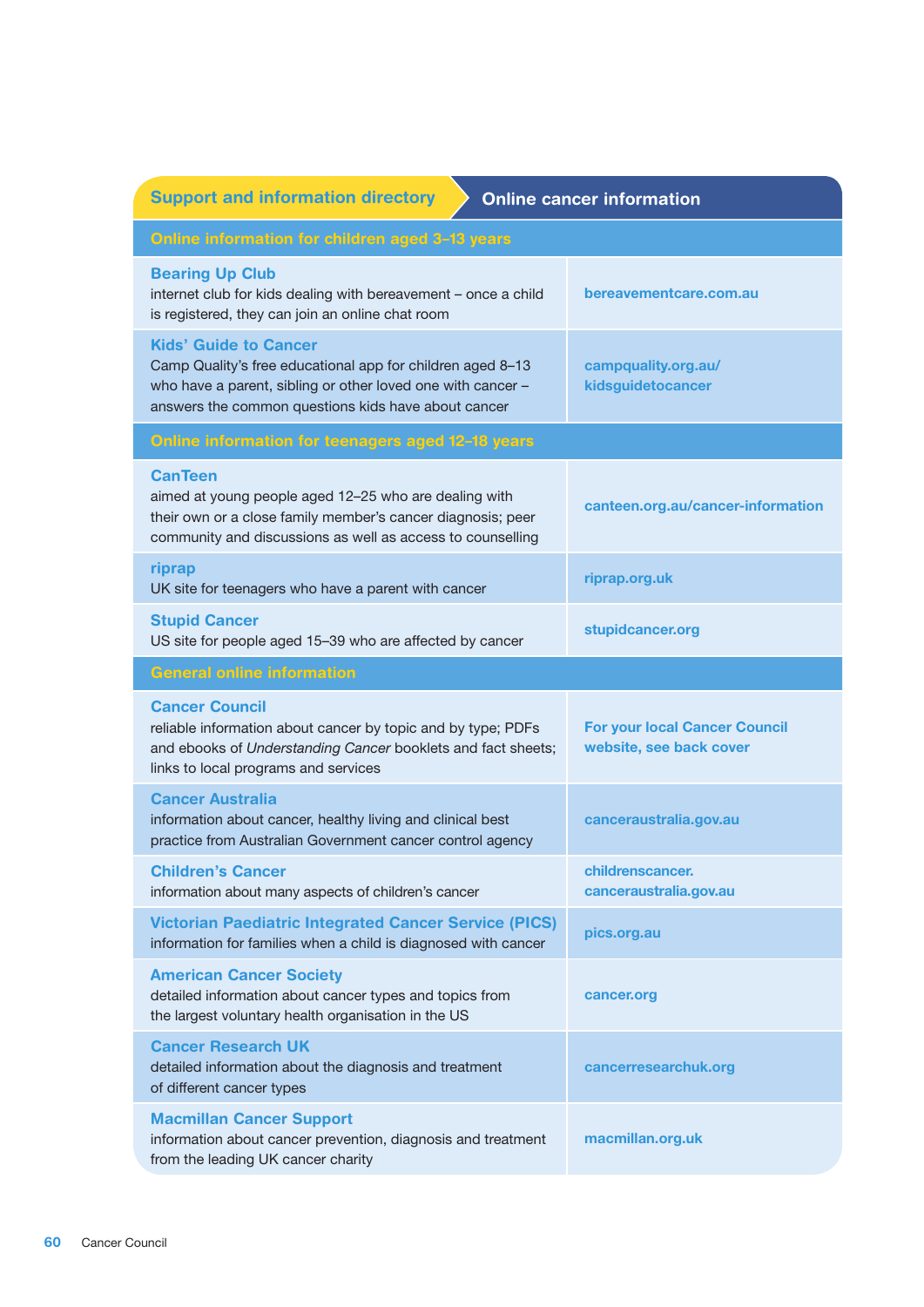| <b>Support and information directory</b><br><b>Books</b>                                                                                             |                                                                                                                                  |  |
|------------------------------------------------------------------------------------------------------------------------------------------------------|----------------------------------------------------------------------------------------------------------------------------------|--|
| <b>Picture books</b>                                                                                                                                 |                                                                                                                                  |  |
| <b>Butterfly Kisses and Wishes on Wings</b><br>Ellen McVicker & Nanci Hersh, S.N., 2006<br>butterflykissesbook.com                                   | <b>Nowhere Hair</b><br>Sue Glader & Edith Buenen,<br>Thousand Words Press, 2010<br>nowherehair.com                               |  |
| In the Rainbow<br>Tracey Newnham, 2017<br>intherainbow.com.au                                                                                        | Safina and the Hat Tree<br>Cynthia Hartman & Hayley O'Brien, Nomota, 2004<br>talesforkids.com.au                                 |  |
| For younger readers                                                                                                                                  |                                                                                                                                  |  |
| BecauseSomeone I Love Has Cancer.<br>Kids' Activity Book, Terri Ades, American<br>Cancer Society, 2006                                               | I'm a Kid Living with Cancer<br>Jenevieve Fisher & Casey Huie, Isaiah 11:6<br>Publishing, 2010                                   |  |
| <b>Beginnings and Endings with Lifetimes</b><br>in Between<br>Bryan Mellonie & Robert Ingpen, Penguin, 2005                                          | I Miss You: A first look at death<br>Pat Thomas, Barron's Educational Series, 2001                                               |  |
| <b>Big Tree is Sick</b><br>Nathalie Slosse & Rocio Del Moral,<br>Jessica Kingsley Publishers, 2017                                                   | The Memory Tree<br>Britta Teckentrup, Hachette, 2014                                                                             |  |
| I Know Someone with Cancer series, 2018<br>bupa.co.uk/bupa-cancer-promise/i-know-<br>someone-with-cancer                                             | My Mum's Got Cancer<br>Dr Lucy Blunt, Jane Curry Publishing, 2012                                                                |  |
| <b>For teenagers</b>                                                                                                                                 |                                                                                                                                  |  |
| Allie McGregor's True Colours<br>Sue Lawson, Black Dog Books, 2006                                                                                   | <b>The Honest Truth</b><br>Dan Gemeinhart, Scholastic Press, 2015                                                                |  |
| The Fault in Our Stars<br>John Green, Penguin Books, 2014                                                                                            | My Parent Has Cancer and It Really Sucks<br>Maya Silva & Marc Silva, Sourcebooks, 2013                                           |  |
| <b>For adults</b>                                                                                                                                    |                                                                                                                                  |  |
| Cancer in Our Family: Helping children cope<br>with a parent's illness (2nd ed.)<br>Sue P. Heiney & Joan F. Hermann<br>American Cancer Society, 2013 | Raising an Emotionally Healthy Child<br>When a Parent Is Sick<br>Paula K. Rauch & Anna C. Muriel,<br>McGraw-Hill Education, 2006 |  |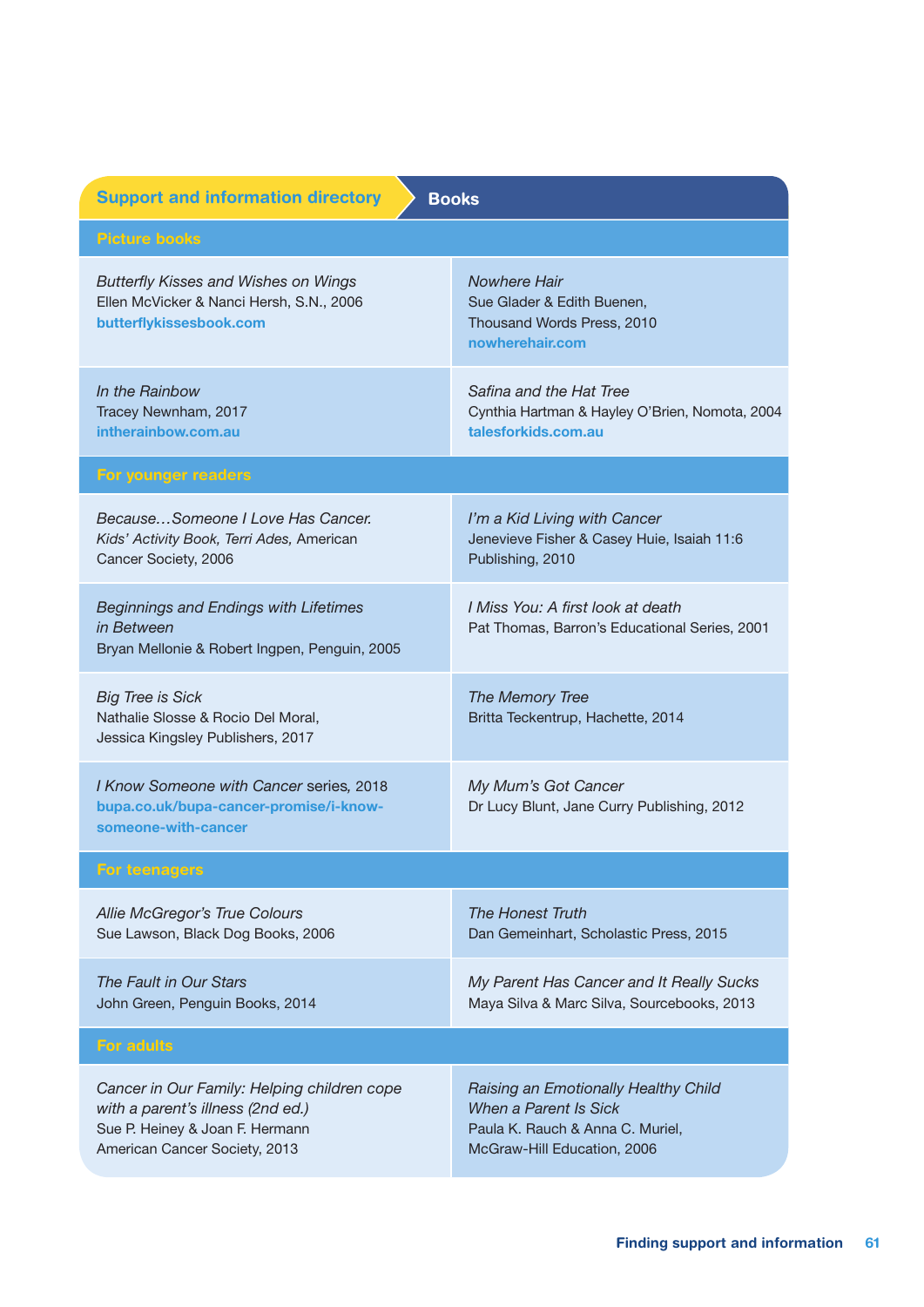# **Glossary**

| <b>Word</b>          | For younger children                                                                                                                                                                  | <b>For older children</b><br>and teenagers                                                                                                                                                                   |
|----------------------|---------------------------------------------------------------------------------------------------------------------------------------------------------------------------------------|--------------------------------------------------------------------------------------------------------------------------------------------------------------------------------------------------------------|
| anaesthetic          | A medicine that makes someone go to<br>sleep so they don't feel anything when<br>they have an operation.                                                                              | A drug that stops people feeling pain<br>during a procedure such as surgery.<br>A general anaesthetic puts someone<br>to sleep. A local anaesthetic just numbs<br>one area of the body.                      |
| benign               | A bump or lump on the body that<br>isn't dangerous.                                                                                                                                   | Not cancerous or malignant. Benign<br>tumours are not able to spread to other<br>parts of the body.                                                                                                          |
| <b>biopsy</b>        | When the doctor looks at cells in the body<br>to see if they're healthy or not.                                                                                                       | A test to diagnose cancer. The doctor takes<br>small bits of tissue from the body and looks<br>at them under a microscope to see if the<br>cells have changed.                                               |
| blood count          | A test that checks how healthy the blood is.                                                                                                                                          | A test that counts how many red blood<br>cells, white blood cells and platelets there<br>are in the blood.                                                                                                   |
| cancer               | Cancer is a disease that happens when<br>bad cells stop the good cells from doing<br>their job. These bad cells can grow into<br>a lump and can spread to other parts<br>of the body. | Cancer is the name for over 200 diseases<br>in which abnormal cells grow and rapidly<br>divide. These cells usually develop into a<br>lump called a tumour. Cancer may spread<br>to other parts of the body. |
| cells                | The body is made up of billions of tiny<br>things called cells, and each has a job to<br>make your body work and stay healthy.                                                        | Cells are the building blocks of the body.<br>Our bodies constantly make new cells to<br>help us grow, to replace worn-out cells,<br>or to heal damaged cells after an injury.                               |
| chemotherapy         | Special medicine that kills the bad<br>cancer cells.                                                                                                                                  | A cancer treatment that uses drugs to<br>kill cancer cells or slow their growth.                                                                                                                             |
| child life therapist | Someone who helps kids understand what<br>is going on and how to have fun when they<br>are in hospital.                                                                               | A health professional who helps children<br>manage the stress and anxiety of being<br>in hospital through play and other coping<br>strategies.                                                               |
| <b>CT</b> scan       | A test that makes pictures so doctors can<br>see what's happening inside the body.                                                                                                    | A procedure that uses x-rays to create<br>detailed, cross-sectional pictures of the<br>body that show if cancer is present.                                                                                  |
| diagnosis            | When the doctor works out what is making<br>someone sick.                                                                                                                             | Working out what kind of disease<br>someone has.                                                                                                                                                             |
| dietitian            | Someone who helps people work out the<br>healthiest foods to eat.                                                                                                                     | A health professional who supports and<br>educates people about nutrition and diet.                                                                                                                          |
| donor                | A person who gives blood or another part<br>of their body to someone else.                                                                                                            | The person who gives blood, tissue or an<br>organ to another person for transplantation.                                                                                                                     |
| haematologist        | A doctor who treats people whose blood<br>makes them sick.                                                                                                                            | A specialist doctor who diagnoses and<br>treats diseases of the bone marrow, blood<br>and lymphatic system.                                                                                                  |
| hormone therapy      | A treatment that helps stop cancer<br>cells growing.                                                                                                                                  | A treatment that blocks the body's natural<br>hormones, which sometimes help cancer<br>cells grow. It is used when the cancer is<br>growing in response to hormones.                                         |
| immune system        | The part of the body that helps someone<br>stay well by getting rid of germs inside<br>the body. It fights illness if somebody<br>does get sick.                                      | A network of cells and organs that defends<br>the body against attacks by foreign<br>invaders, such as bacteria and viruses,<br>which can make people sick.                                                  |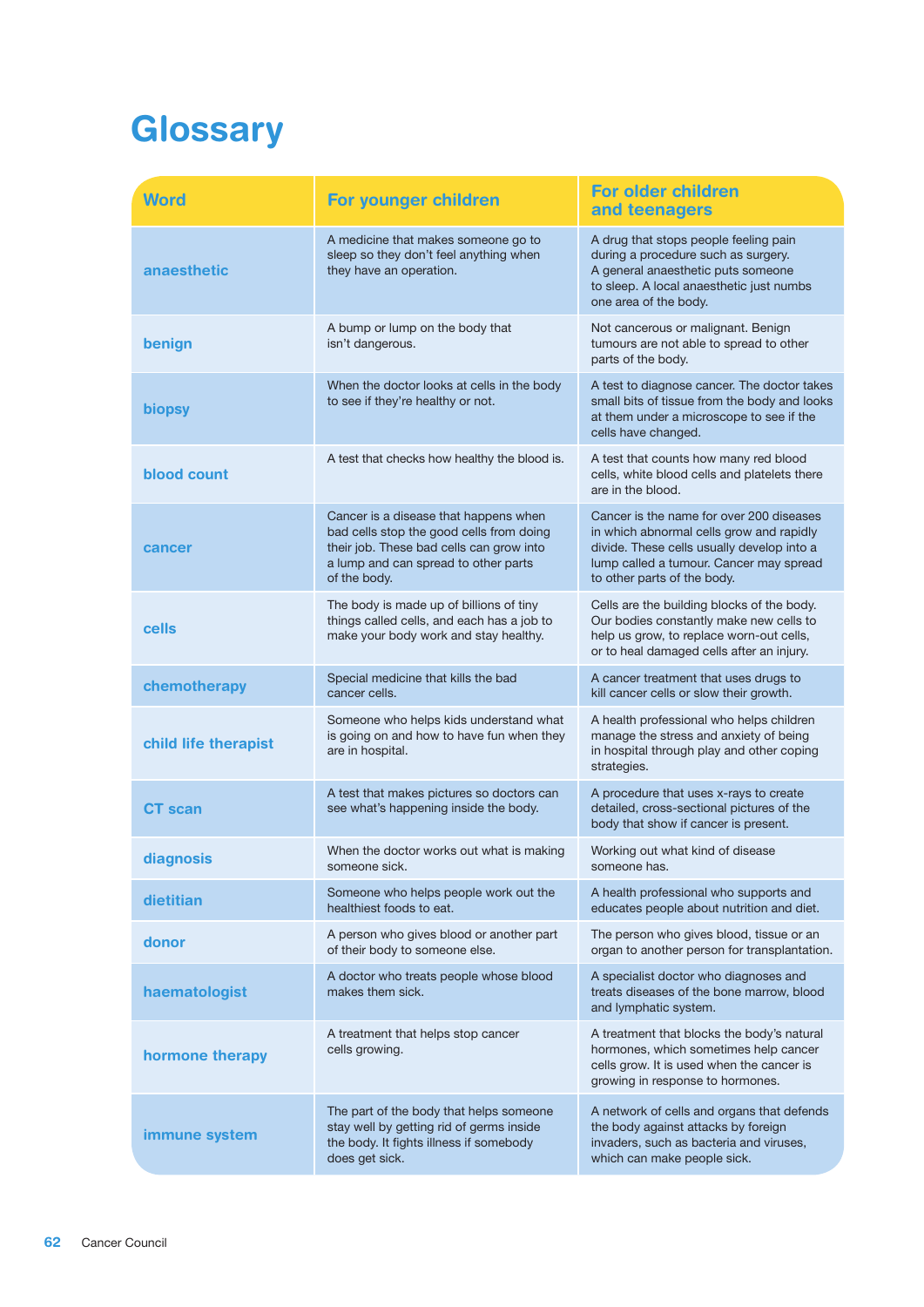| <b>Word</b>                     | For younger children                                                                                                                                                                           | <b>For older children</b><br>and teenagers                                                                                                                                                                                                     |
|---------------------------------|------------------------------------------------------------------------------------------------------------------------------------------------------------------------------------------------|------------------------------------------------------------------------------------------------------------------------------------------------------------------------------------------------------------------------------------------------|
| immunocompromised               | When someone gets sick very easily.                                                                                                                                                            | Weakening of the immune system, often<br>caused by disease or treatment.                                                                                                                                                                       |
| immunotherapy                   | A treatment that helps the body fight cancer.                                                                                                                                                  | Treatment that uses the body's own<br>immune system to fight cancer.                                                                                                                                                                           |
| intravenous (IV)                | Putting a needle into a vein (where blood<br>flows in the body).                                                                                                                               | Injected into a vein.                                                                                                                                                                                                                          |
| <b>leukaemia</b>                | A type of cancer that starts in the blood.                                                                                                                                                     | A form of cancer where the cells that make<br>blood start reproducing damaged cells at<br>a fast rate.                                                                                                                                         |
| lymph nodes                     | Lymph nodes are like filters that remove<br>germs that could harm you. Sometimes,<br>the germs can make some of the lymph<br>nodes swell.                                                      | Small, bean-shaped structures that<br>form part of the lymphatic system and<br>help fight infection.                                                                                                                                           |
| maintenance<br>treatment        | When someone is given medicine for a<br>long time to help keep the cancer away.                                                                                                                | Treatment given for months or years as part<br>of the treatment plan. Often used for acute<br>lymphoblastic leukaemia.                                                                                                                         |
| malignant                       | Another word for cancer.                                                                                                                                                                       | Cancerous. Cells that are malignant can<br>spread to other parts of the body.                                                                                                                                                                  |
| medical oncologist              | A special doctor who uses strong medicine<br>to treat people with cancer.                                                                                                                      | A specialist doctor who treats cancer<br>with chemotherapy.                                                                                                                                                                                    |
| metastasis<br>(advanced cancer) | When the bad cells have travelled to<br>another part of the body.                                                                                                                              | When cancer has spread from one part<br>of the body to another. Also known as<br>secondary cancer.                                                                                                                                             |
| <b>MRI</b> scan                 | A way to take pictures of the inside<br>of a person's body.                                                                                                                                    | A medical scan that uses magnetism<br>and radio waves to take detailed, cross-<br>sectional, pictures of the body. MRI stands<br>for "magnetic resonance imaging".                                                                             |
| nausea                          | Feeling sick in the tummy.                                                                                                                                                                     | Feeling as if you're going to vomit. Nausea<br>is a common side effect of chemotherapy.                                                                                                                                                        |
| occupational therapist          | Someone who helps people work out<br>how to do things for themselves again<br>after they have been sick.                                                                                       | A health professional who helps people<br>solve physical and practical problems after<br>illness, so they can lead independent lives.                                                                                                          |
| palliative treatment            | Sometimes the doctors and nurses can't<br>stop the cancer from growing, and they will<br>give someone medicine to make them feel<br>better and get rid of any pain.                            | Treatment that reduces or stops symptoms<br>but doesn't try to cure the cancer.                                                                                                                                                                |
| <b>PET scan</b>                 | A way of taking pictures of the inside of<br>a person's body. The person is given an<br>injection with a special liquid that shows<br>up in the pictures and helps the doctors<br>find cancer. | A scan in which a person is injected with<br>a small amount of radioactive glucose<br>solution. Cancerous areas show up brighter<br>in the scan because they take up more<br>of the glucose. PET stands for "positron<br>emission tomography". |
| physiotherapist                 | Someone who helps a person's body get<br>stronger after they have been sick.                                                                                                                   | A health professional who helps people<br>recover their physical abilities after illness<br>and surgery.                                                                                                                                       |
| prognosis                       | What the doctors think might happen<br>after treatment, and someone's chance<br>of getting better.                                                                                             | The expected outcome of a disease. This<br>helps doctors decide on treatment options.                                                                                                                                                          |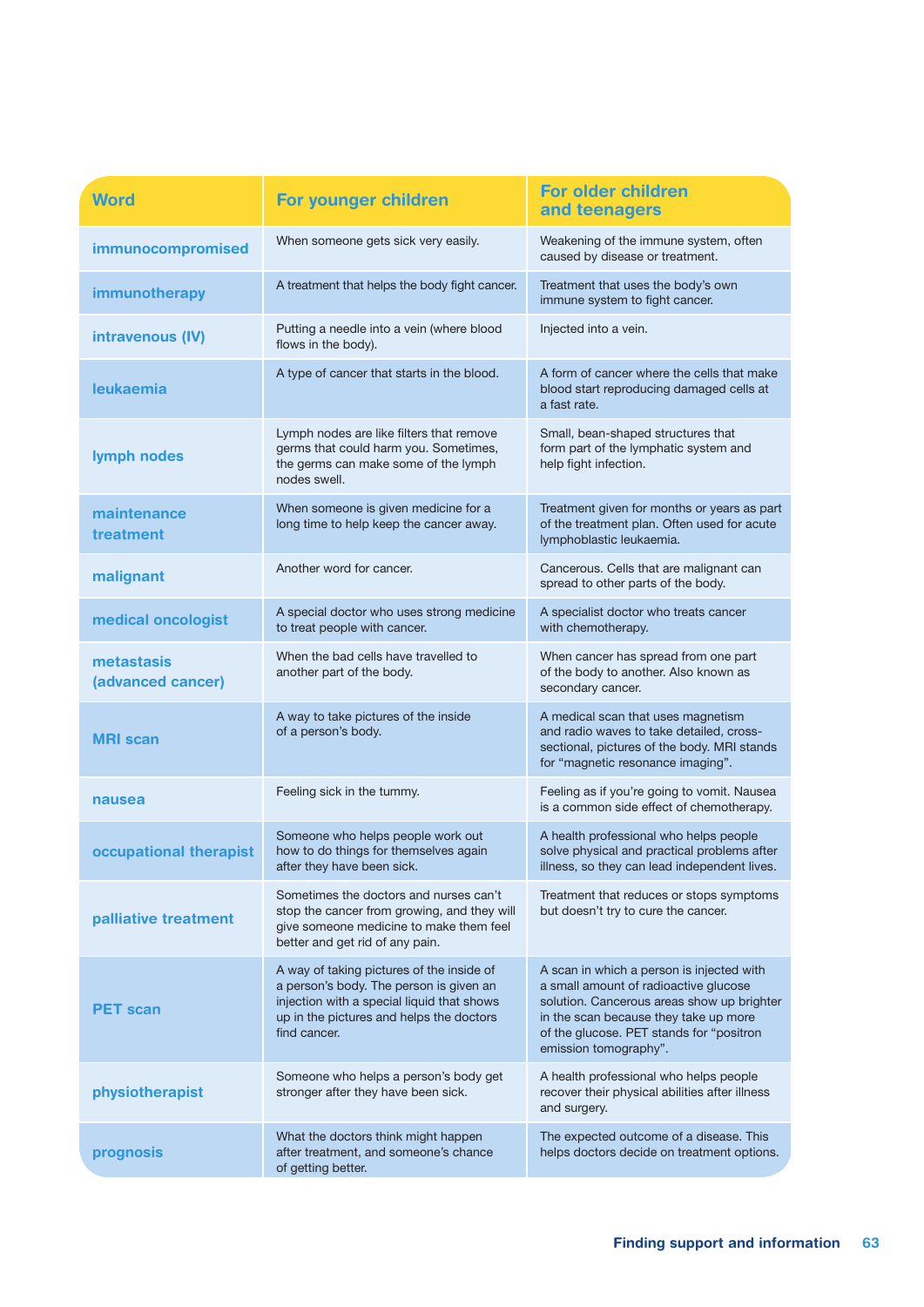| <b>Word</b>                                     | For younger children                                                                                                                                                                                                                               | <b>For older children</b><br>and teenagers                                                                                                                                                                                                            |
|-------------------------------------------------|----------------------------------------------------------------------------------------------------------------------------------------------------------------------------------------------------------------------------------------------------|-------------------------------------------------------------------------------------------------------------------------------------------------------------------------------------------------------------------------------------------------------|
| psychologist                                    | Someone who helps people keep their<br>minds healthy.                                                                                                                                                                                              | A health professional who helps people<br>with their thoughts, feelings and<br>behaviours.                                                                                                                                                            |
| radiation oncologist                            | A special doctor who uses x-rays that go<br>into the body to kill cancer cells and make<br>the cancer smaller.                                                                                                                                     | A specialist doctor who treats cancer by<br>prescribing and coordinating a course of<br>radiation therapy.                                                                                                                                            |
| radiation therapy (also<br>called radiotherapy) | Invisible beams called x-rays that go into<br>the body to kill cancer cells and make the<br>cancer smaller.                                                                                                                                        | The use of targeted radiation to kill or<br>damage cancer cells so they cannot grow,<br>multiply or spread. This is different to when<br>you get x-rayed to see inside you (e.g. for<br>a broken leg).                                                |
| recurrence/relapse                              | When cancer comes back and the person<br>feels sick again.                                                                                                                                                                                         | When cancer comes back after a period<br>of improvement.                                                                                                                                                                                              |
| remission                                       | When cancer goes away after treatment.                                                                                                                                                                                                             | When cancer cells and symptoms reduce<br>or disappear because of treatment.<br>Remission may not mean that cancer is<br>cured, but that it is now under control.                                                                                      |
| side effects                                    | When a person has problems such as<br>feeling tired or losing their hair after<br>treatment. Some people might gain or lose<br>weight, or have other changes. Most side<br>effects go away after some time.                                        | The unwanted effects of treatment, such<br>as nausea, hair loss or fatigue. This is<br>because treatment damages some healthy<br>cells as well as the cancer cells. The<br>healthy cells usually recover after a while<br>(e.g. hair grows back).     |
| <b>stage</b>                                    | When the doctor tells the person how<br>sick they are.                                                                                                                                                                                             | The extent of the cancer and whether it<br>has spread from an original site to other<br>parts of the body.                                                                                                                                            |
| stem cell transplant                            | Stem cells are cells that make new blood in<br>our bodies. Sometimes a person's cancer<br>has to be treated with such strong medicine<br>that their stem cells are destroyed. The<br>person is given new stem cells to make<br>them healthy again. | A treatment in which diseased blood cells<br>are destroyed by high-dose chemotherapy<br>or radiation therapy, then replaced with<br>healthy stem cells. Stem cells are obtained<br>from either the bone marrow or blood of<br>the patient or a donor. |
| surgery                                         | When someone has an operation and<br>a doctor called a surgeon cuts out<br>the cancer.                                                                                                                                                             | An operation to remove the cancer.<br>Sometimes large parts of the body, such<br>as a breast or the bladder, will be removed<br>with the cancer.                                                                                                      |
| targeted therapy                                | Special medicine that damages or kills<br>cancer cells, but doesn't harm healthy cells.                                                                                                                                                            | Drugs that attack specific features of<br>cancer cells while minimising harm to<br>healthy cells.                                                                                                                                                     |
| tumour                                          | A lump in the body that shouldn't be there.<br>The lump may or may not be cancer.                                                                                                                                                                  | A new or abnormal growth of tissue on or<br>in the body. Tumours can be benign (not<br>cancer) or malignant (cancer).                                                                                                                                 |
| ultrasound                                      | A test that allows doctors to look inside<br>the body so they can work out if anything<br>is wrong.                                                                                                                                                | A scan that uses soundwaves to create a<br>picture of part of the body. It helps show<br>where and how big a tumour is.                                                                                                                               |
| x-ray                                           | A test that takes pictures of the inside<br>of the body.                                                                                                                                                                                           | A test that takes pictures of the inside<br>of the body using high-energy waves.                                                                                                                                                                      |

#### **References**

1. SJ Ellis, CE Wakefield, G Antill, M Burns & P Patterson, "Supporting children facing a parent's cancer diagnosis: A systematic review of children's psychological needs and existing interventions", *European Journal of Cancer Care*, vol. 26, iss 1, 2017. 2. Australian Institute of Health and Welfare (AIHW), *Cancer in Australia 2017*, Canberra, 2017.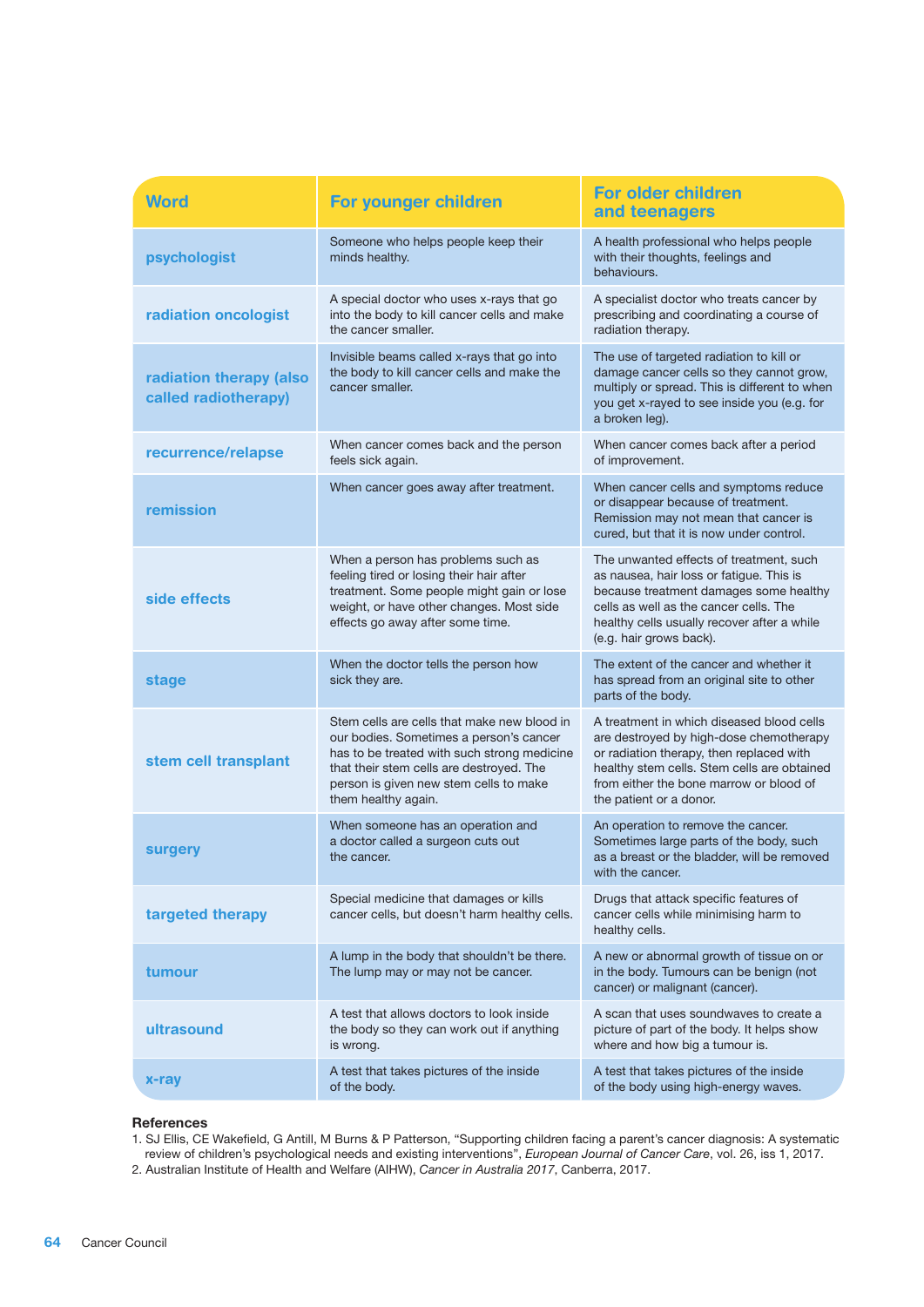

Being diagnosed with cancer can be overwhelming. At Cancer Council, we understand it isn't just about the treatment or prognosis. Having cancer affects the way you live, work and think. It can also affect our most important relationships.

When disruption and change happen in our lives, talking to someone who understands can make a big difference. Cancer Council has been providing information and support to people affected by cancer for over 50 years.

Calling 13 11 20 gives you access to trustworthy information that is relevant to you. Our cancer nurses are available to answer your questions and link you to services in your area, such as transport, accommodation and home help. We can also help with other matters, such as legal and financial advice.

If you are finding it hard to navigate through the health care system, or just need someone to listen to your immediate concerns, call 13 11 20 and find out how we can support you, your family and friends.

Cancer Council services and programs vary in each area. 13 11 20 is charged at a local call rate throughout Australia (except from mobiles).



If you need information in a language other than English, an interpreting service is available. Call 13 14 50.

If you are deaf, or have a hearing or speech impairment, contact us through the National Relay Service. <www.relayservice.gov.au>



At Cancer Council, we're dedicated to improving cancer control. As well as funding millions of dollars in cancer research every year, we advocate for the highest quality care for cancer patients and their families. We create cancer-smart communities by educating people about cancer, its prevention and early detection. We offer a range of practical and support services for people and families affected by cancer. All these programs would not be possible without community support, great and small.

Join a Cancer Council event: Join one of our community fundraising events such as Daffodil Day, Australia's Biggest Morning Tea, Relay For Life, Girls' Night In and other Pink events, or hold your own fundraiser or become a volunteer.

Make a donation: Any gift, large or small, makes a meaningful contribution to our work supporting people with cancer and their families now and in the future.

Buy Cancer Council sun protection products: Every purchase helps you prevent cancer and contribute financially to our goals.

Help us speak out for a cancer-smart community:

We are a leading advocate for cancer prevention and improved patient services. You can help us speak out on important cancer issues and help us improve cancer awareness by living and promoting a cancersmart lifestyle.

Join a research study: Cancer Council funds and carries out research investigating the causes, management, outcomes and impacts of different cancers. You may be able to join a study.

To find out more about how you, your family and friends can help, please call your local Cancer Council (see back cover).